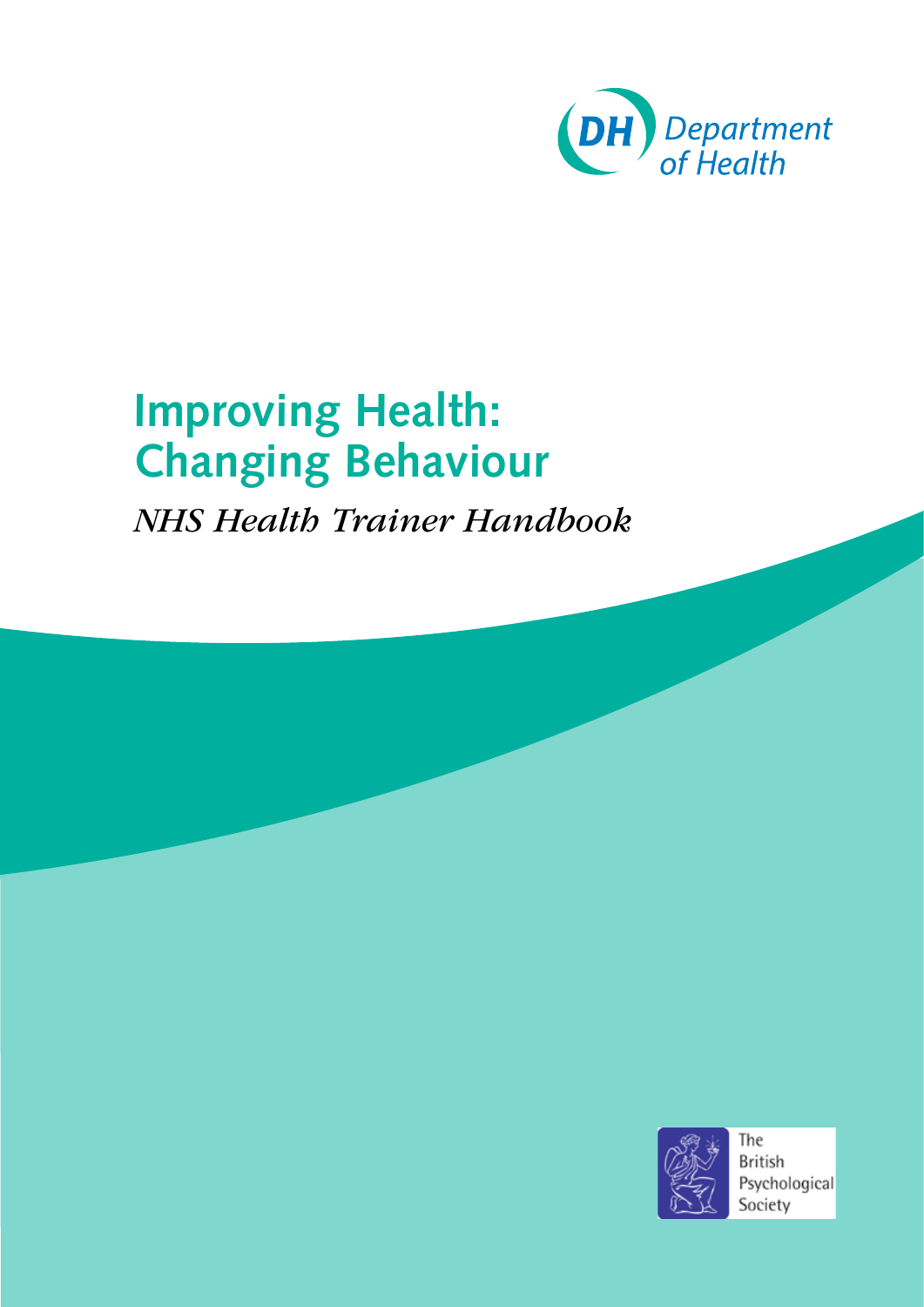# DH INFORMATION READER BOX

| Policy         | Estates                         |
|----------------|---------------------------------|
| HR / Workforce | Commissioning                   |
| Management     | IM & T                          |
| Planning/      | Finance                         |
| Clinical       | Social Care/Partnership Working |

| <b>Document Purpose</b>    | <b>Best Practice Guidance</b>                                                                                                                                        |
|----------------------------|----------------------------------------------------------------------------------------------------------------------------------------------------------------------|
| <b>Gateway Reference</b>   | 9721                                                                                                                                                                 |
| <b>Title</b>               | Improving Health: Changing Behaviour, NHS Health<br><b>Trainer Handbook</b>                                                                                          |
| Author                     | British Psychological Society Health Psychology Team:<br>Susan Michie, Nichola Rumsey, Anna Fussell, Wendy Hardeman,<br>Marie Johnston, Stanton Newman, Lucy Yardley |
| <b>Publication Date</b>    |                                                                                                                                                                      |
| <b>Target Audience</b>     | Health Trainers and Health Trainer service providers                                                                                                                 |
| <b>Circulation List</b>    |                                                                                                                                                                      |
|                            |                                                                                                                                                                      |
| Description                | Handbook to support Health Trainers in facilitating behaviour<br>change                                                                                              |
| <b>Cross Ref</b>           | N/A                                                                                                                                                                  |
| <b>Superseded Docs</b>     | N/A                                                                                                                                                                  |
| <b>Action Required</b>     | No action                                                                                                                                                            |
| <b>Timing</b>              | N/A                                                                                                                                                                  |
| <b>Contact Details</b>     | Rachel Carse<br>Health Trainer Programme<br>healthtrainers@dh.gsi.gov.uk                                                                                             |
| <b>For Recipient's Use</b> |                                                                                                                                                                      |
|                            |                                                                                                                                                                      |
|                            |                                                                                                                                                                      |
|                            |                                                                                                                                                                      |
|                            |                                                                                                                                                                      |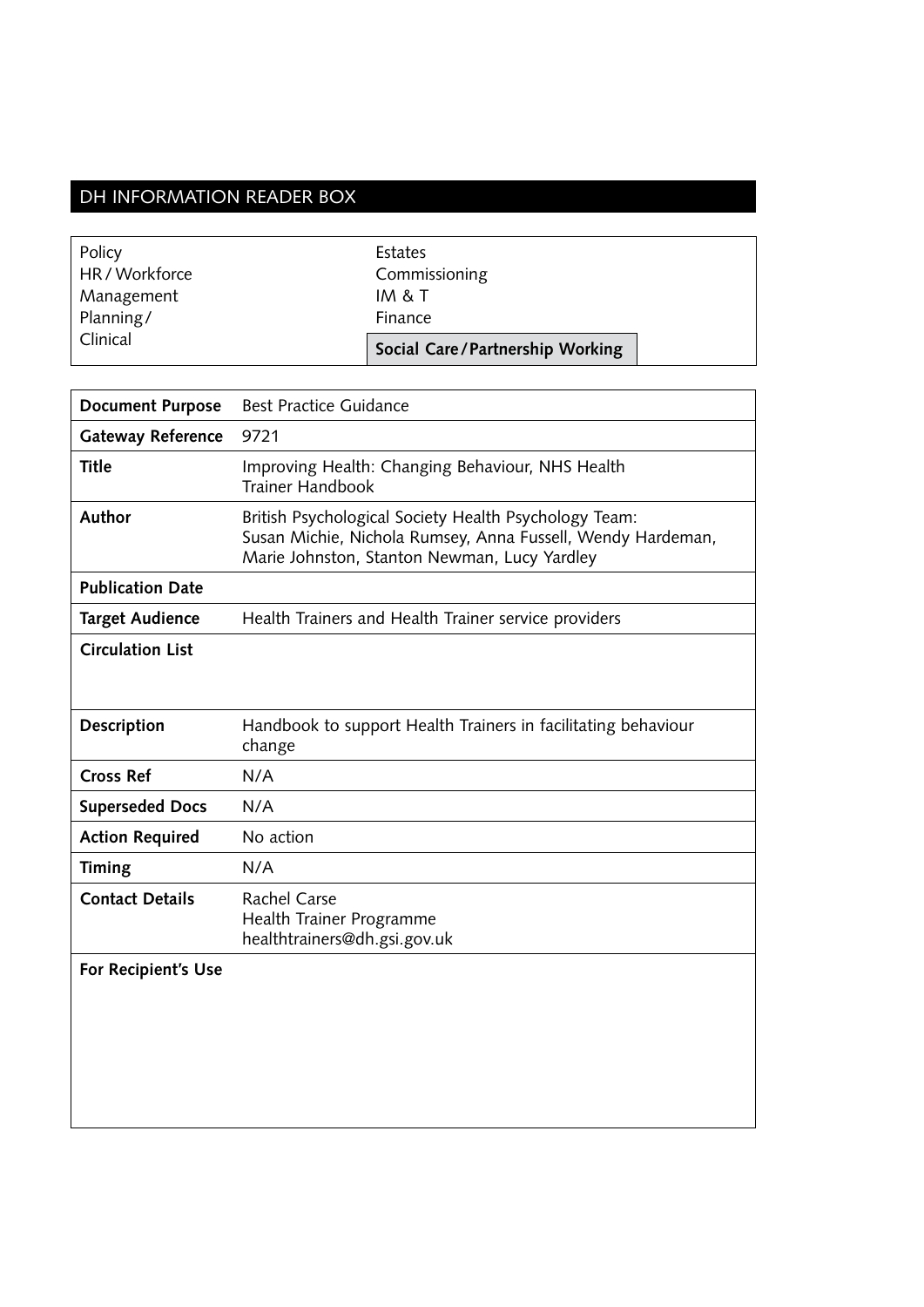# **Improving Health: Changing Behaviour**

*NHS Health Trainer Handbook*

Written by the British Psychology Society Division of Health Psychology team: Susan Michie, Nichola Rumsey, Anna Fussell, Wendy Hardeman, Marie Johnston, Stanton Newman and Lucy Yardley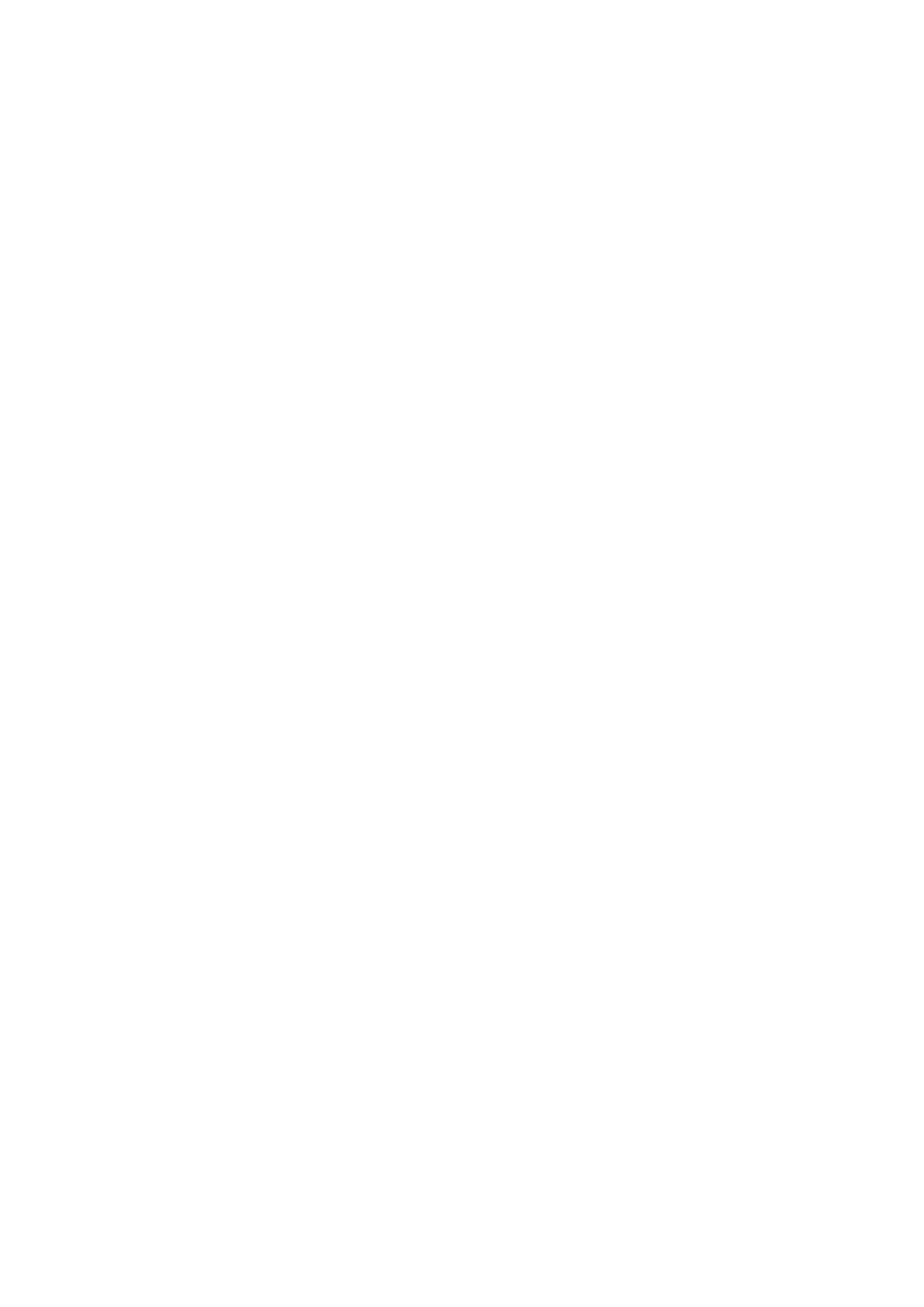# **Contents**

| <b>Sections</b>                               | Page |
|-----------------------------------------------|------|
| Introduction and the role of a Health Trainer | 3    |
| How to use this handbook                      | 5    |
| Sample meeting structure                      | 5    |
| Meeting scripts                               | 9    |
| How to assess clients                         | 11   |
| Finding out about your client                 | 12   |
| Encouraging people to change behaviour        | 14   |
| Health Trainer competences checklist          | 15   |
| Thinking about changing behaviour             | 16   |
| Choosing a behaviour to change                | 16   |
| <b>Health Benefit Cards</b>                   | 17   |
| <b>Health Behaviour Check</b>                 | 19   |
| Deciding to change                            | 24   |
| Balance Sheets (client worksheets)            | 25   |
| Increasing confidence to change               | 28   |
| Planning the behaviour change                 | 30   |
| Goal setting                                  | 30   |
| SMART goals                                   | 31   |
| SMART goals (client worksheet)                | 32   |
| ABC forms                                     | 33   |
| ABC example and blank form                    | 34   |
| Rewards                                       | 36   |
| Rewards (client worksheet)                    | 38   |
| Action planning                               | 39   |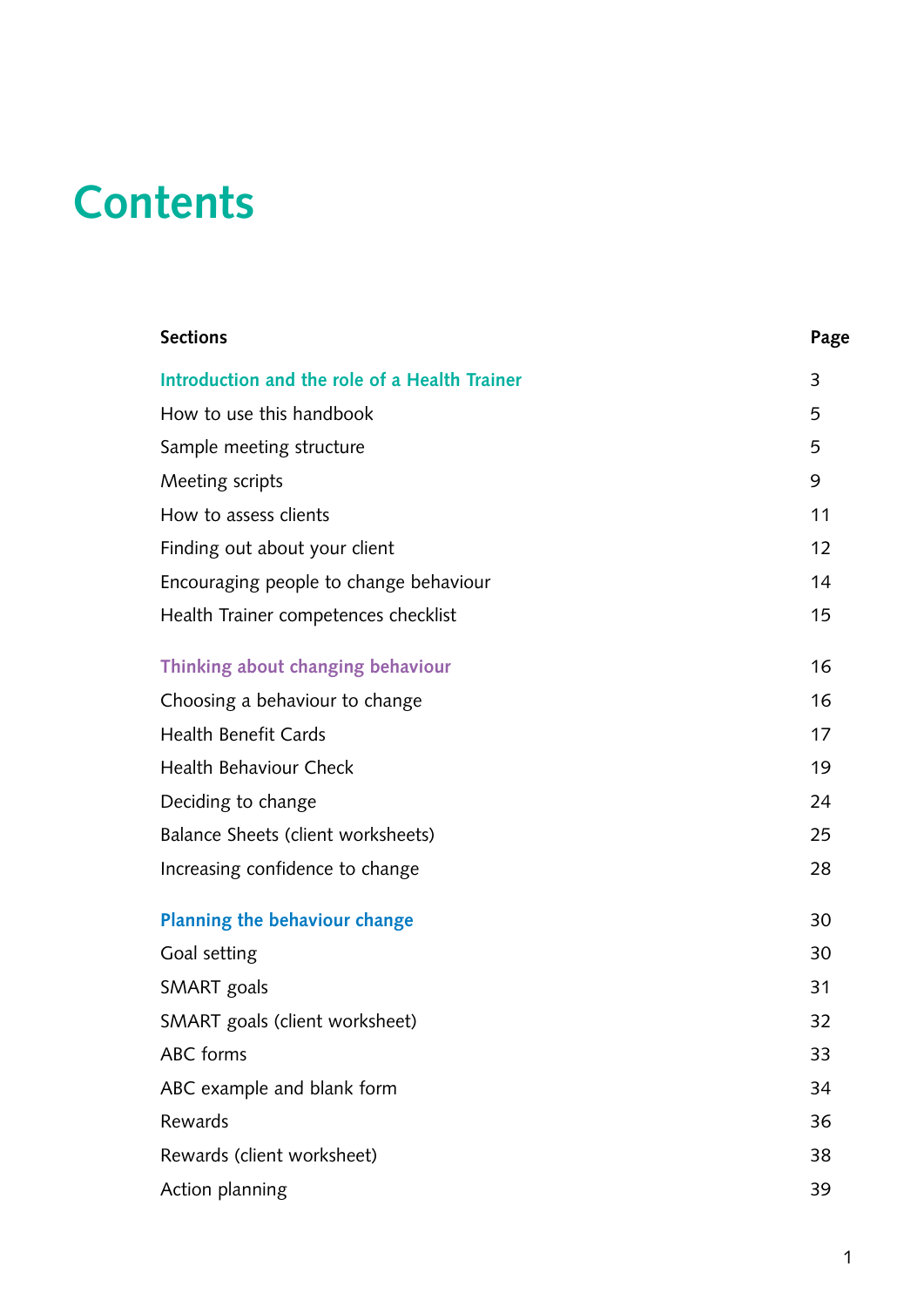| <b>Sections</b>                                             | Page |
|-------------------------------------------------------------|------|
| Personal Health Guide (client worksheet)                    | 41   |
| Barriers and facilitators (client worksheet)                | 42   |
| Recording and reviewing behaviour change                    | 44   |
| Using the Behaviour Change Diary and other diaries          | 44   |
| Behaviour Change Diary (client worksheet)                   | 46   |
| Food Diary (client worksheet)                               | 47   |
| Physical Activity Diary (client worksheet)                  | 48   |
| Smoking Diary (client worksheet)                            | 49   |
| Alcohol Diary (client worksheet)                            | 50   |
| Reviewing behaviour change                                  | 51   |
| Maintaining behaviour change                                | 52   |
| Preparing for setbacks                                      | 52   |
| Difficult situations and 'if-then' plans (client worksheet) | 54   |
| Dealing with setbacks (client reminder sheet)               | 55   |
| <b>Building habits</b>                                      | 57   |
| Building habits (client worksheet)                          | 58   |
| Becoming your own Health Trainer                            | 59   |
| Becoming your own Health Trainer (client worksheet)         | 60   |
| References and theoretical explanations                     | 63   |
| <b>Appendix</b>                                             | 71   |
| <b>Evaluation forms</b>                                     | 71   |
| Feedback form                                               | 77   |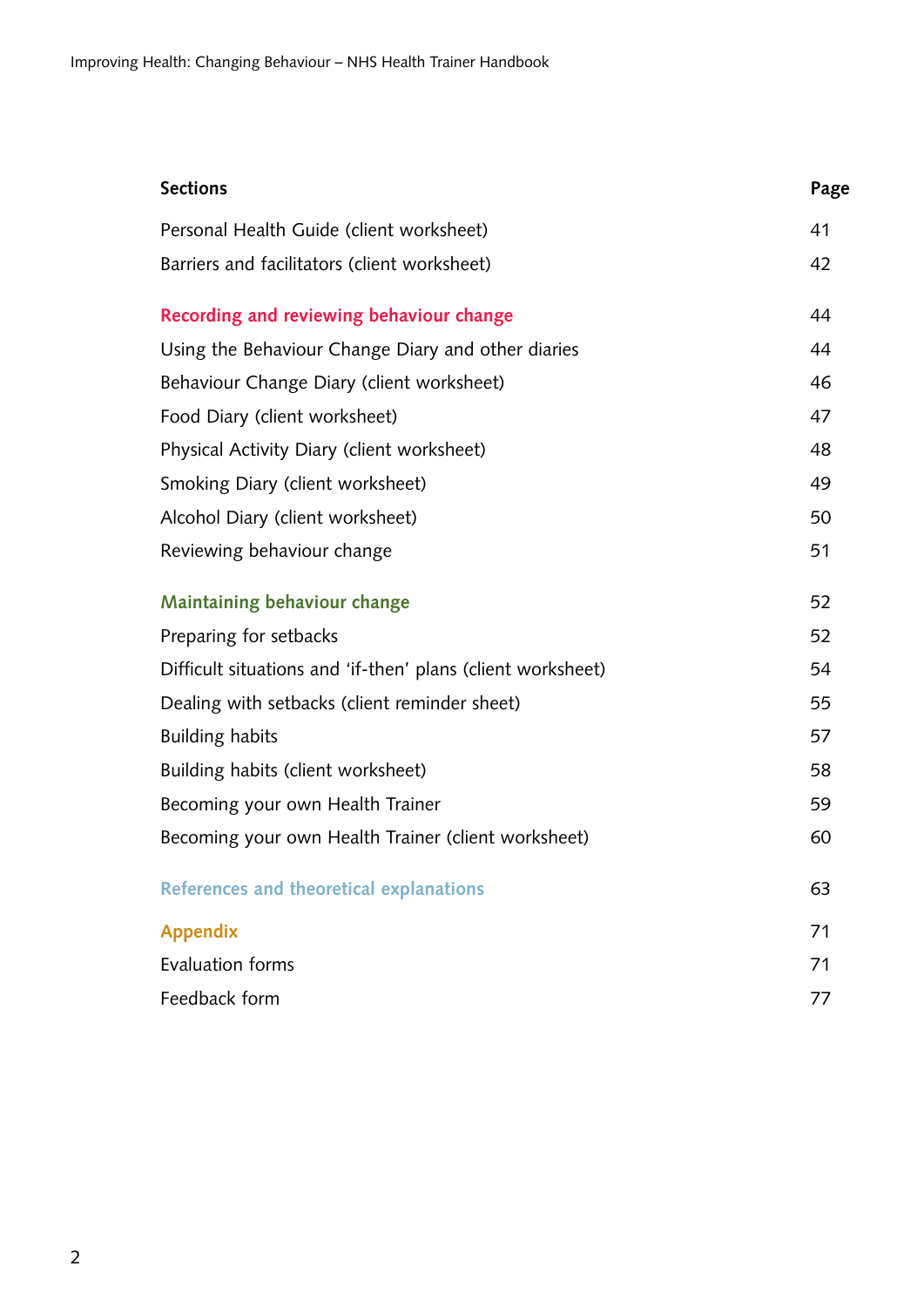# <span id="page-6-0"></span>**Introduction**

The 2004 Department of Health White Paper *Choosing Health: Making healthy choices easier* proposed the development of a new role for improving health and reducing health inequalities – accredited **Health Trainers**. Health Trainers will be drawn from local communities<sup>28</sup> and will be trained to reach those who want to adopt healthier lifestyles, but who have little contact with services.

Behaviours are a major cause of ill-health and premature death. For example, unhealthy eating habits, physical inactivity, smoking, alcohol use, unsafe sex, driving habits and violence contributed to 48% of deaths in the US in 2000. $1$  By setting personal goals to change behaviours and using learning strategies to achieve these, people can develop a greater sense of control and improve both their health and well-being.2

The role of the Health Trainer is new within the NHS. The Health Trainer will use techniques based on psychological evidence and theories to help people change behaviours that are known to cause ill-health. As *Choosing Health*3 explains,

> "Providing information and persuasive messages can increase people's knowledge of health risks and what action to take to deal with them. This is an essential framework for changing our way of life, but it is rarely enough on its own.

There is good evidence that a range of approaches grounded in psychological science can help people in changing habits and behaviour. These sorts of approaches help people:

- learn how to watch for things around them that can trigger or reinforce the behaviour they want to change;
- set goals and plan how to achieve them; and
- build confidence to make the changes that they want to…"

*Choosing Health* White Paper: 05:14:107

Health psychologists have researched in great detail the most effective techniques for behaviour change and health promotion.<sup>27</sup>

This handbook introduces this approach and the main techniques that can help people decide whether, and what, they would like to change, and how to do this. These techniques include goal setting, self-monitoring, creating action plans and building social support. The handbook aims to assist Health Trainers in:

- boosting clients' motivation to change and their confidence in their ability to change
- teaching people how to take control of their health and related behaviours, and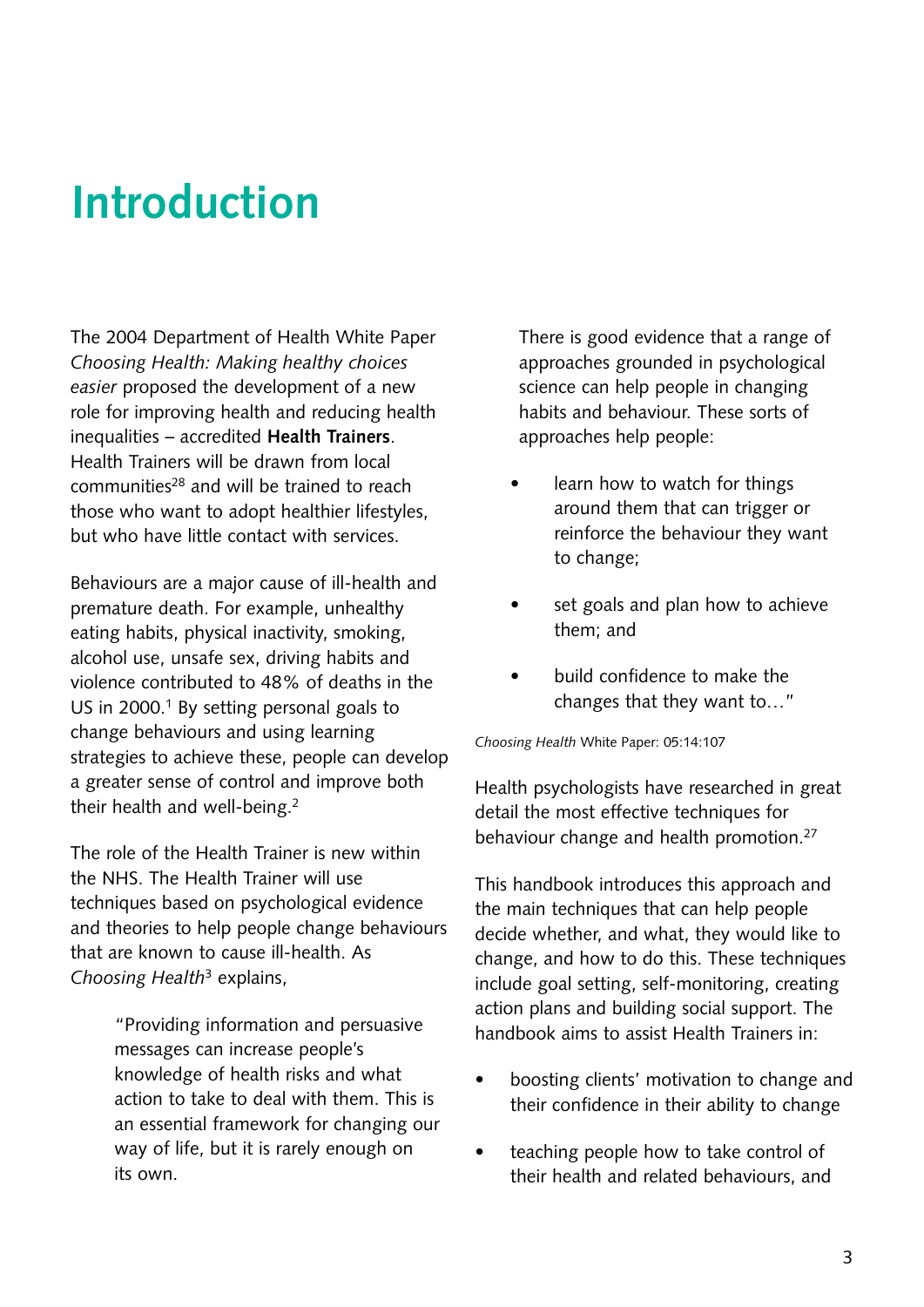helping people to focus on their achievements and positive aspects of changing.

## **The role of a Health Trainer**

The recent White Paper *Our health, our care, our say*4 discusses the role of the Health Trainer:

> "People whose initial self-assessment indicates that they are at significant risk of poor health will be able to discuss the outcome with a Health Trainer. The discussion will include looking at what action they can take to improve their own health, for example through diet and exercise. It will also cover the further help they might want to seek from local services, including, where appropriate, referral to seek medical advice and follow-up from more specialist services and the development of a personal health plan."

*Our health, our care, our say* White Paper: 2:2.33:35

The role of the Health Trainer encompasses much more than advice and support. It involves training people in skills to actively set their own behavioural goals and manage their own behaviour and, more broadly, events and circumstances in their lives that they would like to change. In targeting those people who would like to change behaviours relevant to their health, and have previously been hard to reach via other services, the Health Trainer has the potential to reduce health inequalities.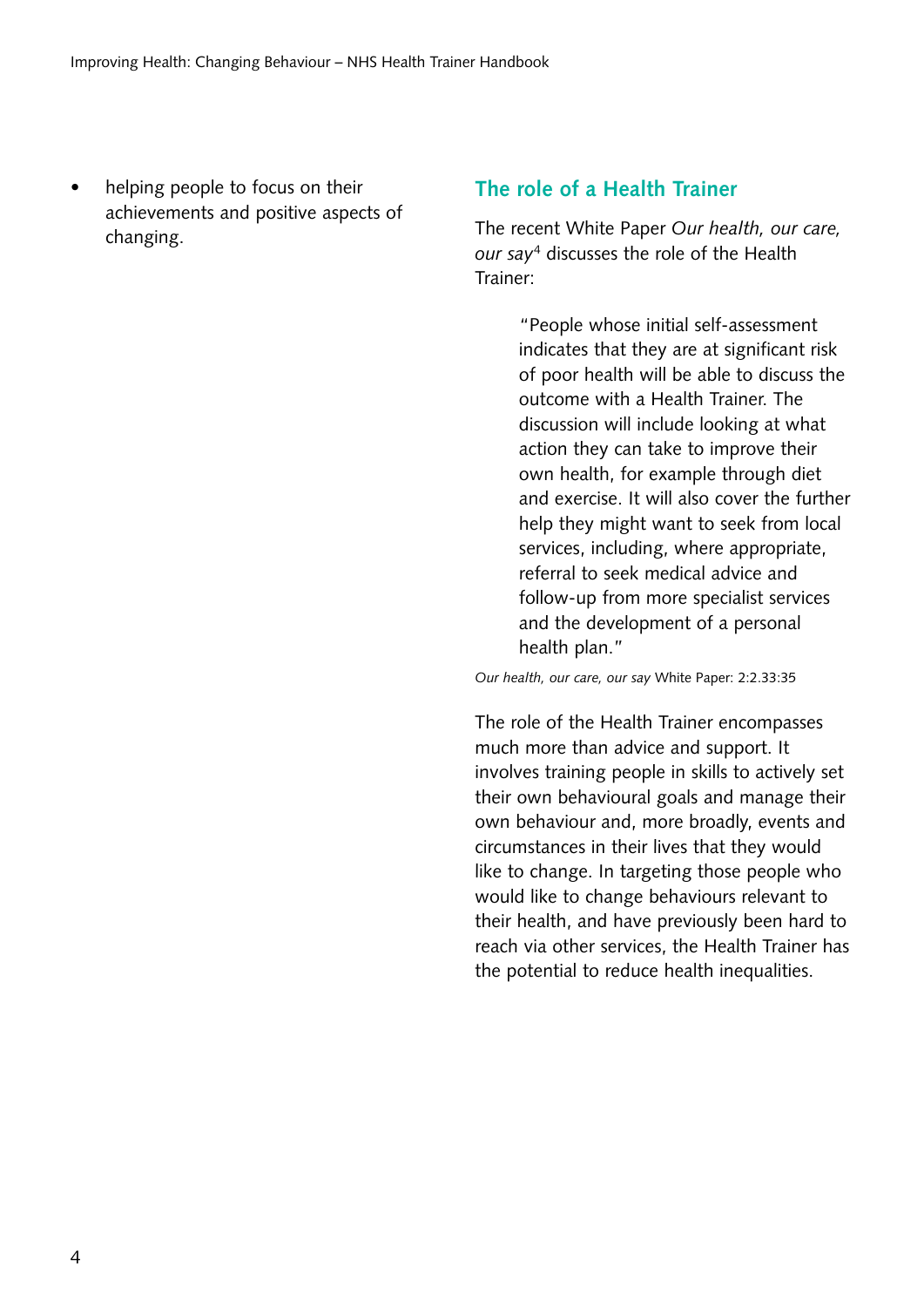# <span id="page-8-0"></span>**How to use this handbook**

This handbook underpins the role of the Health Trainer as specified in the Department of Health White Paper *Choosing Health*. It provides information and explanations about psychological techniques and theories of behaviour change and offers practical suggestions for how to use these techniques.

As Health Trainers will be working in a wide range of settings and with people with a variety of health needs, this handbook is intended to be adapted for local situations. It is not intended as a replacement for a training course.

The techniques outlined in this handbook are based on research evidence that has shown that these are the most effective techniques to help people change behaviour. The evidence is referenced using a numerical system. If you are interested in reading more about the research and the theory behind a particular behaviour change technique, the corresponding number in the References and theoretical explanations section will provide further information. For example, the following section of the handbook:

> Specific – some goals can be vague and difficult to measure. It is important to set goals that are clear and precise. E.g. A vague goal would be 'Being fit and athletic', whereas a clear, specific goal would be 'I will work out at the local gym for at least 30 minutes three times a week at 7pm on Monday and Thursday and 10am on Saturday.'8

#### would correspond to

8 Carver, C.S. and Scheier, M.F. (1998). *On the self-regulation of behaviour*. New York: Cambridge University Press

The theoretical basis of these ideas comes from Carver and Scheier's Control Theory. They defined these levels within the goal hierarchy as: system concepts (abstract goal), principles (action goal) and programmes (courses of action).

in the References and theoretical explanations section.

The worksheets such as those on pages 54–65 are intended for you to copy and adapt as appropriate for use with your clients. Also included are Client reminder sheets (see page 32 for an example). These sheets are designed to be copied and given to clients to use at home.

# **Sample meeting structure**

The following section is an example of how you could structure your meetings with clients and tells you which sections of the handbook are relevant at different points. *Again, this structure can be adapted to meet the local situation and clients' requirements*. This section is intended as a brief outline; subsequent sections of the handbook provide more detail on these topics (page numbers are provided).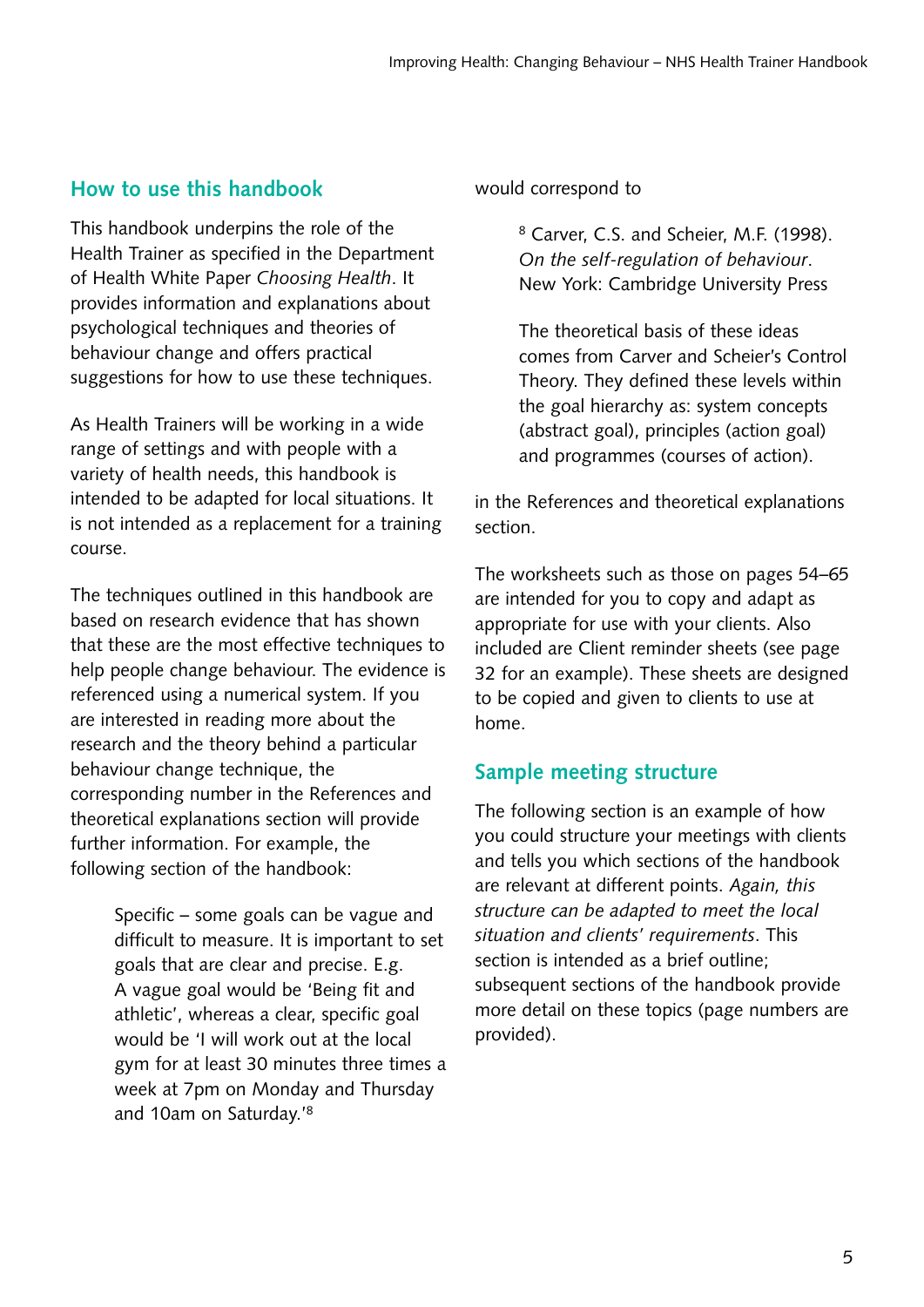## **Before the first meeting**

- Be clear about what is within your expertise and what is beyond your expertise as a Health Trainer, and what to do about issues that are beyond your expertise
- Know how to introduce your role and how to introduce the session and the service (use the meeting scripts on pages 9 and 10 and The role of a Health Trainer on page 4)
- Have a clear idea about how to assess a client and what communication skills you need to use (see How to assess clients section on page 11 and Finding out about your client and Encouraging people to change sections on pages 12–14).

## **NB Use the Meeting scripts section (pages 9 and 10) for detailed examples of opening and closing the meetings.**

### **Meeting 1**

#### **Introduction**

- Explain what a Health Trainer is and the methods you will be using (emphasise that the way of working will be a partnership)
- Find out why the client has come to the meeting. Use phrases such as "I see a wide variety of people from all over, how did you come to have this meeting with me?"
- Explain what the first meeting is all about, and 'where we hope to get to'. Check that the client agrees with the plan, "Does that sound ok to you?"

#### **Choosing a behaviour to change**

- Introduce the Health Benefit Cards on pages 17–18 and see page 9 for suggested script
- Generate a list of possible behaviours to change
- Ask the client to work out the costs and benefits (advantages and disadvantages) of changing their behaviour and, if necessary, the costs and benefits of not changing their behaviour (pages 25–27).

#### **Goal setting**

- Help the client to choose a general goal and fill in the general goal part of the Personal Health Guide (page 41)
- If appropriate, fill in the Health Behaviour Check with the client at this point (pages 19–23)
- Goal setting  $-$  explain the idea of SMART goals or the '4 Ws' to the client (pages 31–33) and ask them to fill in the specific goal section of the Personal Health Guide (page 41)
- Use the confidence ruler (pages 28–29) to check out how important the goal is to the client and how confident they feel about achieving it.

#### **Planning behaviour change**

- If their confidence is high, continue filling out the Personal Health Guide
- If their confidence is low, discuss with the client what the barriers to performing this behaviour are and possible strategies for overcoming them. If this is successful, repeat the confidence ruler, and then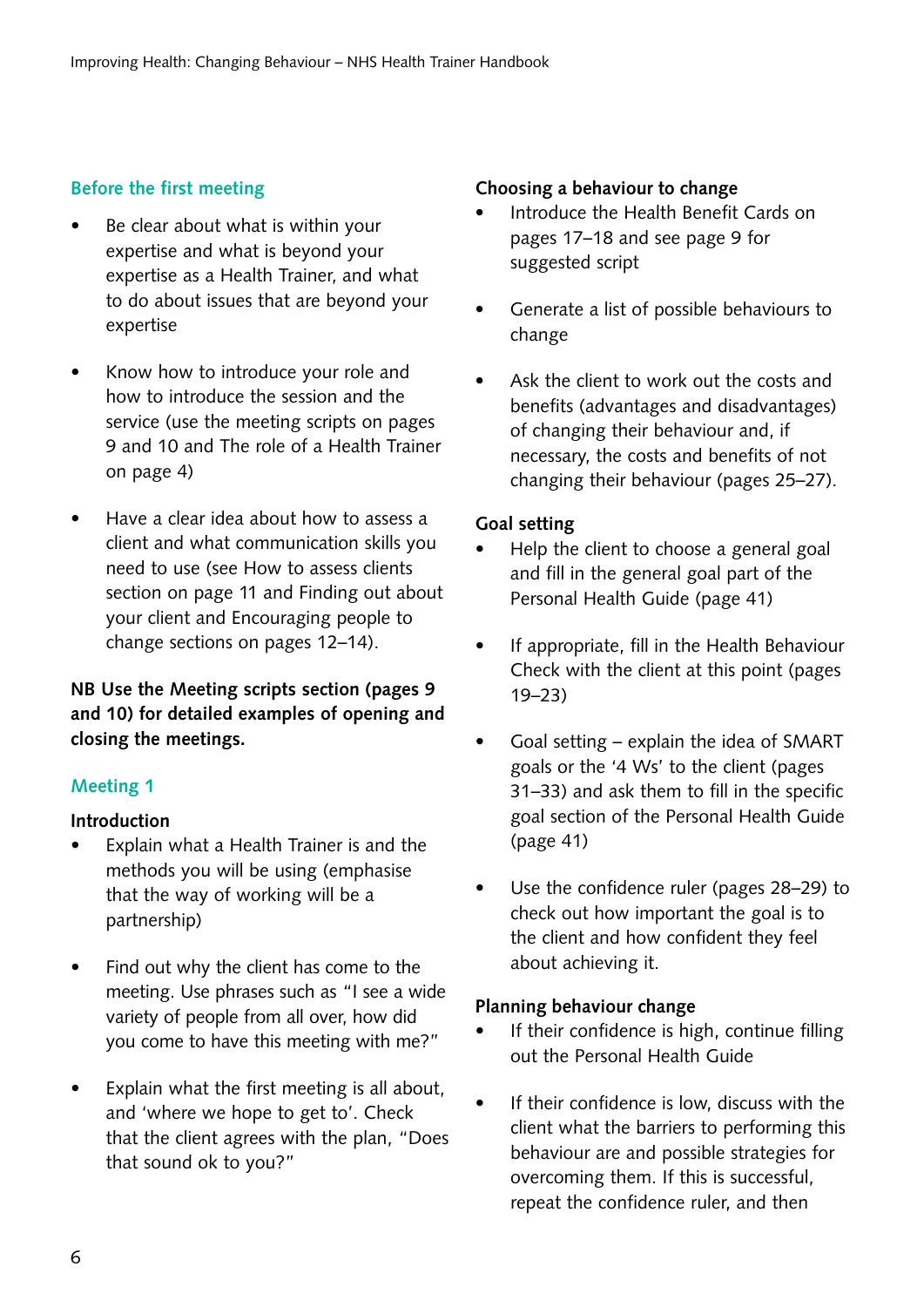continue filling in the Personal Health Guide. If confidence is low, ask the client to choose a new goal that they feel more confident about changing

- Ask the client to make some 'if-then' plans (see worksheet on page 54). **If** situation *Y* arises **then** I will perform behaviour *X*. 'If-then' rules require the client to specify exactly what they are going to do and when they are going to do it. E.g. "**If** it is a Tuesday afternoon **then** I will walk home from work."
- Once the Personal Health Guide is complete, plan with the client where and when they will monitor their behaviour using the Behaviour Change Diary (page 46). Explain to the client the rationale behind the Behaviour Change Diary.

## **Boosting confidence**

Give the client's confidence a boost (see section on Increasing confidence to change, pages 28–29).

## **Summarising and final checks**

- Summarise the meeting (ask the client to summarise what they have learnt/done in the first meeting and what they are going to do before the next meeting)
- Ask the client if they have any questions or if there is anything else they want to say
- Ensure that the contract on the Personal Health Guide has been signed by both of you and that you have a copy each
- Explain what will happen in the next meeting
- Arrange the next meeting (aim for one week away but be flexible)
- Ask whether the client would like a reminder about the meeting the day before.

**NB** This is likely to take up to an hour and may require two meetings, depending on the client. If the client has not planned their behaviour change by the end of meeting 1, they could monitor one of their current behaviours in a diary for a week. Raising the client's awareness of their current behaviour can be an effective behaviour change technique in itself.

## **Meeting 2 – Reviewing the behaviour change**

- Review the Behaviour Change Diary
- Describe what was recorded and praise the client for completing it and for any success
- If it wasn't filled in, find out why. Establish whether the client is having difficulties completing the diary, and problem solve together to come up with possible solutions. Encourage the client to think about what you have both learnt from this
- If the client didn't bring the diary back to the meeting, suggest that you fill it in together. Ask the client to summarise what they were working on and how they got on.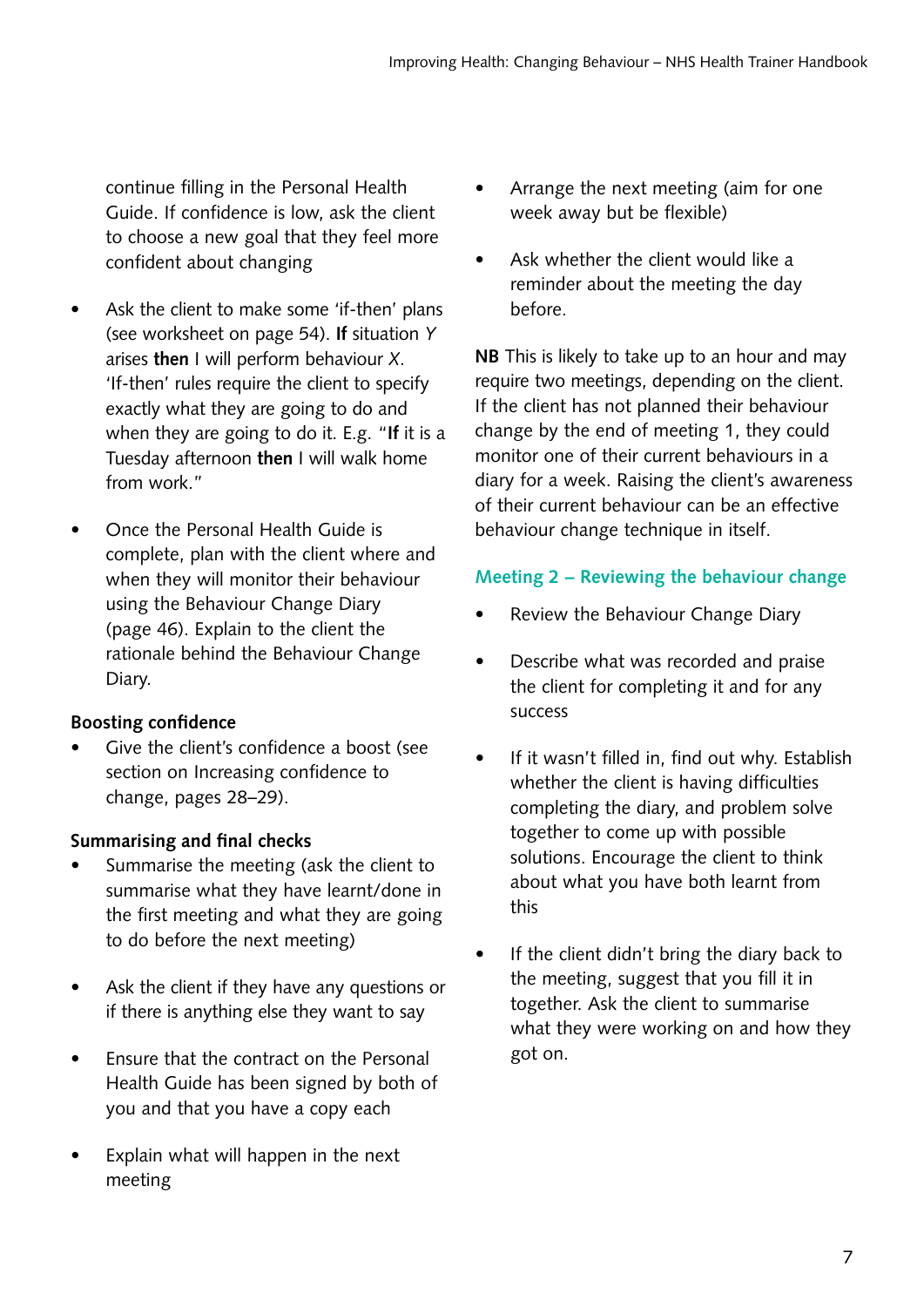Now there are three options:

- 1. If the client has *achieved* their goal set a new, slightly more difficult goal, or stay with what has been achieved to ensure progress is stable. Review the Personal Health Guide and build in rewards.
- 2. If the client has *partly achieved* their goal – build on their success. Ask the client "What would have to change for you to do more next time?" Identify barriers and situations in which the client may find it difficult to achieve or maintain change (pages 42 and 52) and brainstorm solutions, including possibly revising the goal. Identify facilitators (including social support) and encourage the client to make use of them. Use this information to revise the Personal Health Guide. Build rewards into the plan (page 36). Focus on what the client did achieve.
- 3. If the client *did not achieve* their goal – go back to goal setting and reduce or change the goal. Take joint responsibility for having set the goal too high. Revise the Personal Health Guide and build in rewards. Encourage the client to learn from any problems or setbacks. Focus on what the client did achieve, e.g. coming back to the second meeting.

**NB Social support** – it is important to introduce this concept to the client fairly early on. Explain to the client that they will find it easier to achieve their goals if they know one or more people they can talk to about their

goals, and who will support and encourage them. Ask the client to think of someone who will praise their successes and help them think about how to solve problems.

## **Meeting 3 – Review meeting or building behaviour change into lifestyle**

- Praise the client for attending the meeting
- Repeat first four steps of second meeting
- Discuss preparing for setbacks (see pages 52–53)
- • "Everyone has times when it is difficult to do what they planned. Are there times when you find it difficult to achieve your goal?" If yes, "What are the difficulties?", "What would make it easier to deal with them?", "How could you avoid them?" Review or fill in the barriers, facilitators and difficult situations worksheets (pages 42 and 55)
- • Building habits (pages 57–58) create more 'if-then' plans to encourage the client to build their new behaviours into habits. Also create 'if-then' plans for dealing with situations in which the client is more likely to experience setbacks
- Check again that the client is getting enough social support and rewards for achieving goals
- Check whether the client wants occasional breaks from their plan and emphasise that they are in control. "Are there times when you want time out from your behaviour change plan?" If yes, "That's fine, you're making the decision, you're in control"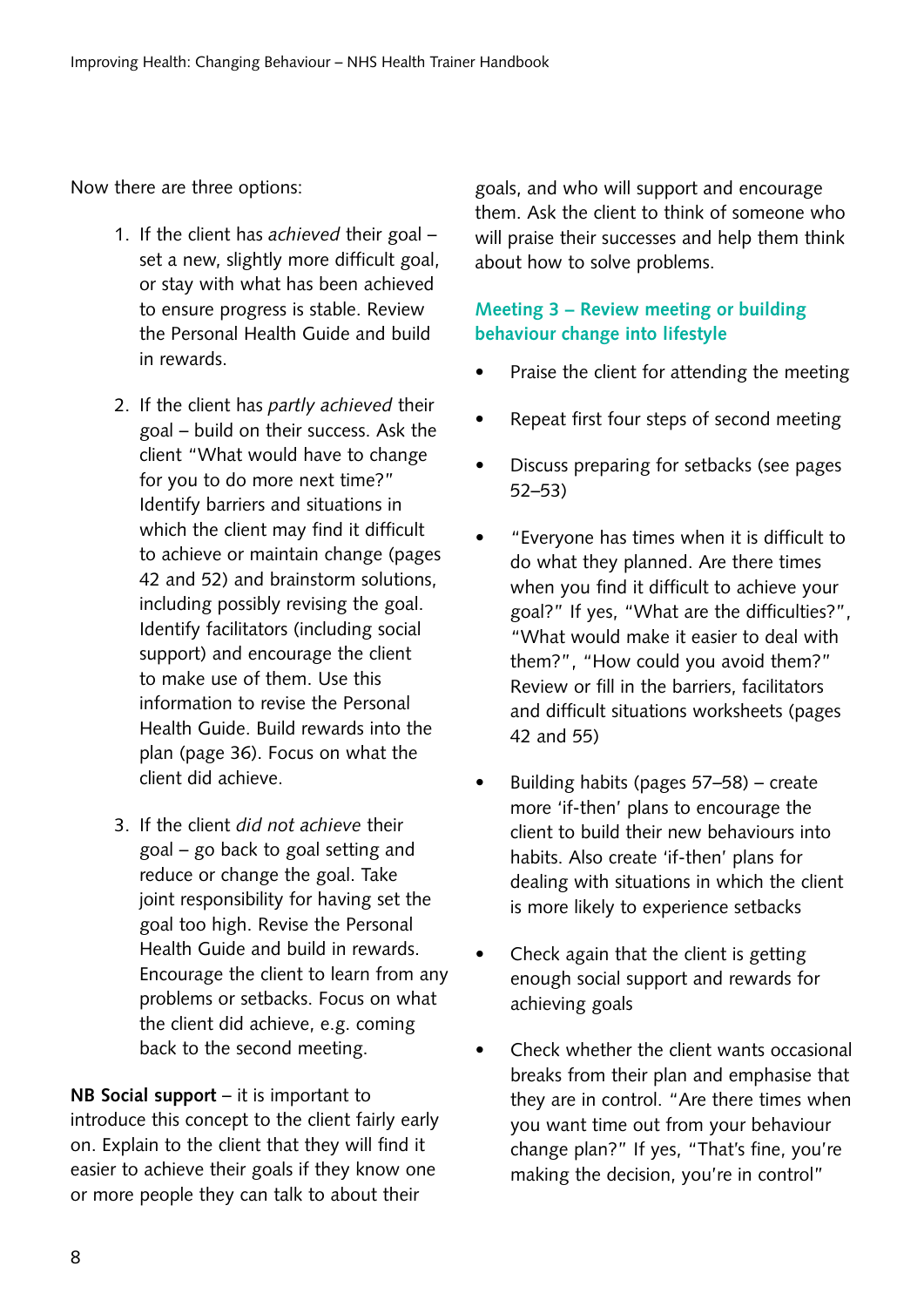<span id="page-12-0"></span>• Discuss with the client how they can review their behaviour change on their own. Give them a reminder sheet (pages 60–61). Give them two Behaviour Change Diary sheets.

## **Meeting 4 (and further meetings if needed). Aim for 2– 4 weeks after the previous meeting. This could also be a telephone meeting – let the client decide.**

- Praise the client for attending
- For those who have been successful:
	- Discuss building the behaviour change into their lifestyle and forming habits
	- Discuss building support, rewards and reminders into everyday life
	- Offer the possibility of a meeting one month from now
	- Both client and Health Trainer summarise the skills of behaviour change, and of how the client can become their own Health Trainer (pages 59–61)
	- If appropriate, ask the client to fill out a second Health Behaviour Check (for example, if the client is thinking about changing another type of health behaviour, or to demonstrate how their health behaviours have changed)
- For those who were unsuccessful:
	- Discuss the next step. For example, three more meetings taking an alternative approach, or signposting the client to an alternative service.

# **Meeting scripts**

This section provides examples of how a Health Trainer could open and close each meeting with their client. The following scripts are examples and do not have to be followed rigorously on every occasion, but it is important to use questions in a similar style and to cover the main points. They can be adapted to meet your own purposes.

### **Opening the session**

"Hello, my name is \_\_\_\_\_. I'm a Health Trainer. I'm here to work with you to help you make changes in everyday life to improve your health. Is that what you are expecting?"

"Is there anything particular you want to talk about?"

"Let me tell you a bit about how we will work together. Today we have about half an hour and at the end of that time I hope you will go away with a plan. We will then meet to see how you got on, and I would expect to see you a few times after that, depending on how it goes."

"We are going to talk about the things you do that affect your health, and the things that you could do to improve your health."

## **As you show the Health Benefit Cards**

"Here are four behaviours related to health. Would you like us to start thinking about one of these?"

## **Discuss benefits of chosen behaviour**

**E.g.** "People who eat healthy foods tend to feel better in themselves, don't get ill so often and tend to live longer."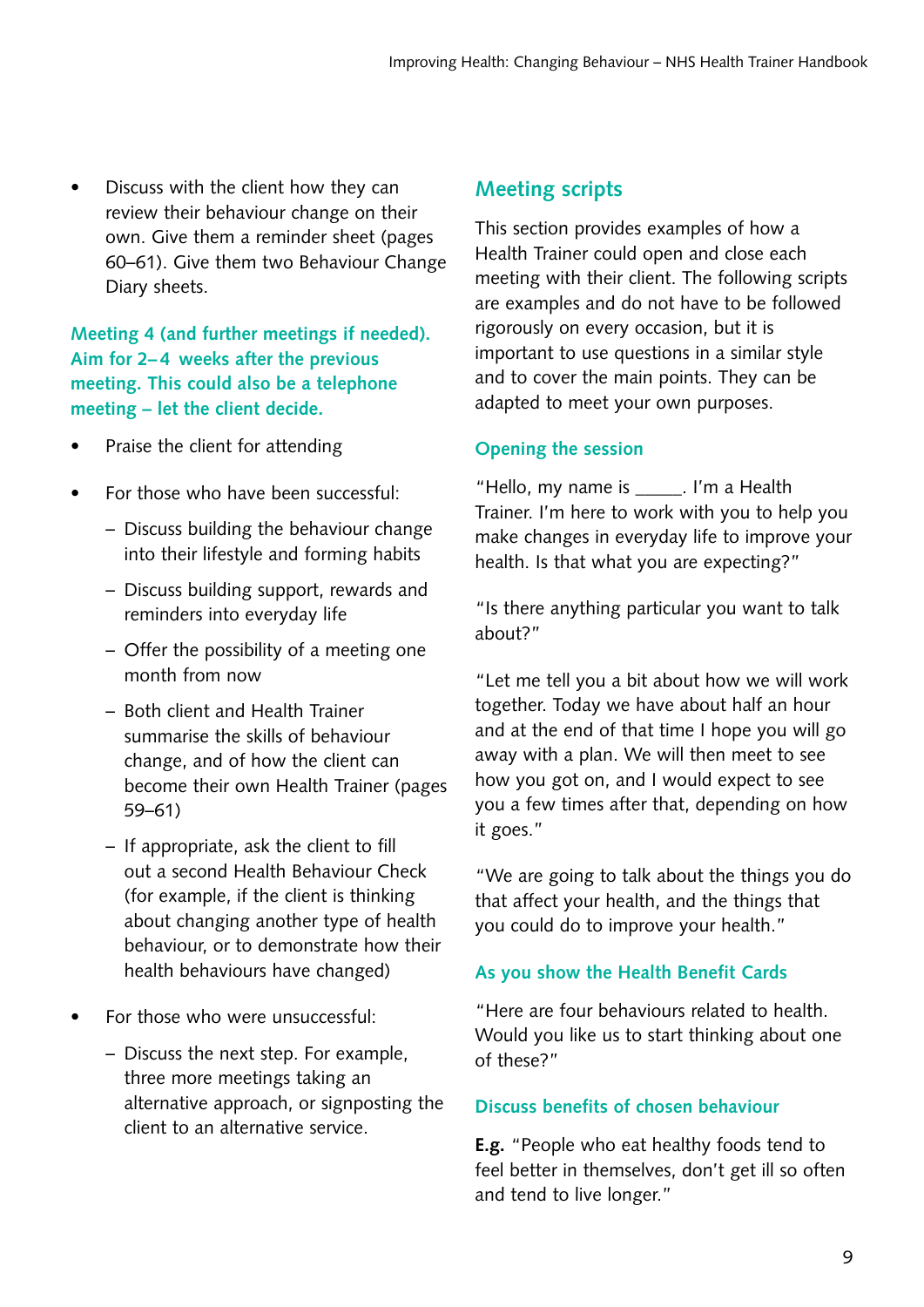"Is there anything here that you would be interested in changing?"

**If not, establish what they want and signpost as appropriate.**

## **Closing meetings 1 and 2**

"What we've talked about today is…"

"We've made a plan of what you are aiming to do between now and our next meeting in a week. You will keep a diary and discuss how you got on."

"Do you have any questions?"

"Hopefully we've come up with a good plan but, whatever happens, do come back. Thank you for coming. I look forward to seeing you on I hope you find what we have talked about today useful."

### **Opening second and third meetings**

"It's good to see you again. What we plan to do today is to hear how you've got on and look at your diary, and then think about how we go forward from here. Have you got your behaviour diary?"

#### **If they haven't got it**

"Ok, let's fill it in now."

### **If they do have it**

"Let's look at how you've got on."

"So your behaviour goal was \_\_\_ and you managed to achieve it on \_\_\_ days."

"What do you think about how you got on?"

"What I think you've done really well is…"

#### **If the person has not made any progress**

"I think you've done very well to come back today, it gives us the opportunity to see how we can do better this time."

### **Closing third meeting**

"What we've done in this session is to set a goal like last time. What's different this time is that there will be a longer gap before your next visit. This will give you time to work on building your changes into your everyday life and routines. Our plan is for you to complete this Personal Health Guide and Behaviour Change Diary on your own this time. When you come back, we'll have a look at both of these."

"Do you have any questions?"

"Are you happy about what we are doing?"

### **Closing fourth meeting**

"So would you like to go through what you plan to do from now on?"

"It sounds like you're well on the way to managing things for yourself."

"Is there anything you would like to say about our meetings and how things have gone?"

"It would be good to meet again and see how you're getting on. Shall we leave it that you contact me or shall I contact you again?"

"I want to say how impressed I am by how much you've managed to change your behaviour. Best of luck in the future."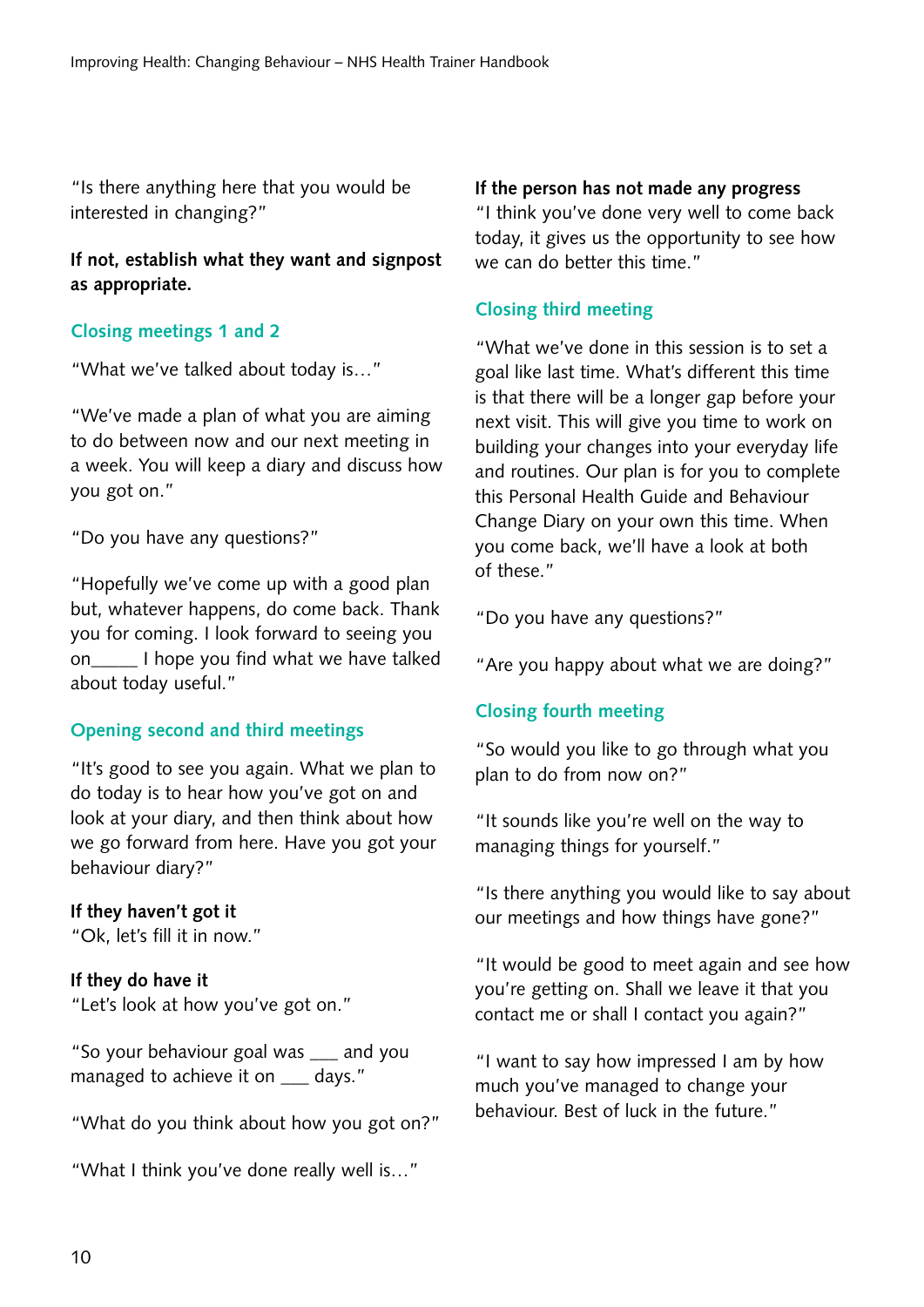# <span id="page-14-0"></span>**How to assess clients**

Changing behaviour is more effective if people are engaged in thinking about their own solutions and setting their own goals on the basis of these. The essence of the Health Trainer's approach is to help people decide how they would like to change and teach them skills to help them achieve their aim. This will require helping people to think through how their social and cultural circumstances can help or hinder change. We need to summarise what the client has said and check with them that we have correctly understood their points. The role of the Health Trainer is to teach clients the skills they need to actively set their own behavioural goals and manage their own behaviour, rather than simply 'telling' or giving advice. Behaviour change is most successful when the client decides if and what they want to change.5

## **Establish rapport**

One of the first things to do when meeting a client for the first time is to establish rapport with them. Some simple tips include making eye contact, introducing ourselves and using the client's name (and checking how they prefer to be addressed). Consider the physical surroundings where the meeting is taking place. Is there privacy for the client?

Will the client have shared access to any notes or worksheets? The client's expectations of the session will also influence rapport. Therefore you need to find out what they were expecting, and to explain the role of the Health Trainer clearly, with particular reference to what the Health Trainer does and does not do (see meeting 1 script on page 9).

## **Communication skills**

Use communication skills such as active listening to learn about the client and to find out about their cultural and social background. Active listening is not just about hearing what the client says, you need to check that you understand what the client is saying (see pages 12–14 for more details). Ask open questions (that is, questions that require more than a 'yes' or 'no' answer), for example, why have they come? What are their health needs? What are they hoping to get out of the sessions? How do they feel and think about themselves now? How would they like to think and feel about themselves in the future?

## **Change is not a smooth process**

It is important that the client understands that successful behaviour change is not a smooth process and it takes time and effort. Encourage them to think of behaviour change as a long process, where they build on each small success, learning from any setbacks.

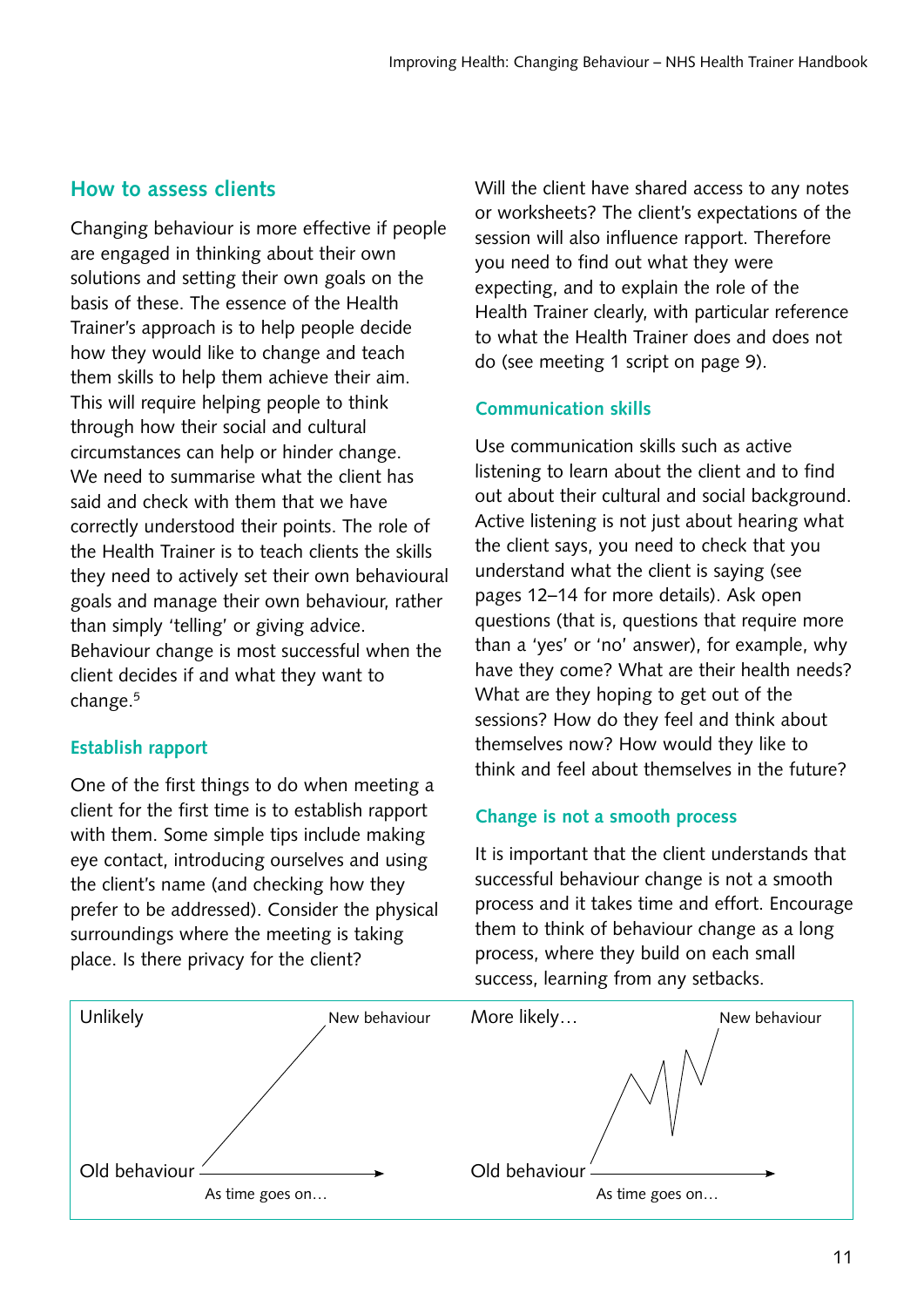### <span id="page-15-0"></span>**Assessing current behaviour**

The Health Behaviour Check can be used to assess clients' current health behaviours. When assessing clients' current behaviour, we need to be aware that current unhealthy behaviour may have cultural or social roots, for example, it is traditional to use ghee (which is high in fat) in some Asian dishes. These can be assessed further in the cost-benefit analysis and also when looking at barriers, facilitators and high-risk situations.

## **Encourage the client to set goals that are important to** *them*

It is important to avoid jumping ahead and deciding on a goal for the client. If the client requires guidance about goals that would benefit their health, a partnership approach to goal setting should be taken. Whenever possible, clients should be encouraged to decide on their goal themselves. Remember to check and summarise everything the client says to you at regular intervals.

# **Finding out about your client**

### **Don't just hear, understand**

Active listening<sup>6</sup> is not just about hearing what the client says, you need to check that you understand what the client is saying.

## **Do you know what the client means?**

Everyone has different ways of thinking and expressing their ideas and views. Don't take it for granted that you know what the client means, or what thoughts and beliefs are behind what they are saying. Repeat in a clear way what the client says to you, to check that you have understood them correctly.

Ask open-ended questions to get more information (see additional information on asking open-ended questions on pages 13–14), for example:

**Client:** I would like to try and eat more healthily, but when I come home from work I can't be bothered to make a healthy dinner, so I just have a frozen ready meal.

**Health Trainer:** So you would like to eat more healthy foods, but you find it easier to eat a ready meal when you come home from work. What kinds of things make it difficult for you to make a healthy meal after work?

## **Don't say "I'll tell you what to do…"**

Try not to give advice or tell the client what to do. Just telling the client that they should change or asking them to agree with you is not the most effective way of changing behaviour. They may start thinking "They're not listening to me", or "They don't understand me, why should I do what they tell me?"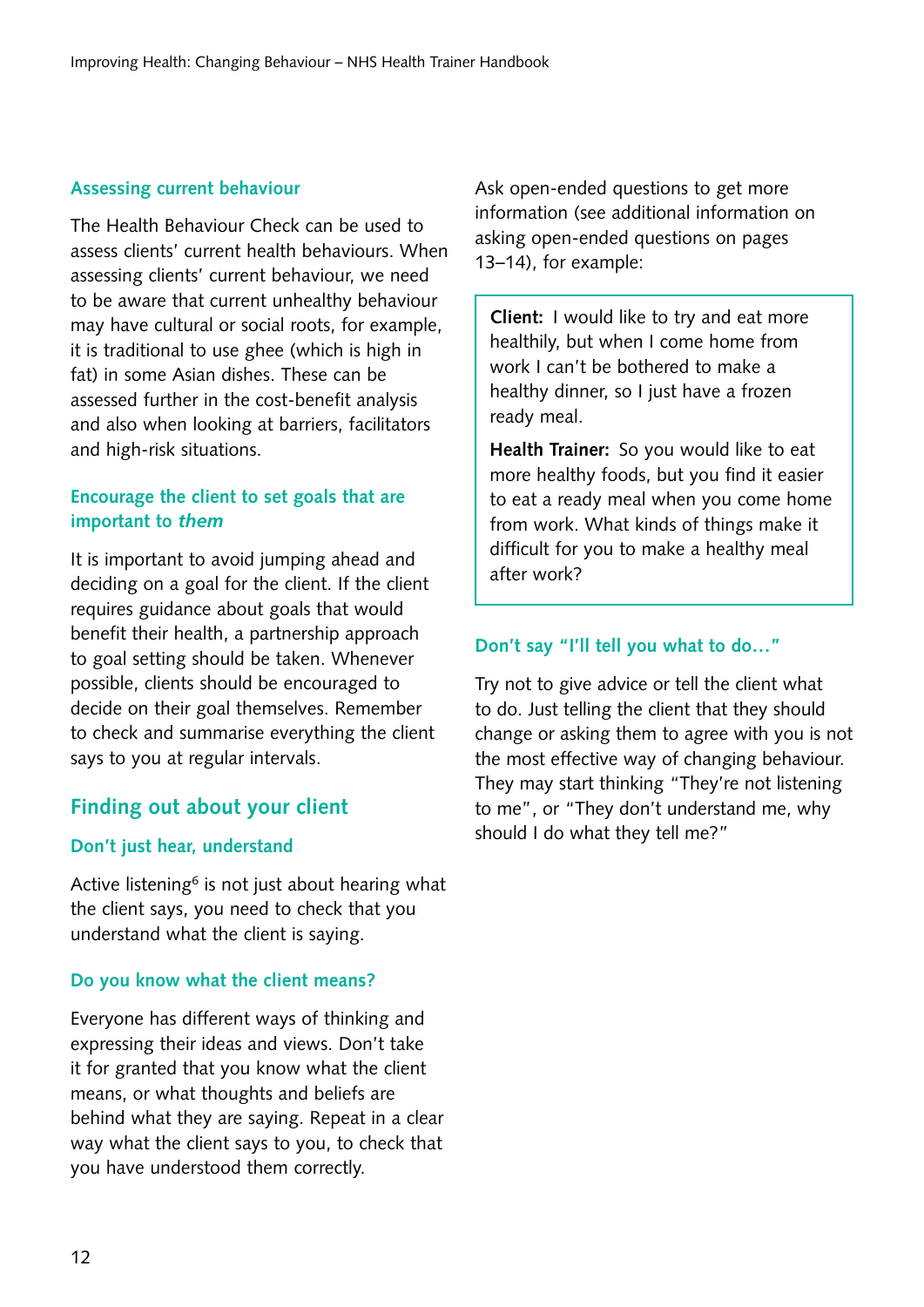Here is an example of how giving advice may **not** motivate the client to change:

**Health Trainer:** You need to reduce the fat in your diet. You should try to avoid fried food for a start.

**Client:** But the kids won't eat anything if it doesn't come with chips.

**Health Trainer:** Well chips aren't very good for them either, perhaps you could all eat more rice or pasta dishes.

**Client:** Yes, but we're a very conservative family when it comes to eating. I can't afford to put food on the table that won't get eaten.

**Health Trainer:** Well, perhaps you could start by eating more fruit and veg yourself to set a good example.

**Client:** Well I know I should do that but…"9

Here is an example that avoids giving advice:

**Health Trainer:** You mentioned that you would like to eat more healthily, what ideas have you had about eating different foods?

**Client:** Well, I guess I should eat more fruit and veg.

**Health Trainer:** Have you tried that in the past? Did anything different get eaten?

**Client:** Yes, I started eating veg and fruit with every meal, I used to eat a banana with my breakfast, but it got more difficult after a while.

**Health Trainer:** What kind of things made it difficult?

Helping the client to think about their health behaviours and what *they* are worried about, or what *they* believe, means that **it is the client who decides what is important and relevant to themselves, and which behaviour they want to change. This will make behaviour change and maintenance more likely to succeed.** Also, this avoids the 'yes, but…' pattern. If you come across this, it shows that you are giving advice rather than asking questions, boosting the client's motivation and facilitating goal setting and planning. If clients ask for direct advice, make sure that the client agrees with any suggestions you make.

# **Asking open questions**

Open questions are questions that don't lead the client towards an answer. Ask questions that encourage the client to give you more information, i.e. questions that can't be answered with one word or yes/no (these are called 'closed questions'). Asking closed questions may suggest that you already know what the client is going to say.

**Closed** questions: Did that make you feel bad?

|                        | Do you want to change<br>your eating habits?                     |
|------------------------|------------------------------------------------------------------|
|                        | Do you think smoking is<br>good for you?                         |
|                        | Is your diet unhealthy?                                          |
| <b>Open</b> questions: | How do you feel about<br>that?                                   |
|                        | What would be the benefits<br>of changing your eating<br>habits? |
|                        | How does smoking affect<br>your life at the moment?              |
|                        | What do you think about<br>your diet?                            |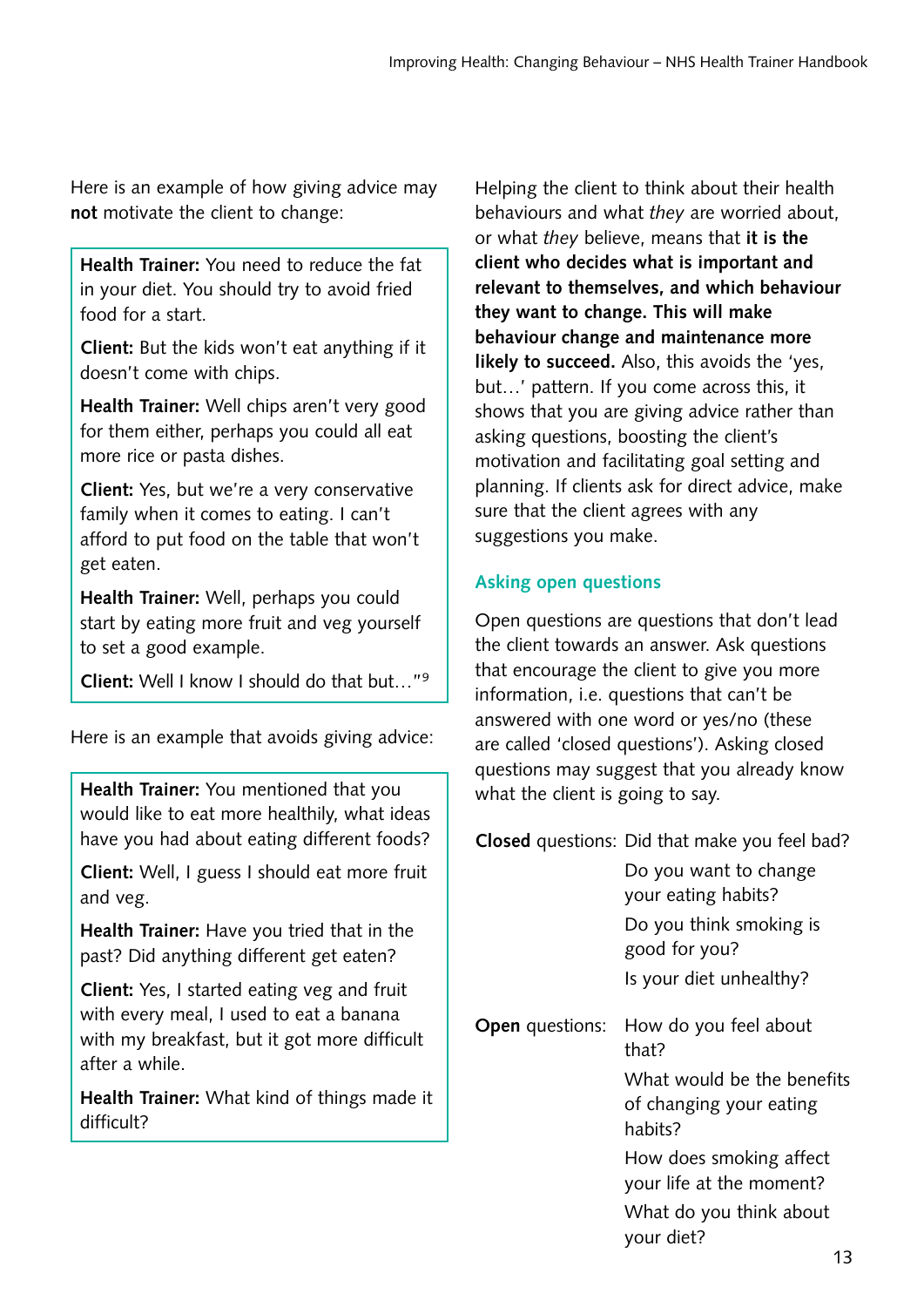<span id="page-17-0"></span>It is very important to give clients time to answer. Some clients may take time to think about things that are new to them – don't be afraid of silences.

#### **Do**

- Summarise your understanding of the client's thoughts and feelings
- Look and sound interested
- Keep eye contact and use positive body language\*
- See things from the client's point of view (this doesn't mean that you have to agree with them)
- Ask open questions to get more information
- Be curious rather than intrusive
- Give the client time to think as well as talk
- Respond to what the client is saying rather than trying to lead the conversation.

## **Don't**

- **•** Interrupt or finish sentences
- **•** Advise or tell the client what to do
- Disagree or contradict (raise alternative possibilities)
- Project your own beliefs or feelings onto the client
- Assume your experiences are the same as the client's
- Constantly repeat the same paraphrases, e.g. "it sounds like" or "you feel like"
- Pretend you understand if you don't. Ask for more explanation.

\*Positive body language means using open and welcoming gestures and expressions, for example, smiling and looking at the client when they are talking. Avoid gestures and expressions that can be interpreted as defensive, aggressive or uninterested, for example, folding your arms, finger pointing and fidgeting.

# **Encouraging people to change behaviour**

You will meet clients who don't initially think there's anything they want to change, but may feel differently after a conversation with you. Some people want to change but, because they can't see how to change, they don't feel able to make the first move.

There is a technique called motivational interviewing<sup>5</sup> that you can use to help clients decide if, what and how they want to change. The emphasis is on the client being in control and making decisions, with the Health Trainer encouraging and prompting them to explore their feelings and ideas around changing their behaviour.

Several sections in this handbook use ideas and techniques that are used in motivational interviewing, for example, the cost-benefit analysis (page 24). The *client* works out the advantages and disadvantages of changing their behaviour and the advantages and disadvantages of not changing their behaviour. How ready a client is to change can be assessed by the confidence ruler.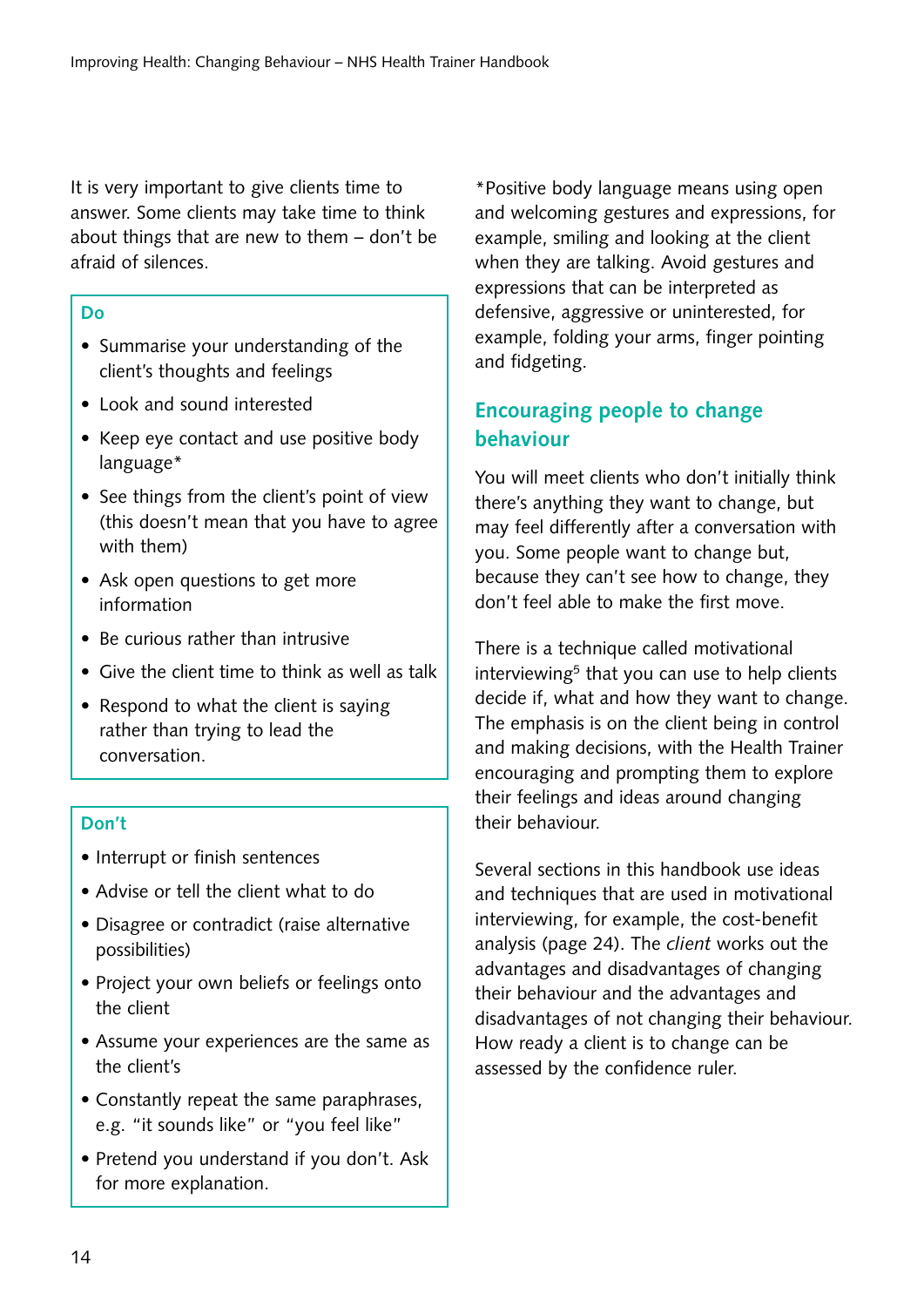# <span id="page-18-0"></span>**Health Trainer competences**

This section is intended as a brief reminder of the importance of confidentiality and how the handbook relates to Health Trainer competences.

## **Confidentiality**

Keep appropriate records but ensure that any confidential details (including those on computer) are kept securely and are accessible only to you, your client and your mentor.

Check that the room/venue you are using to meet your client has an acceptable level of privacy. Can your conversations be overheard? Are you in full view of other people?

Inform clients if any confidential information may be shared with colleagues or mentors, and only do this with the client's consent.

## **Enabling individuals to change their behaviour (HT3)**

Local training arrangements will provide additional information, but here is a summary of how the competence HT3 can be cross referenced to the handbook.

This competence is about enabling individuals to change their behaviour so that they can improve their own health and well-being.

This competence relies on other earlier work with individuals.

- Help individuals to identify how behaviours affect their health
	- Health Behaviour Check (pages 19–23)
	- Health Benefit Cards (pages 17–18)
- Help individuals to develop Personal Health Guide (action plan)
	- SMART goals (pages 31–32)
	- Action planning (pages 39–40)
	- Personal Health Guide (page 41)
- Helping individuals to change and maintain behaviour
	- Behaviour Change Diary (page 44)
	- Preparing for setbacks and difficult situations (pages 52–56)
	- Building habits (pages 57–58)
	- Becoming your own Health Trainer (pages 59–60).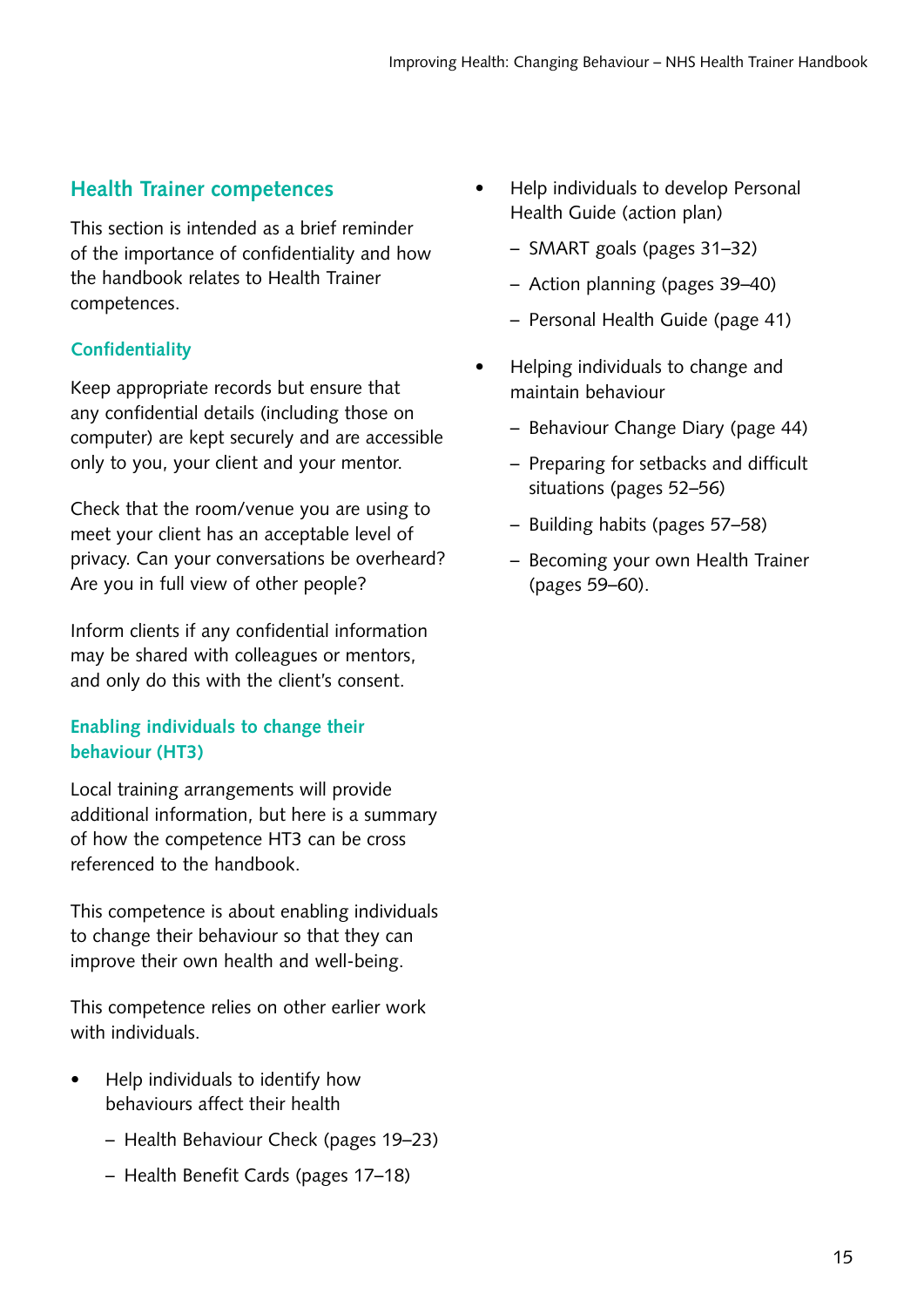# <span id="page-19-0"></span>**Thinking about changing behaviour**

# **Choosing a behaviour to change and how to use the Health Behaviour Check**

Completing a Health Behaviour Check helps people to think about their health, their behaviours and what changes they might like to make.

> "Health trainers will be able to offer people a health 'stock-take', to help them assess how their way of life might be impacting on their health and the sorts of changes that might be beneficial to them."

#### *Choosing Health* White Paper 5:19:109

The Health Benefit Cards can also help clients decide what behaviour they want to change by raising awareness about the benefits of changing health behaviours. However, the final decision about which health behaviour to change should rest with the client.

Pages 9–10 suggest a suitable script for introducing the Health Benefit Cards.

This handbook concentrates on four behaviours associated with ill-health: unhealthy eating, smoking, drinking too much alcohol and being physically inactive. The behaviour change techniques applied to these behaviours can be adapted and applied to other health behaviours (for example, adhering to medication, attending for screening, having children immunised).

The Health Behaviour Check provides a baseline (before any behaviour changes) measure of the current health behaviours of the client. This can be used to assess progress over subsequent meetings. This is important for the clients – they can see what they have achieved and it is also important for evaluating the effectiveness of the intervention.

Although the sample meeting structure (pages 5–9) suggests that the Health Behaviour Check is introduced during meeting 1, the Health Trainer is in the best position to decide when to introduce it for each client, and which sections need to be completed. If a behaviour change intervention is to be successful, the relationship between the Health Trainer and the client needs to be mutually respectful and trusting, and the client needs to be engaged. Introducing the Health Behaviour Check too early may have a negative impact on this relationship or the client's level of engagement. The Health Trainer should rely on their own judgement about when is the most appropriate time to introduce it.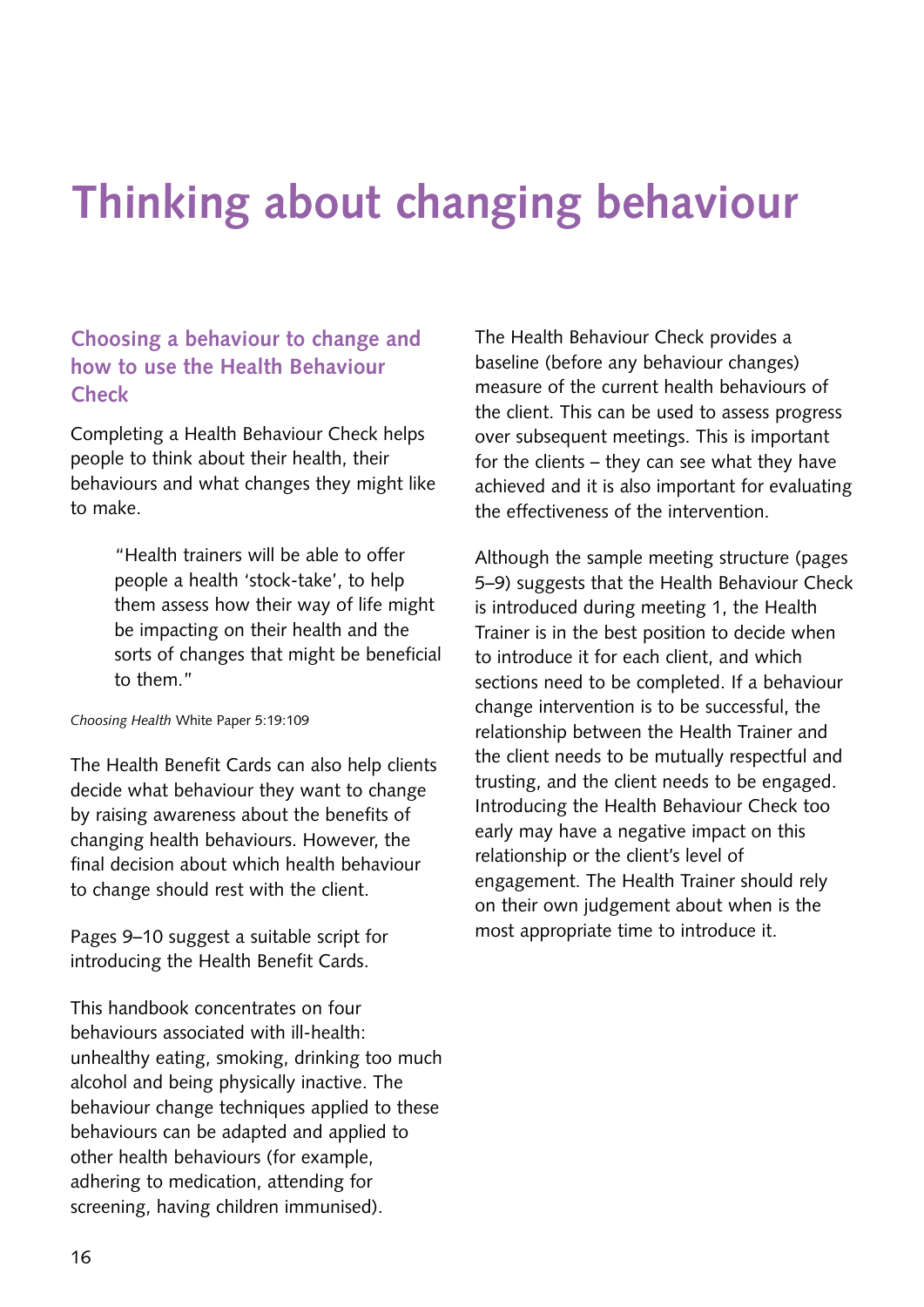# <span id="page-20-0"></span>**Health Benefit Cards**



# **The benefits of eating healthily**



Reduce risk of heart disease and high blood pressure Reduce chances of getting cancer Having more energy Might be ill less often Might lose weight Will have improved bowel health Skin, nails and hair will look more healthy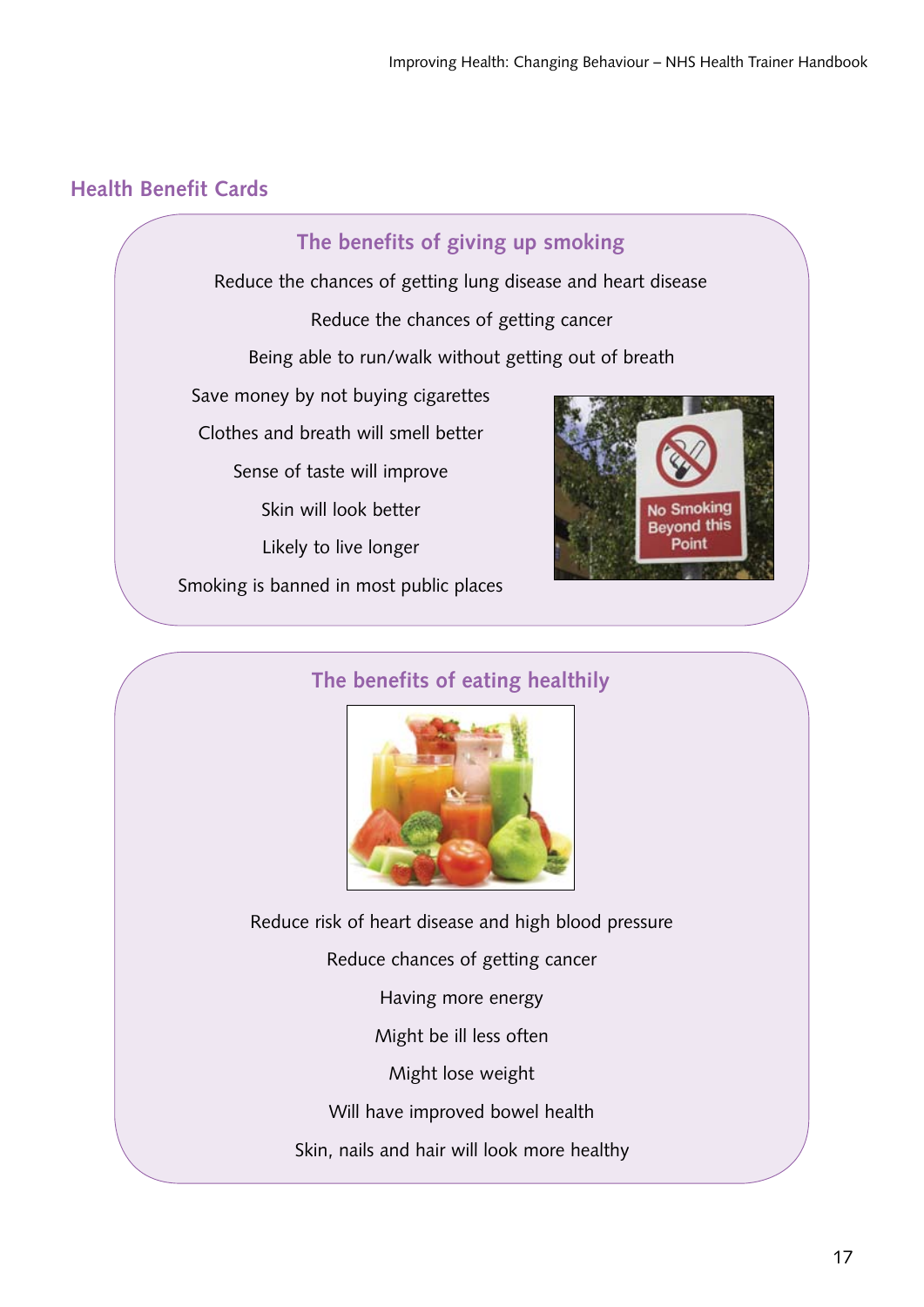# **The benefits of increasing physical activity**



Reduce risk of heart disease, high blood pressure, osteoporosis, diabetes and obesity

Reduce some of the effects of ageing

Joints, tendons and ligaments will be more flexible

Help maintain a healthy weight by increasing metabolism (the rate we burn calories)

Can relieve stress and anxiety and make you feel happier

Increase energy and endurance levels

# **The benefits of drinking less alcohol**

Reduce risk of heart disease and cancer



Less likely to have an accident

Less chance of embarrassing yourself on a night out

Liver more able to recover and repair damage

Save money on alcohol and taxis

Increase energy and concentration

Less likely to upset friends and family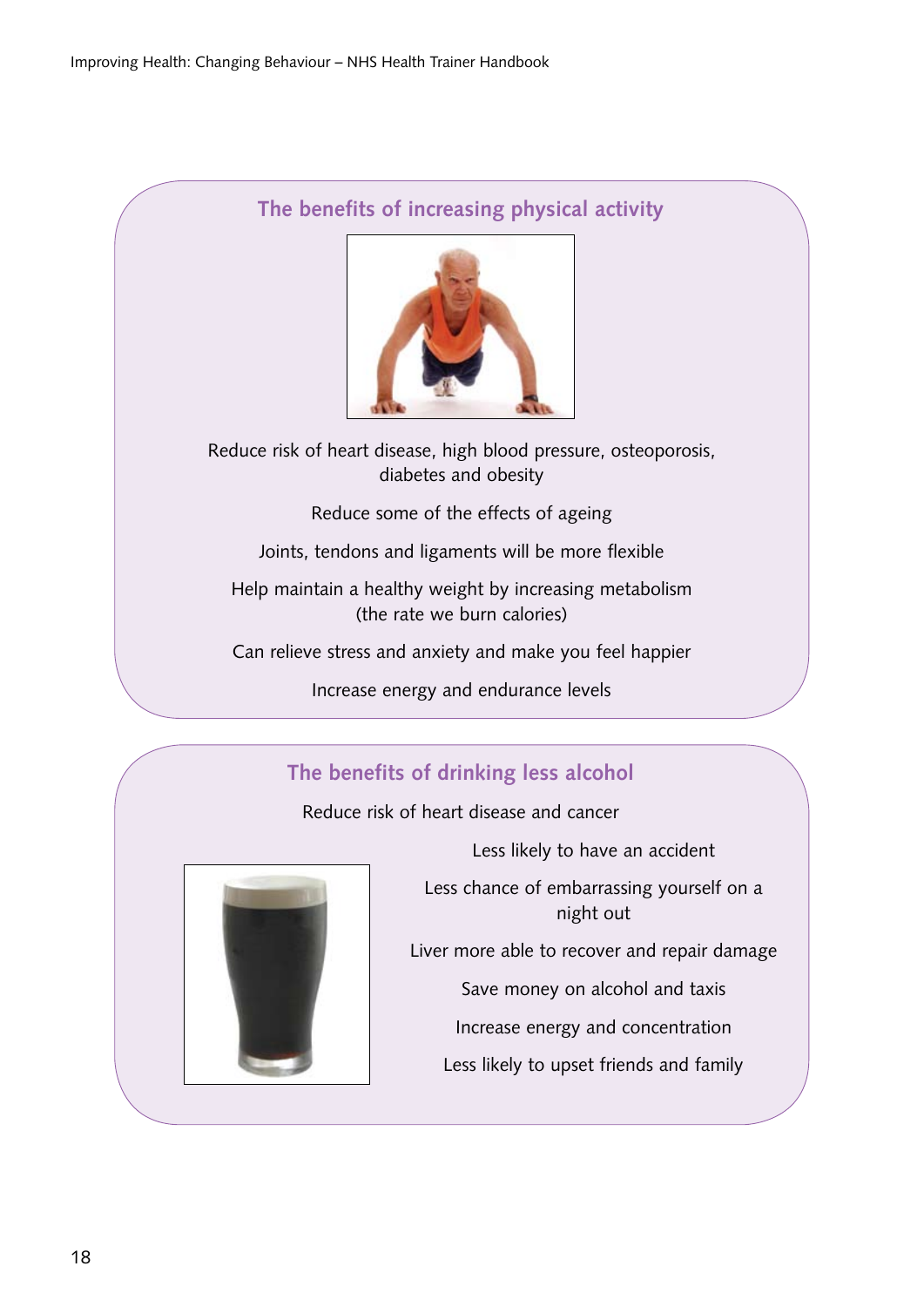# <span id="page-22-0"></span>**Health Behaviour Check**

### **General questions**

Please fill in your contact details. This information will be kept confidential.

## For the NHS Health Trainer: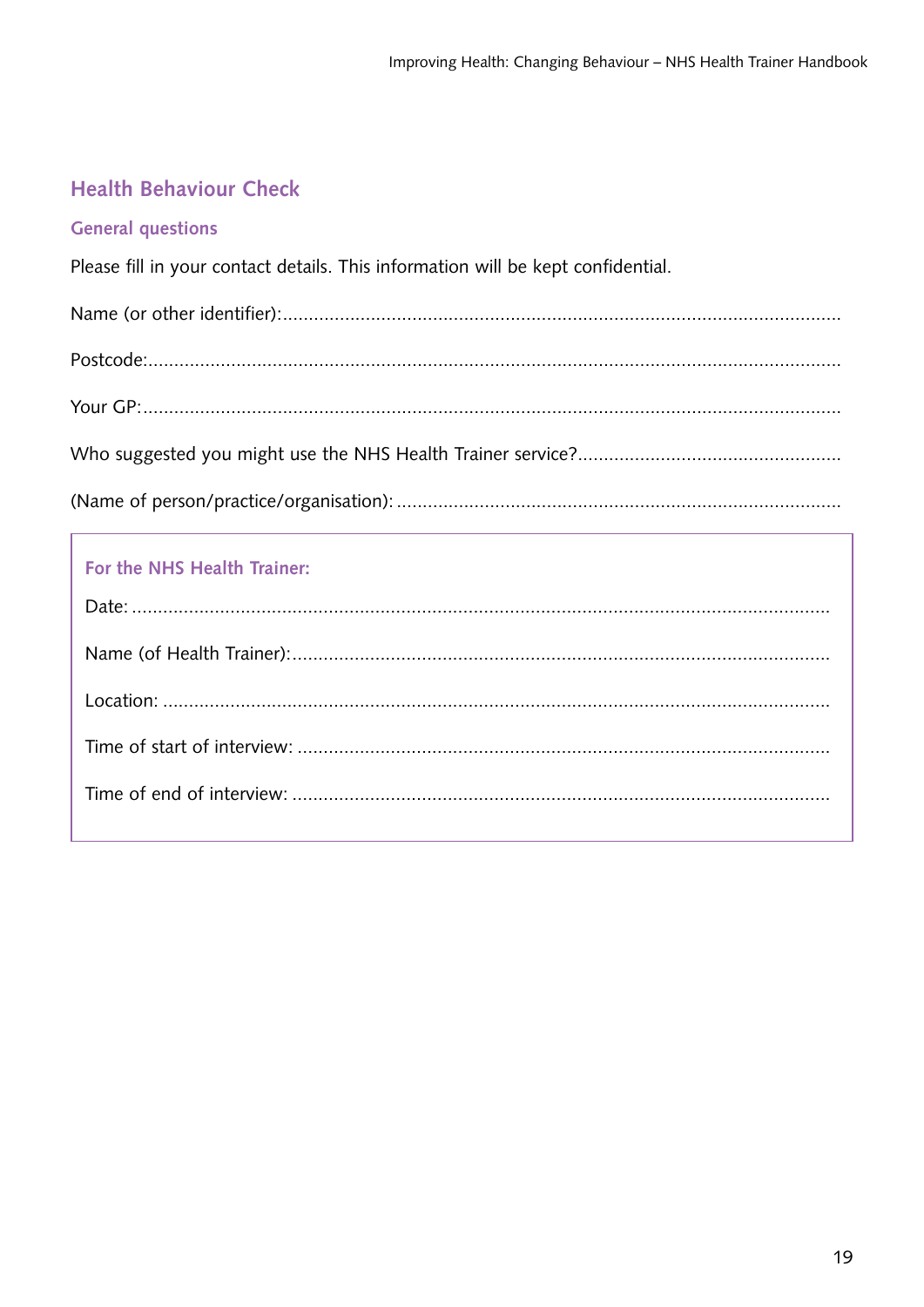## **This section asks you about things you do that affect your health and how you feel about your health:**

|                   |                                               |          | a) How would you describe your health? (please tick the circle next to your answer) |                  |
|-------------------|-----------------------------------------------|----------|-------------------------------------------------------------------------------------|------------------|
| Excellent         | Very good                                     | Good     | Fair                                                                                | Poor             |
|                   | b) Do you agree with the following statement? |          |                                                                                     |                  |
|                   |                                               |          | "I can prevent illness without the help of a medically trained professional."       |                  |
| Definitely<br>yes | Probably<br>yes                               | Not sure | Probably<br>no                                                                      | Definitely<br>no |
| $Mhat + W$        |                                               |          |                                                                                     |                  |

#### **What you do**

These questions are about the time you spent being physically active in the last seven days.

**Vigorous activities** – these are activities that take hard physical effort. They make you breathe much harder than normal and may include heavy lifting, digging, aerobics or fast bicycling. Only count activities that you did for at least 10 minutes at a time.

**Moderate activities** – these are activities that take moderate (a medium amount of) physical effort. They make you breathe a bit harder than normal and may include carrying light loads, bicycling at a regular pace or walking at a reasonable pace. Only count activities that you did for at least 10 minutes at a time.

| During the last seven<br>days, on how many<br>days did you do | Days per week | Hours/minutes on a<br>typical day | <b>Estimated total</b><br>hours/minutes for<br>the week |
|---------------------------------------------------------------|---------------|-----------------------------------|---------------------------------------------------------|
| Vigorous physical<br>activities?                              |               |                                   |                                                         |
| Moderate physical<br>activities?                              |               |                                   |                                                         |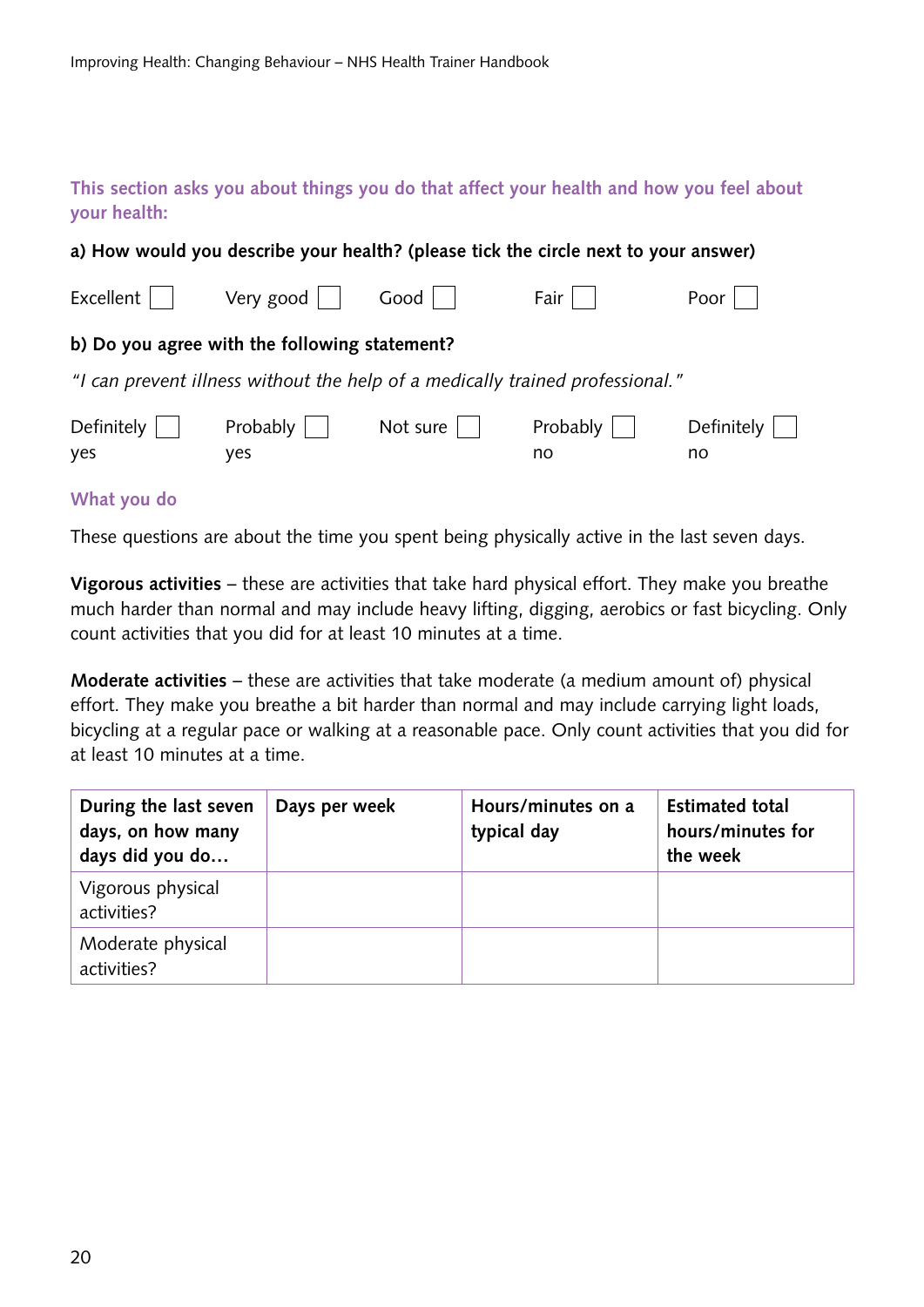#### **What you eat**

Think back over the last week. On how many days did you eat fruit, vegetables, fried food and high fat dairy food? Fill in the table below.

| Type of food                                                    | How many days in a week do<br>you eat this kind of food? |
|-----------------------------------------------------------------|----------------------------------------------------------|
| Fruit (e.g. bananas, apples, mangoes, oranges, berries)         |                                                          |
| Vegetables (e.g. carrots, broccoli, peas)                       |                                                          |
|                                                                 |                                                          |
| Fried food (e.g. burgers, chips, fried chicken)                 |                                                          |
|                                                                 |                                                          |
| High fat dairy food (e.g. cream, full fat milk, cheese, butter, |                                                          |
| ice cream)                                                      |                                                          |

#### **What you drink**

# **1) Do you drink alcohol (including drinks you brew at home)?**

 $\sqrt{\phantom{a}}$  No (please go to Q2)

Looking at the table below, estimate the number of total units of alcohol you drank each day last week

|       | Monday | Tuesday | Wednesday | Thursday   Friday   Saturday   Sunday |  |  |
|-------|--------|---------|-----------|---------------------------------------|--|--|
| Units |        |         |           |                                       |  |  |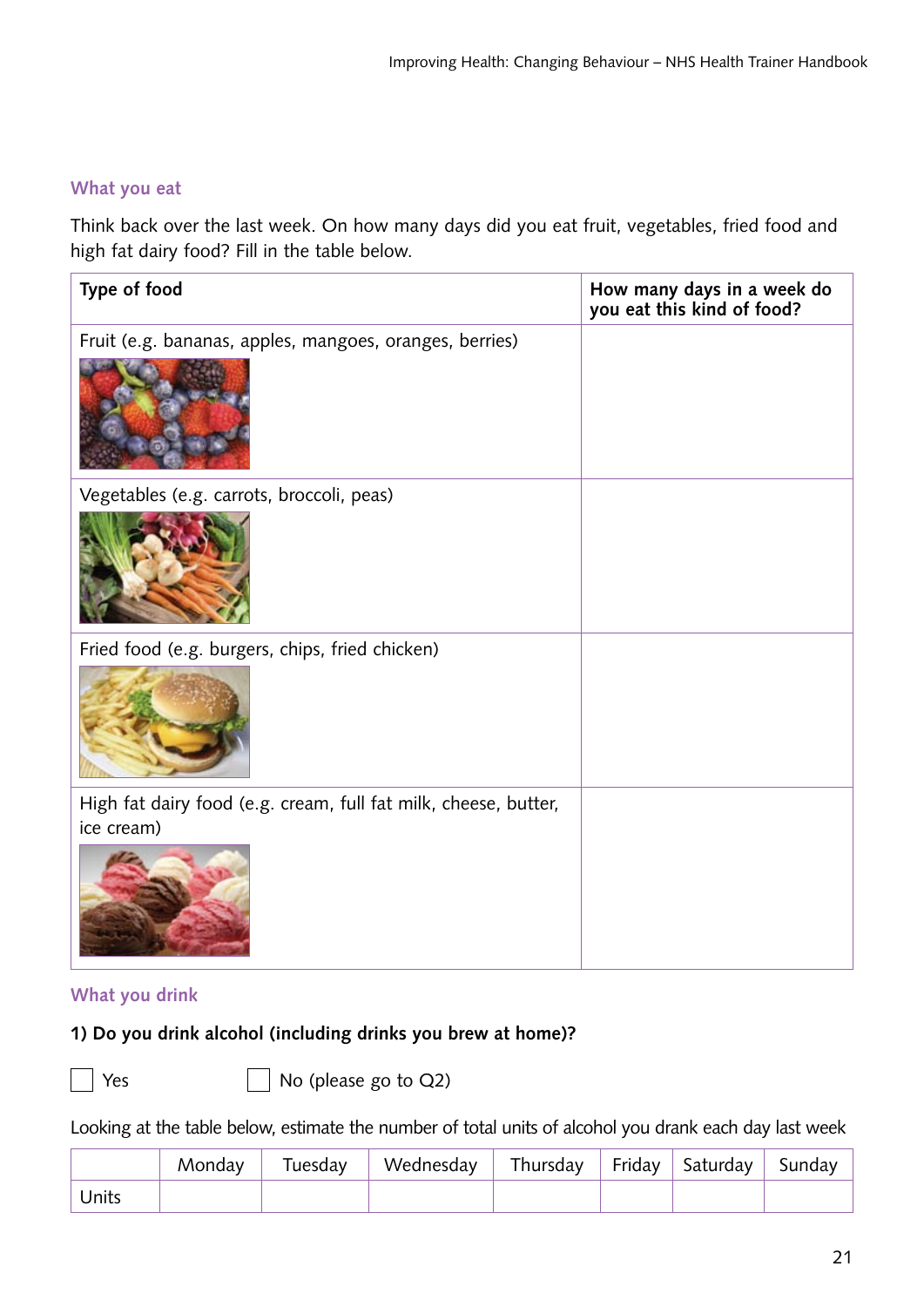**What is a unit?** 



**Smoking (including hand-rolled cigarettes)**

#### **2) Do you smoke?**

Yes

|  |  | No (please go to Q8) |  |  |  |
|--|--|----------------------|--|--|--|
|--|--|----------------------|--|--|--|

**3) How many cigarettes per day do you usually smoke? If you don't smoke daily please say so.**

............... cigarettes per day

#### **4) How many cigarettes per week do you usually smoke?**

............... cigarettes per day

#### **5) Have you tried to give up smoking before?**

Yes (if yes, please answer questions 6 and 7)

No (please go to Q8)

**6) How many times have you tried to give up smoking?**

............... times

### **7) When was the last time you tried to give up?**

................................................................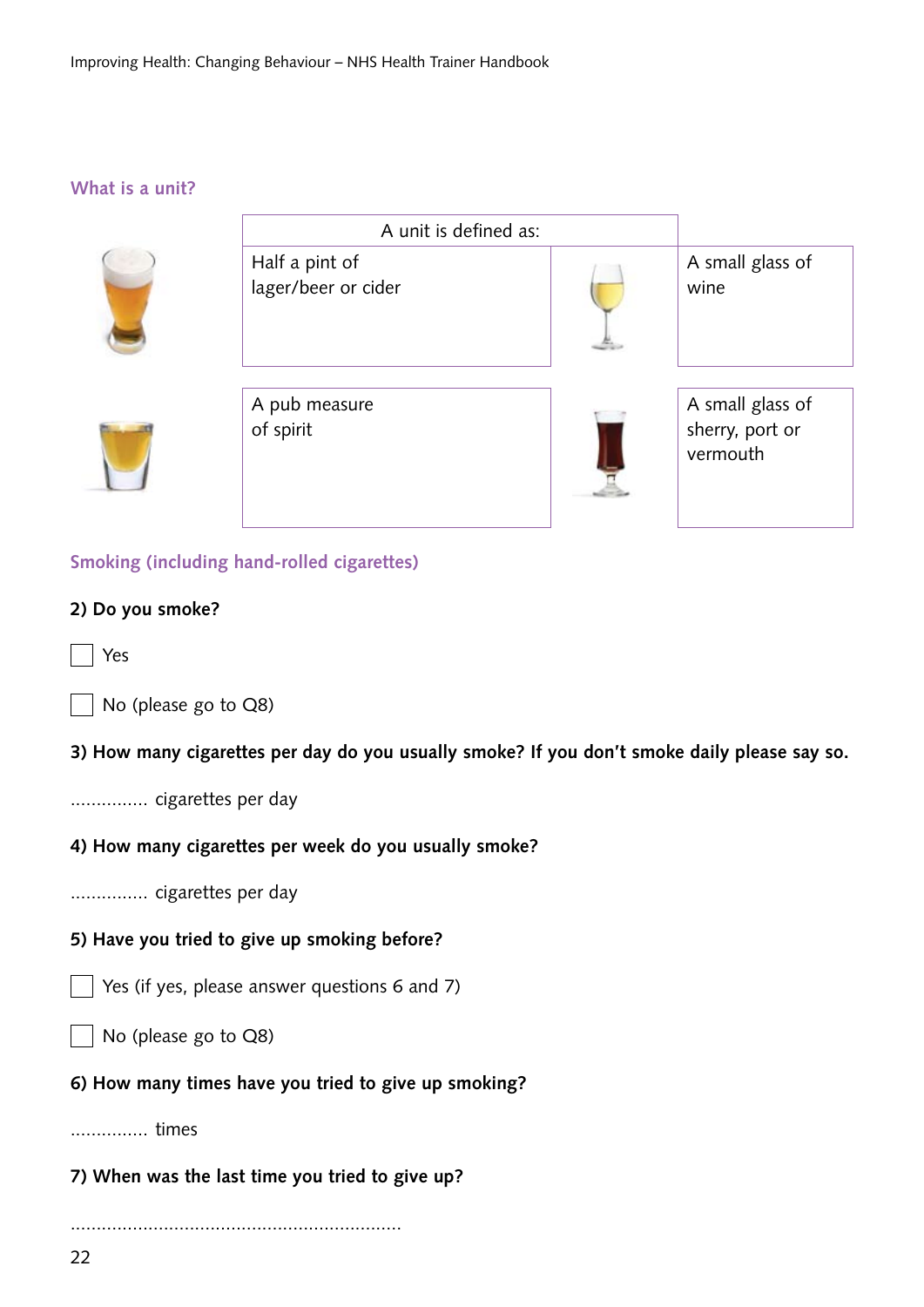| <b>SOME QUESTIONS ABOUT YOURSELF</b>                                                   | 12) What ethnic group are you from? |  |  |
|----------------------------------------------------------------------------------------|-------------------------------------|--|--|
| Please fill in a couple of questions about                                             | White                               |  |  |
| yourself.                                                                              | White British                       |  |  |
| 8) Tick one box to say which best describes<br>your situation                          | White Irish                         |  |  |
| In paid employment                                                                     | White Other                         |  |  |
| A full-time student                                                                    | Mixed                               |  |  |
| A full-time homemaker/full-time parent                                                 | White and Black Caribbean           |  |  |
| Retired                                                                                | White and Black African             |  |  |
| Long-term sick/disabled                                                                | White and Asian                     |  |  |
| Unemployed                                                                             | <b>Other Mixed</b>                  |  |  |
| Other, please specify                                                                  |                                     |  |  |
|                                                                                        | Asian or Asian British              |  |  |
| 9) Which types of income do you receive?<br>E.g. earnings from employment, Jobseeker's | Indian                              |  |  |
| Allowance, Child Benefit                                                               | Pakistani                           |  |  |
|                                                                                        | Bangladeshi                         |  |  |
|                                                                                        | <b>Black or Black British</b>       |  |  |
| 10) What describes your housing situation?                                             | <b>Black Caribbean</b>              |  |  |
| Own your own home                                                                      | <b>Black African</b>                |  |  |
| Renting                                                                                | Other Black                         |  |  |
| Other, please state                                                                    | Chinese                             |  |  |
| 11) Have you got any qualifications such as<br>GCSEs/O levels, NVQs, A levels?         | Any other group: Please specify     |  |  |
|                                                                                        |                                     |  |  |
|                                                                                        |                                     |  |  |
|                                                                                        |                                     |  |  |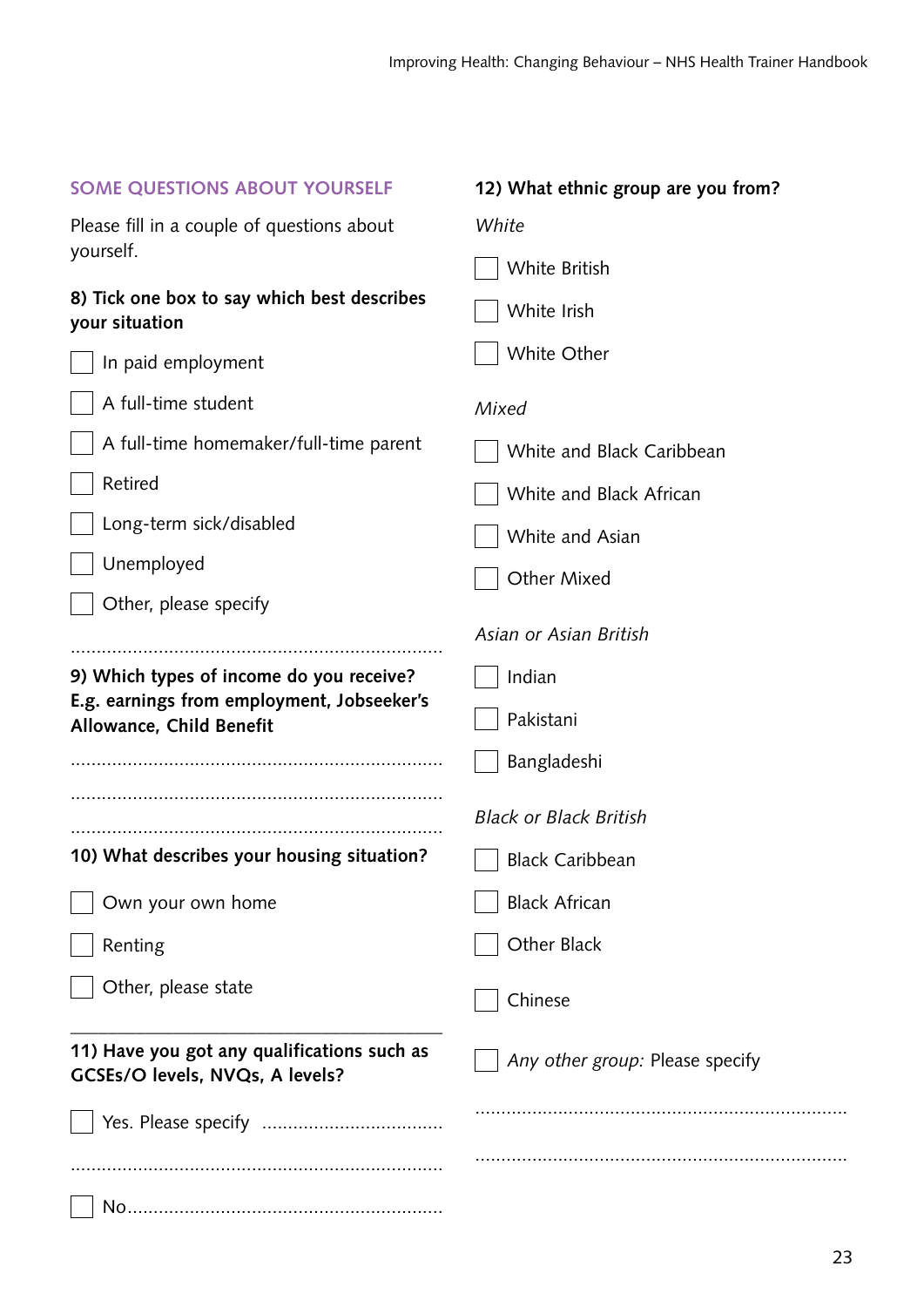# <span id="page-27-0"></span>**Deciding to change**



One way of helping the client to become more certain about trying to change is to do a cost-benefit analysis.7 This involves the client working out the costs and benefits of not changing their behaviour, and also the costs and benefits of changing their behaviour. Again, it is important that you don't just tell the client what the advantages and disadvantages might be, this is something that they need to work out for themselves. Just telling them or asking them to agree with you does not motivate the client to change and may even be demotivating.

Help the client to fill in the table on Balance Sheet 1. This will encourage them to think through the advantages and disadvantages of their behaviour change. If the client can think of more disadvantages than advantages, move on to Balance Sheet 2 and discuss ways of reducing the disadvantages of behaviour change, and also the advantages and disadvantages of **not** changing their behaviour. Some clients may be surprised to be asked to list the advantages of a behaviour that is thought of as 'bad'; you could remind them that they wouldn't do the behaviour at all if there were absolutely no advantages in it for them.

By summarising this information, the risks involved in their behaviour are brought to the client's attention. See the Health Benefit Cards for summaries of some of the risks involved in unhealthy eating, smoking, excessive drinking and being physically inactive.

It is also important that the client has realistic expectations of what will happen if they change their behaviour. If a client has unrealistic expectations they will be disappointed and might experience setbacks when the reality of changing their behaviour doesn't meet their expectations.

Bear in mind that, when weighing up the advantages and disadvantages of changing a behaviour, it's not just the number of these that are relevant. The importance of each advantage and disadvantage needs to be taken into account. The client may have come up with four disadvantages and 11 advantages, but if one of the disadvantages is extremely important to them, the disadvantage side may be equally weighted with the advantages.

Ask open-ended questions to gain more information from the client about their responses.

Ask the client to think about what their life would be like if they didn't change and if they did change. Reinforce the disadvantages of not changing and the advantages of changing.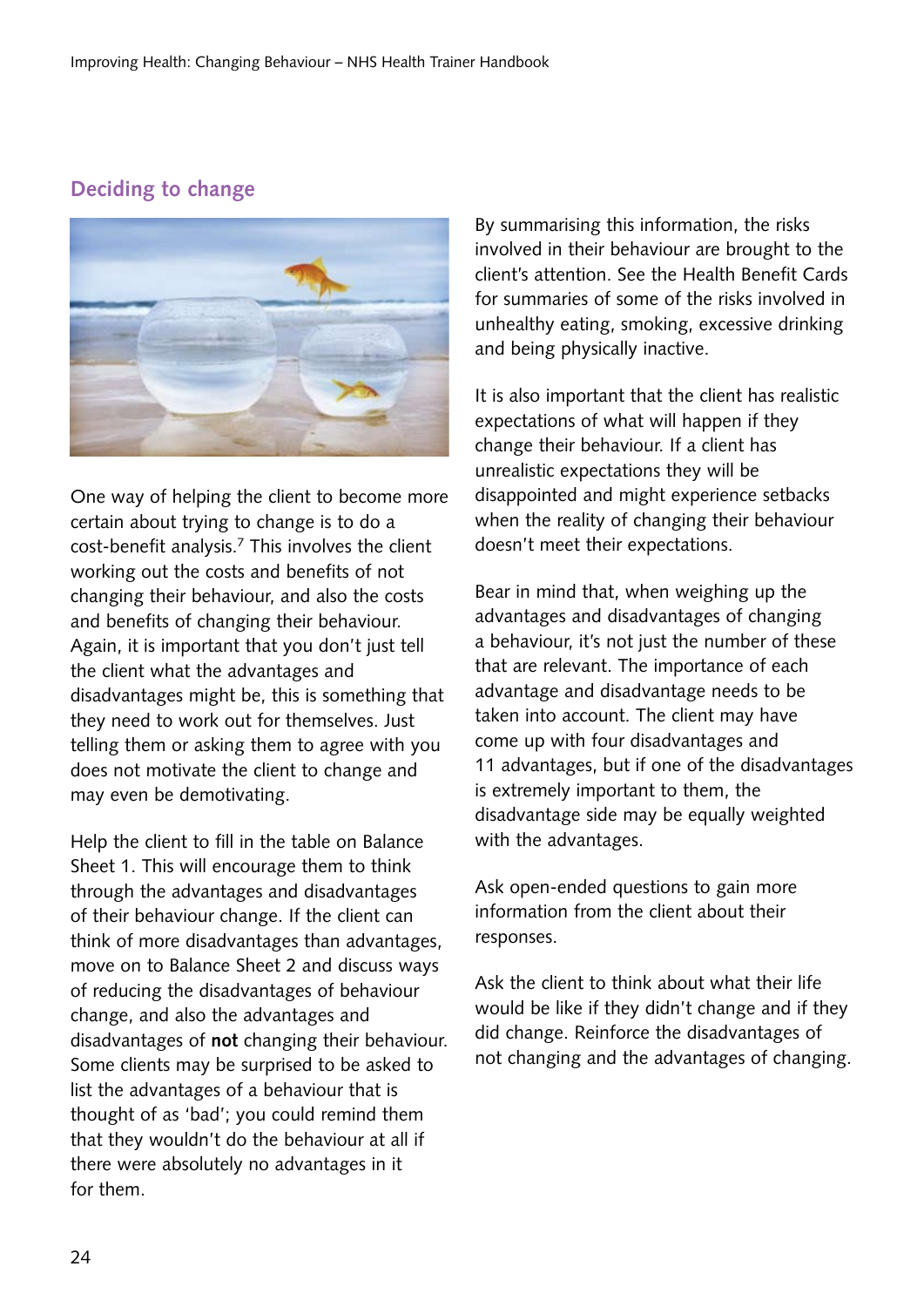# <span id="page-28-0"></span>**Notes on using the Balance Sheets with clients**

- • Emphasise **advantages** of behaviour change
- • Emphasise **disadvantages** of no behaviour change
- • Balance Sheet 1 concentrates on the advantages and disadvantages of changing behaviour. Balance Sheet 2 is intended as a follow-up exercise if the disadvantages of changing behaviour outweigh the advantages.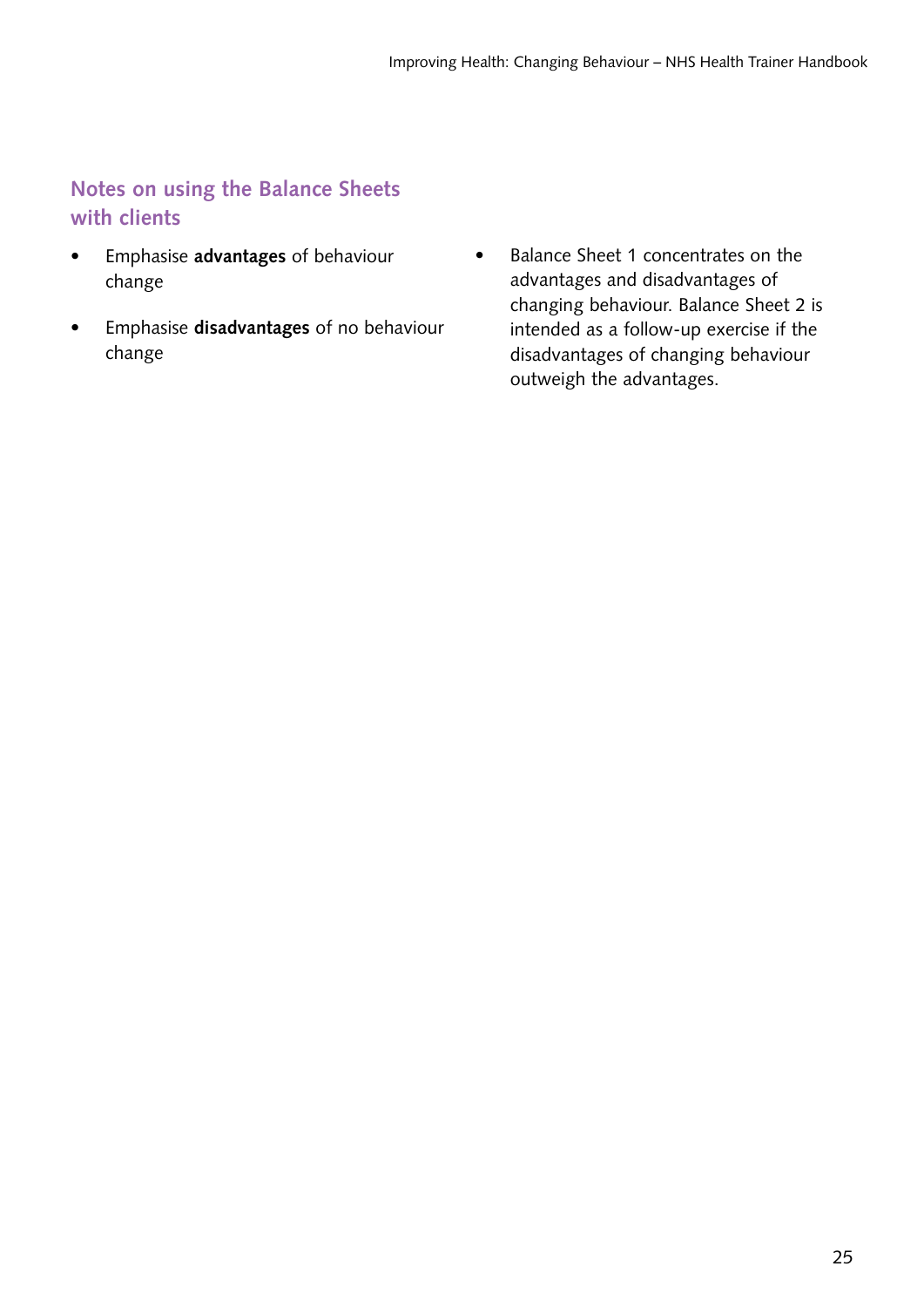Improving Health: Changing Behaviour – NHS Health Trainer Handbook



### **Balance Sheet 1**

The area in which I am thinking about changing is (e.g. my smoking behaviour, my eating behaviour) ............................................................................................................................. ............................................................................................................................................... ...............................................................................................................................................

| If I DO change my behaviour |                                                                  |
|-----------------------------|------------------------------------------------------------------|
|                             | $\mathbf{F}$ $\mathbf{F}$ $\mathbf{F}$ $\mathbf{F}$ $\mathbf{F}$ |
|                             |                                                                  |
|                             |                                                                  |
|                             |                                                                  |
|                             |                                                                  |
|                             |                                                                  |
|                             |                                                                  |
|                             |                                                                  |

#### **How certain are you that you want to change this behaviour?**

On a scale of 1 to 10, how *certain (sure)* are you that you want to change this behaviour?

 $1 = Not certain at all 10 = Very certain$ 

Circle a number on the line below

**Not certain at all 1------2------3------4------5------6------7------8------9------10 Very certain**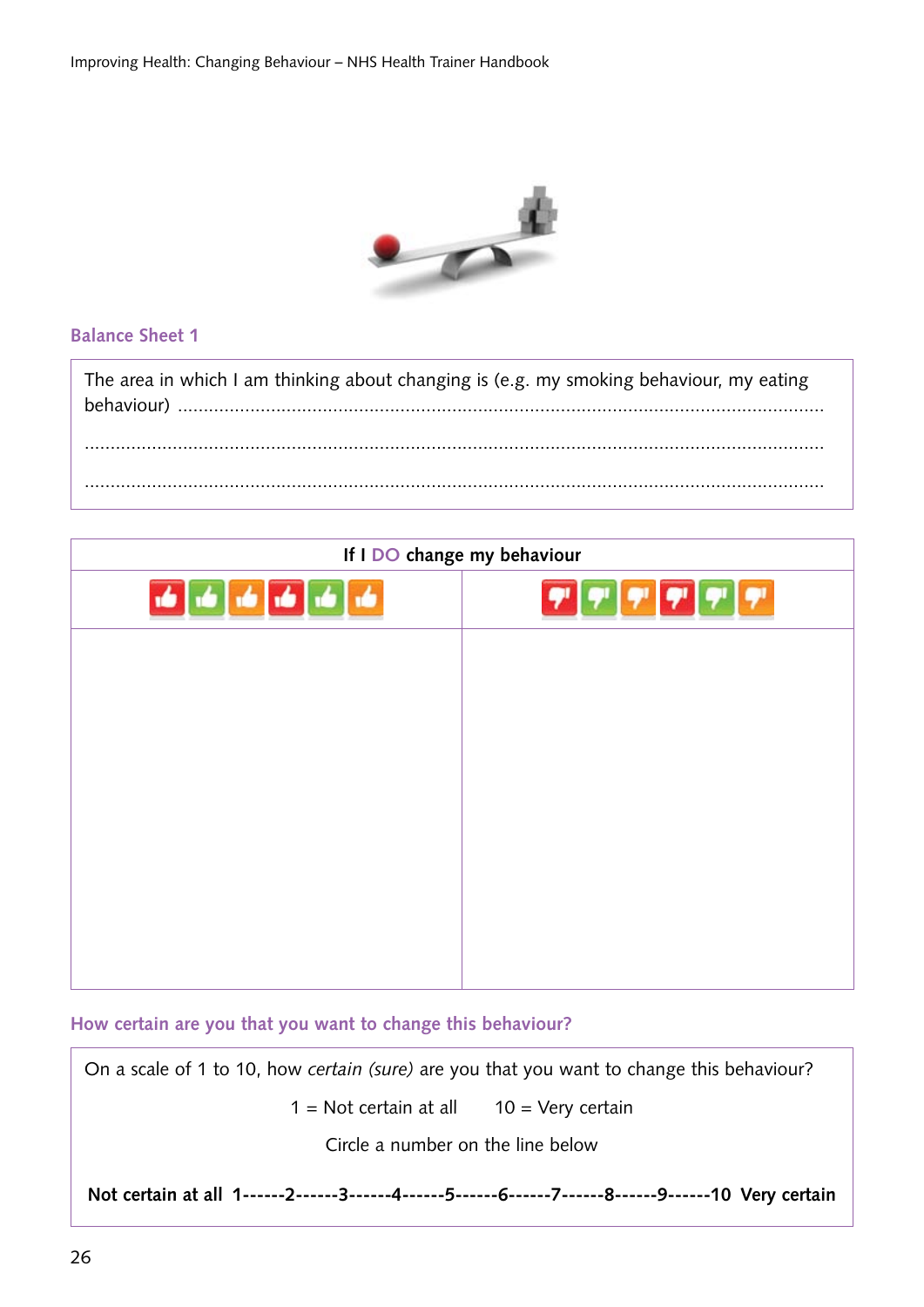

#### **Balance Sheet 2**

**If you can think of more disadvantages than advantages of changing your behaviour, look at the disadvantages and discuss ways of reducing them.**

| Disadvantages of changing behaviour | Ways of reducing disadvantages |
|-------------------------------------|--------------------------------|
|                                     |                                |
|                                     |                                |
|                                     |                                |

#### **What are the advantages and disadvantages of NOT changing your behaviour?**

| If I DON'T change my behaviour |    |
|--------------------------------|----|
| ŵ                              | 77 |
|                                |    |
|                                |    |
|                                |    |
|                                |    |
|                                |    |

#### **How certain are you that you want to stay the same?**

On a scale of 1 to 10, how *certain (sure)* are you that you want to stay the same?

 $1 = Not certain at all 10 = Very certain$ 

Circle a number on the line below

**Not certain at all 1------2------3------4------5------6------7------8------9------10 Very certain**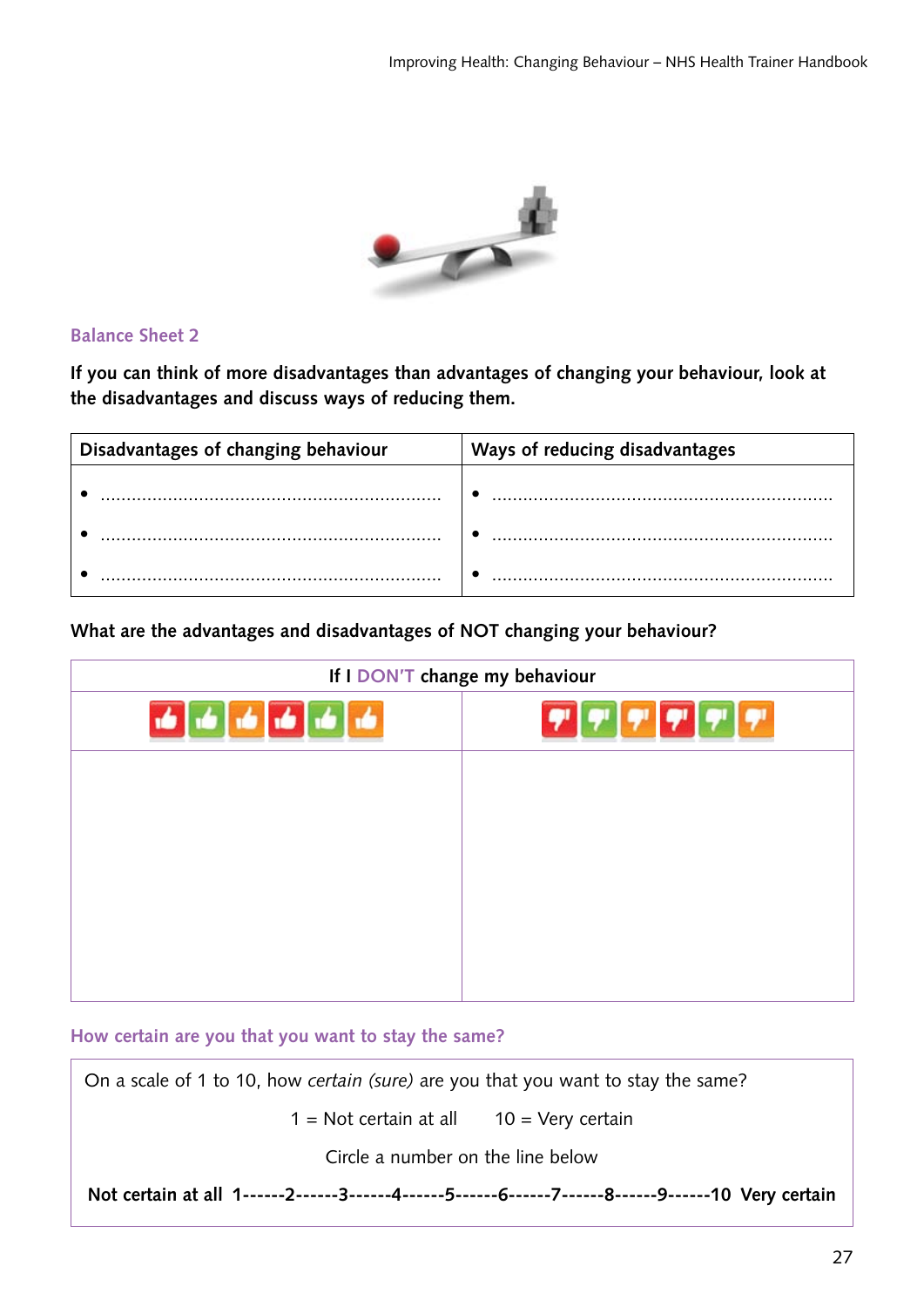# <span id="page-31-0"></span>**Increasing confidence to change**

Some people want to change but don't decide to change because they don't think they can do it.14

People with a **high** level of confidence in their ability to change are more likely to achieve their goals and are more likely to solve problems that get in their way.15

Therefore it is important to know how to measure a client's level of confidence in their ability to change behaviour, and how to increase it if needed.

People's confidence in their ability to change their behaviour can change depending on their situation and over time.

### **How to measure a client's confidence level**

A useful tool for assessing confidence levels is the confidence ruler. When assessing the client's confidence about their goal or a small part of their goal, show them a scale numbered 1 to 10<sup>9</sup>

#### **Not confident 1----2----3----4----5----6 ----7----8----9----10 Very confident**

Ask the following question:

"On a scale of 1 to 10, how confident do you feel that you can achieve this goal? If 1 was not confident and 10 was very confident, what number would you be at?"

If a client gives a score of less than 7, their level of confidence needs to be improved.

## **How you can increase the client's confidence in their ability**

As the client's level of confidence plays such an important part in the success of behaviour change, it is important to help the client to increase it.

### **Making use of confidence scores16**

Once the client has given you a score, you can use this number to get more information about how to improve their confidence. There are two types of question you could ask:

**1. Why not a lower number?** Ask the client why they chose that number rather than a lower number. Hopefully the client will explain why they gave themselves that score, and that will give you both some ideas to work on. For example:

> "You rated yourself as fairly confident that you'll be able to go to the gym twice a week, giving yourself a score of 5 out of 10. What helped you to score 5 rather than 1?"

"Well, my friend Rob has agreed to come with me, and he's really good at encouraging me and he knows how to use all the equipment."

You could either find out more information about this supportive friend and how best to make use of him, or you could ask 'what else' questions to see if the client has any more ideas you could work with.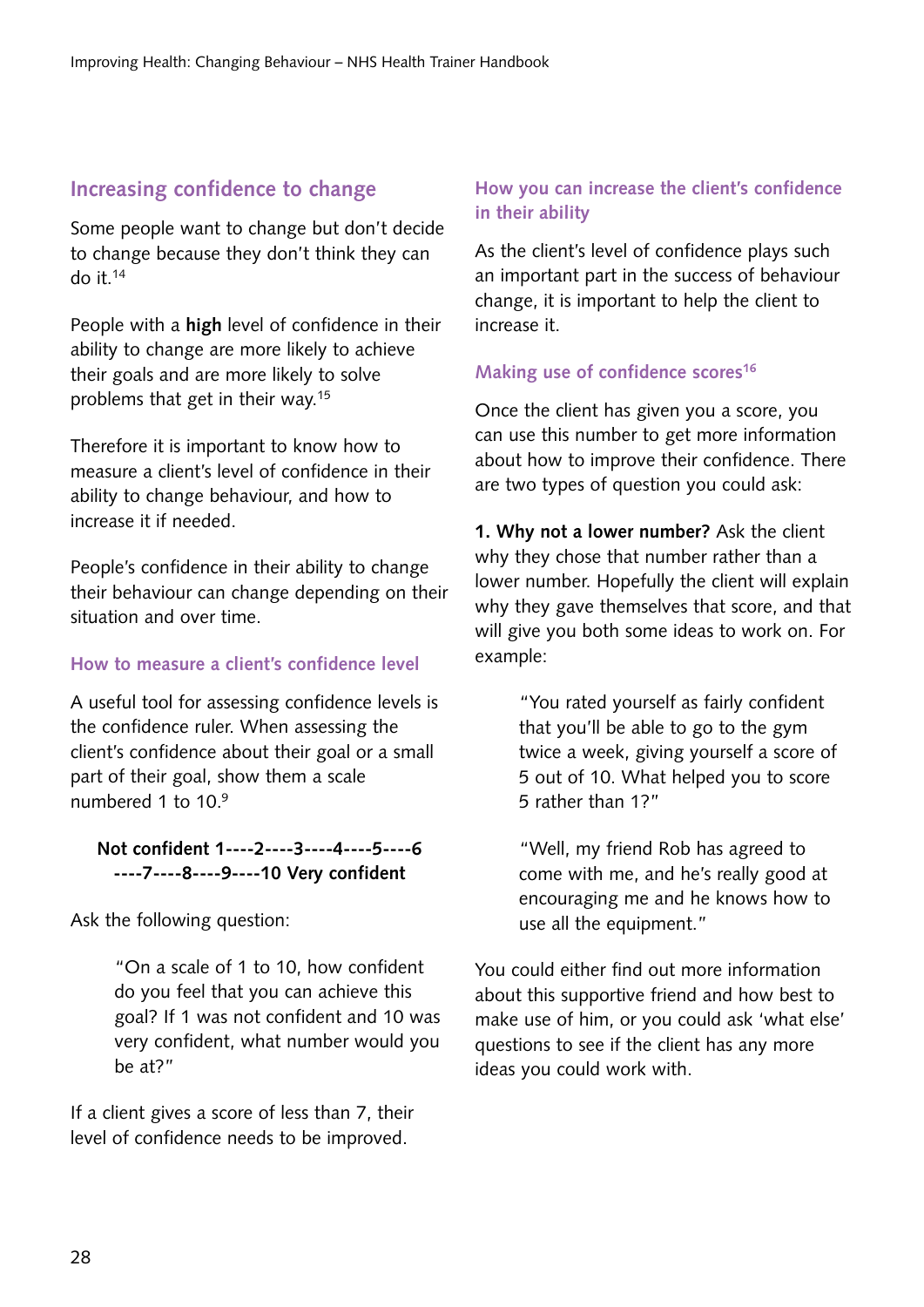**2. What would help you to be a higher number?** Alternatively, you can ask the client how they think they could move up the scale. Ask questions to find out what the client would need to do, or what is stopping them from feeling more confident.

The following strategies can increase a person's sense of confidence in their own abilities.17

**i) Remembering previous successes** – discuss with the client any times in the past when they succeeded in changing their behaviour (even temporarily).

# **How did they do it? What was helpful?**

The idea is to get the client thinking about what they've done in the past that worked, and to look at how they could try them again. Work out what skills the client already has, and (if necessary) how they can be improved. If the client can't think of any occasions on which they were successful, ask about change in any area of their life, e.g. learning to cook, or to play a sport or a musical instrument.

**ii) Watching other people** – seeing others successfully change their behaviour can increase a person's confidence in their own abilities, the 'if they can do it then so can I' idea. There is also the possibility that the client can pick up hints and tips for successful behaviour change by observing or talking to the person. Ask the client if they know of anyone who has been successful in changing their behaviour (preferably someone fairly similar to themselves), and if they know how they did it.

**iii) Persuasion** – support and encouragement from friends and family, and from the Health Trainer, can increase the client's level of confidence. Use positive language to encourage the client, e.g. "Together we can…" and "This is my job, I can help you do this." People who are good at boosting others' confidence not only give praise and encouragement, but also avoid putting the client in situations where they are likely to fail.

# **Have another look at importance**

If the client gives themselves a low score on the confidence ruler, and seems reluctant to try any of the above strategies for increasing their confidence levels, perhaps it is time to have another look at the goal. Is this goal really important to the client? One way to check this is to ask the client. Use the confidence ruler, but phrase the question "How *important* is this goal to you?" If the client gives a low score for importance, did the client do a cost-benefit analysis for the original goal? It may be worth reviewing this and discussing with the client whether they still agree with their earlier decisions. You may need to go back to the Health Behaviour Check and find out whether any of the other goals that were discussed are more important.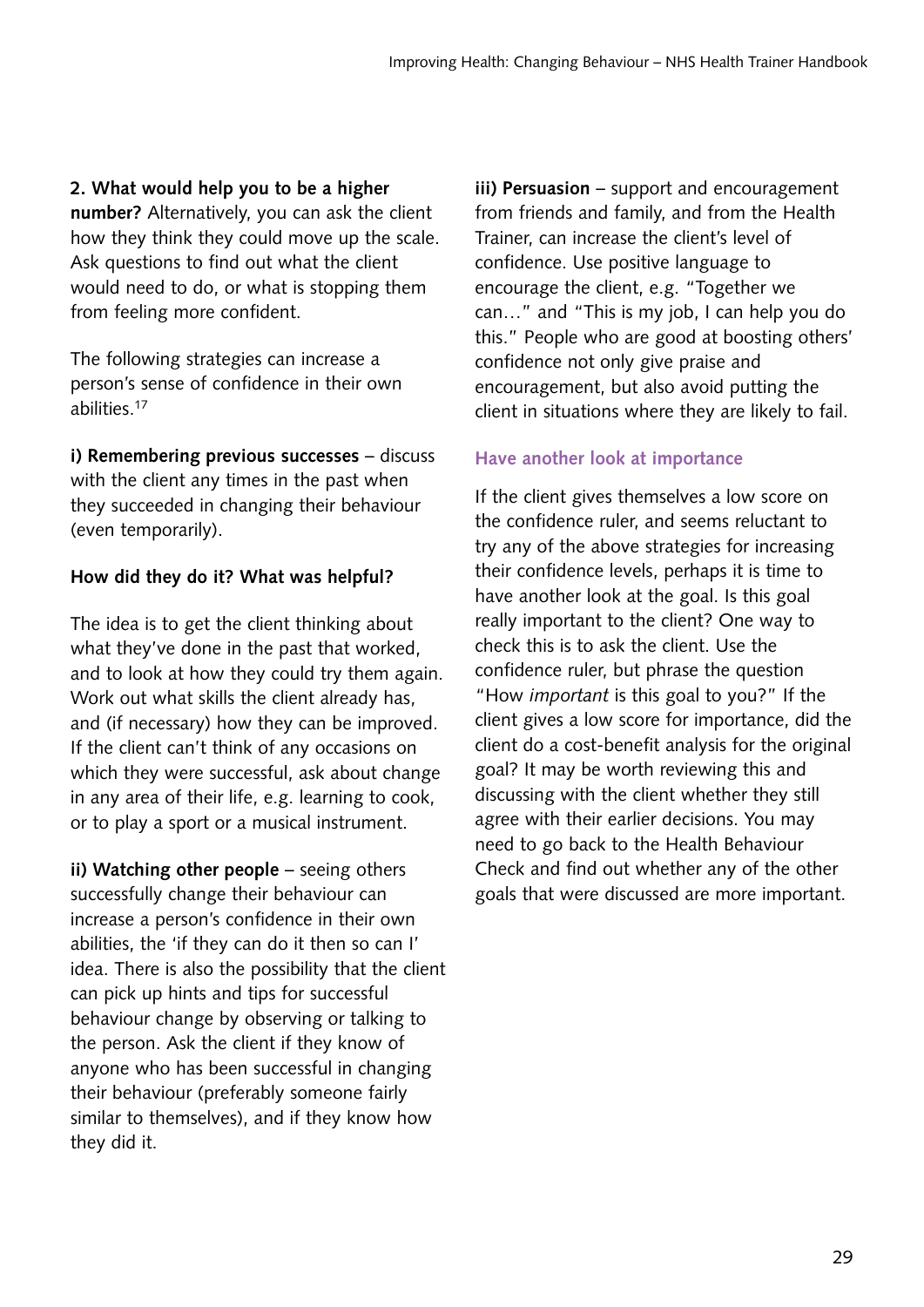# <span id="page-33-0"></span>**Planning the behaviour change**

# **Goal setting**

The following flow chart summarises the goal setting process:

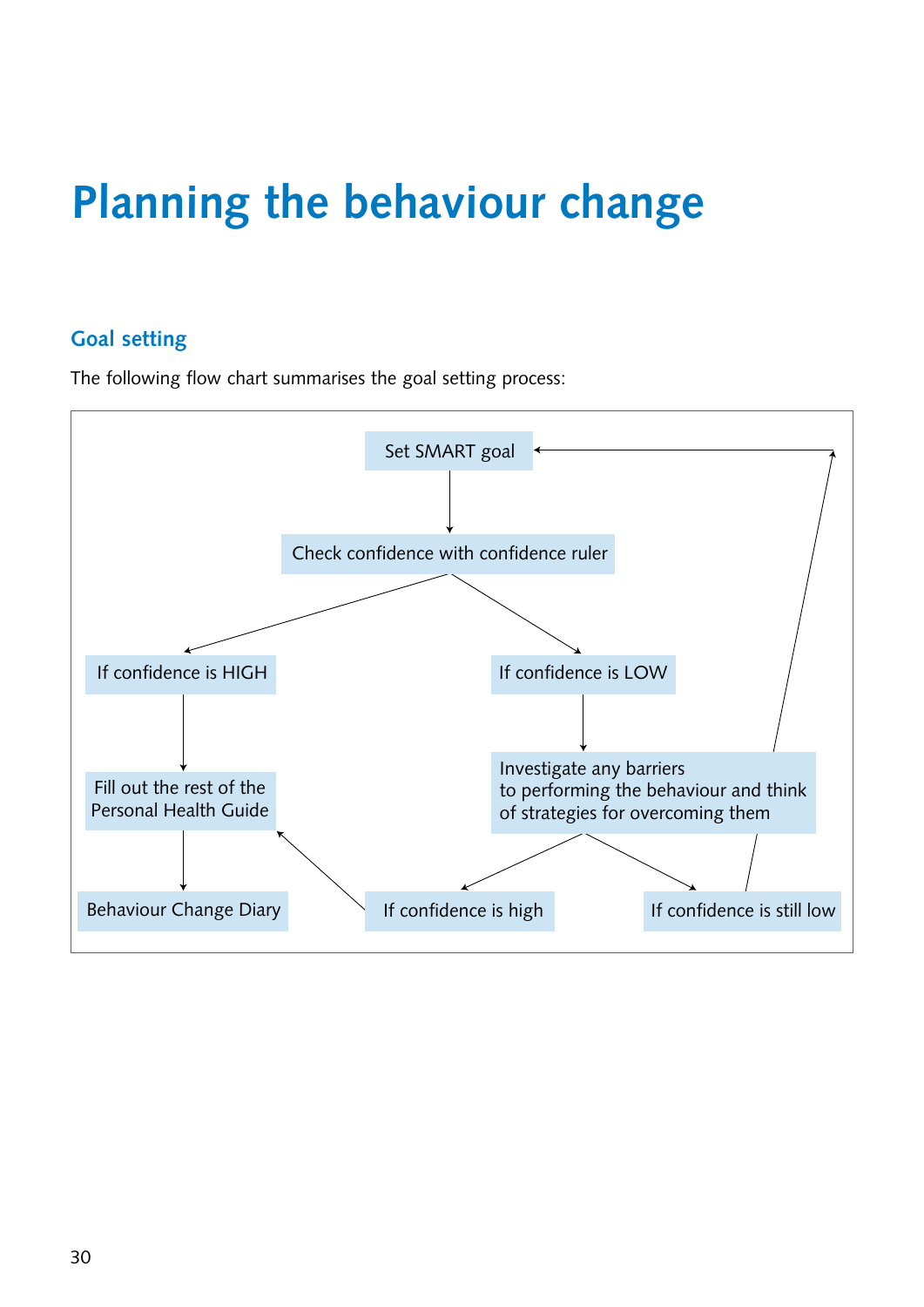# <span id="page-34-0"></span>**SMART goals**

Once the client has decided upon a health behaviour they want to change, they need to set a goal to change their behaviour. Your role is to help the client set a goal that is detailed and likely to be achieved. Goals should be SMART, that is:

> **S**pecific **M**easurable **A**chievable **R**elevant **T**imely

**S**pecific – some goals can be vague and difficult to measure. It is important to set goals that are clear and precise. $8$  For example, a vague goal would be 'being fit and athletic', whereas a clear, specific goal would be "I will work out at the local gym for at least 30 minutes three times a week at 7pm on Monday and Thursday and 10am on Saturday." To help your client make their goal more specific, ask them questions such as:

> **What** are you going to do? **How** are you going to do it? **Where** are you going to do it? **When** are you going to do it? **With whom** are you going to do it?

**M**easurable – making the goal specific means that it should be easy to measure whether or not the client has achieved their goal. The example above, "I will work out at the local gym for at least 30 minutes three times a week at 7pm on Monday and Thursday and 10am on Saturday," is measurable. The client can record the number of times they went to the gym in one week, and also how long they worked out for each time.

It would be hard to measure a vague goal like 'being fit and athletic'.

**A**chievable – set goals that are within the client's reach.9 Failing to achieve a goal can have a negative effect on their motivation to work towards their goal. For example, an unrealistic goal could be 'eat no chocolate or sweets for the next seven days'. A more realistic goal could be 'eat no more than three portions of chocolate or sweets in the next seven days'. It is important to make the first goal quite easy to achieve to boost the client's self-confidence and encourage them to carry on. Clients should remember that the best way of changing behaviour and maintaining change is to build on small successes.

**R**elevant – does the client think that the goal is relevant to them? You will probably have covered this with the client during the Health Behaviour Check and the Health Benefit Cards. However, you need to check with your client that they see a clear link between their goal and their health or how they feel, and that it is a behaviour that they want to change. Look at the section on communication skills (pages 11–14) for further tips on this.

**T**imely – is this goal the right thing for them to try to achieve right now? If so, set a time frame in which the goal can be achieved. If you don't set a target date for the completion of the goal, it could go on and on without the client ever achieving it. For example, if your next session with the client is a week away, aim for the goal to have been completed by that time. If the goal requires a longer time frame, decide together whether there are any mini-goals that the client could achieve in time for the next session.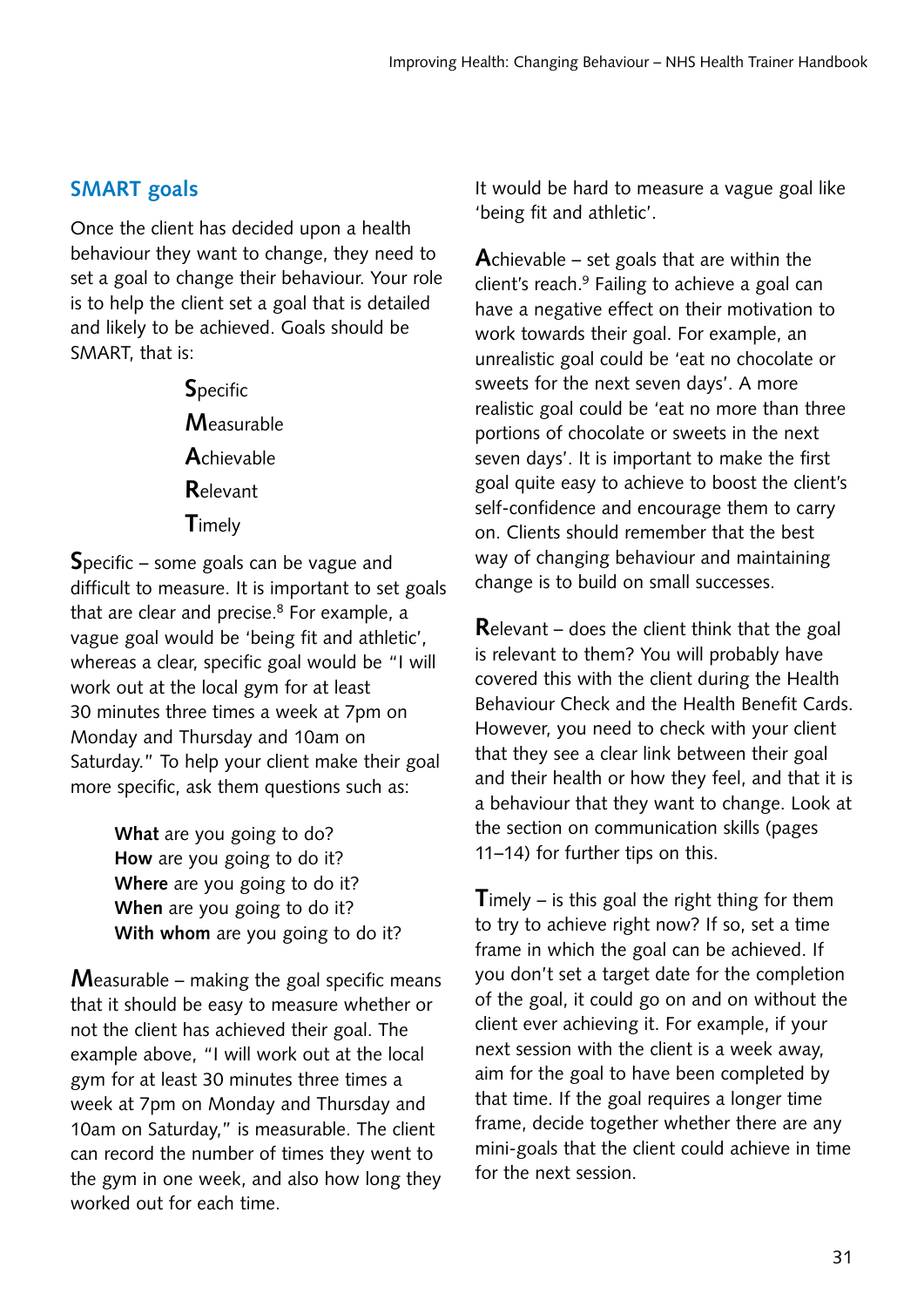# <span id="page-35-0"></span>**SMART goals**

After having your Health Behaviour Check, you've probably decided on one type of health behaviour that you'd like to change. For example, you may have decided you'd like to do more physical activity. At this point you need to set your first goal. Goals need to be SMART:

**S**pecific **M**easurable **A**chievable **R**elevant **T**imely

**pecific** – your goal needs to be clear and detailed, not vague. For example, a vague goal would be 'being fit and athletic', whereas a clear, specific goal would be "I will work out at the local gym for at least 30 minutes three times a week, 7pm on Mondays and Thursdays and 10am on Saturdays." Ask yourself the following questions: **What** are you going to do? **When** are you going to do it? **Where** are you going to do it? **With whom** are you going to do it?

**easurable** – making the goal specific means that it should be easy to measure. The example above, "I will work out at the gym for at least 30 minutes three times a week" is measurable. You can record the number of times you went to the gym in one week, and also how long you worked out for each time. It would be hard to measure a vague goal like 'being fit and athletic'.



**chievable** – try to set goals that are within your reach. If you set yourself a really hard goal and don't achieve it, it can make you feel bad and you may want to give up. Make your first goal quite easy to achieve and this can give your self-confidence a boost.



**elevant** – is this an important goal for you? Is it a behaviour that you really want to change? You are much more likely to succeed in reaching your goal if you can see the important difference that changing this behaviour will make to your health.

**imely** – is this the right time to try to achieve this goal? Give yourself a set amount of time in which to complete your goal. If you don't give yourself a target date, it's easier to keep putting off actually starting to change your behaviour, and you may never reach your goal. For example, if your next session with your Health Trainer is next week, aim to have reached your goal in one week. If you think your goal will take longer than a week, try breaking it down into 'mini-goals' so that you can achieve something each week. For example, if your goal is to eat five portions of fruit and veg a day, a mini-goal could be to eat at least one portion of fruit or veg each day.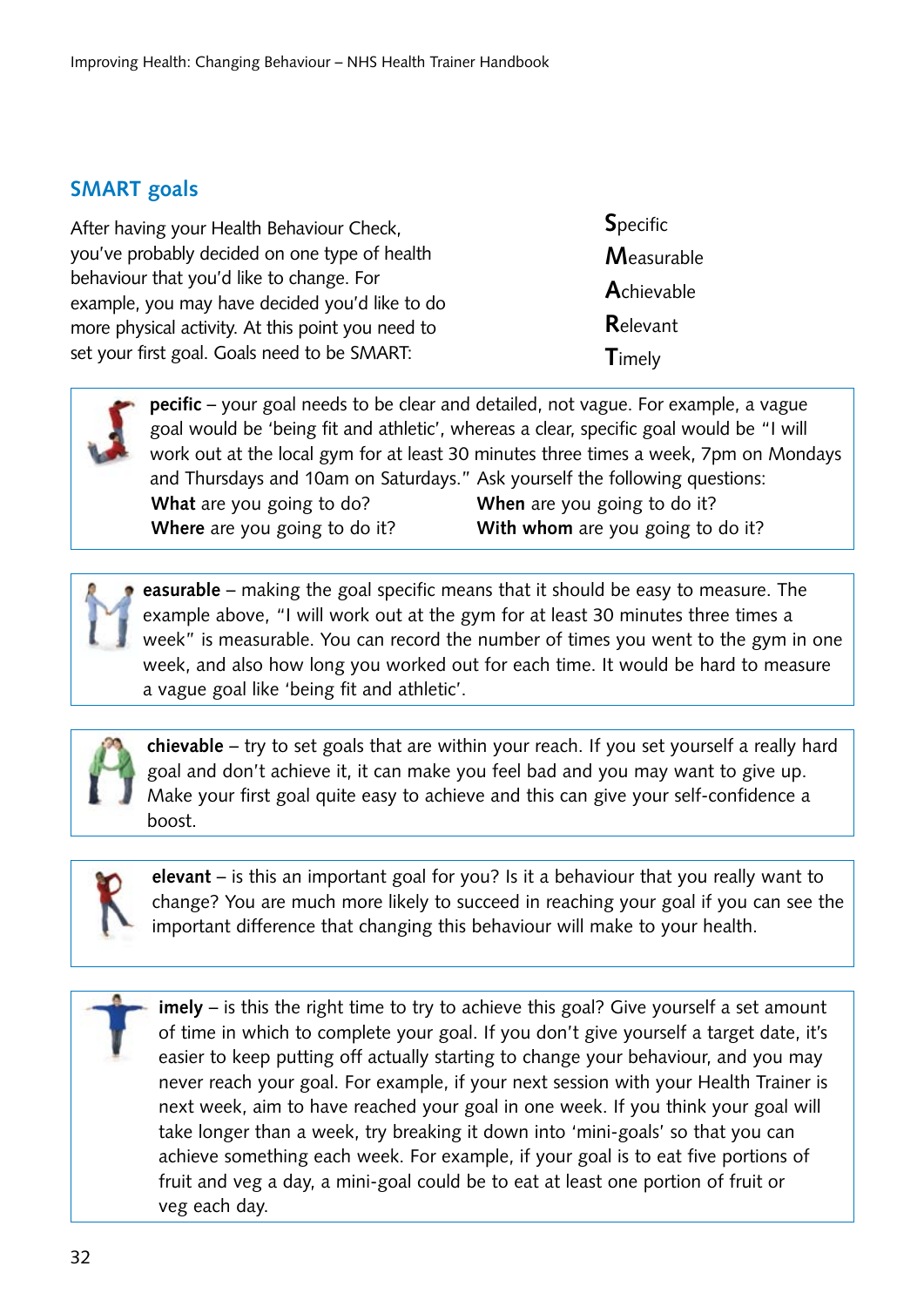# **ABC forms**

**A**t first (before) **B**ehaviour **C**onsequences (after)

To decide how best to change behaviour, it is important to understand what is maintaining the behaviour. Behaviour is maintained by what happens before (antecedents) and what happens after (consequences).

ABC forms can be useful in helping a client to figure out when they are more likely to do the desired behaviour (e.g. where, with whom, feeling like what…). The behaviour can be doing something (e.g. walking upstairs) or not doing something (e.g. not having a biscuit at the tea break).

On each occasion that they performed the desired behaviour, the client records the antecedent: that is, what they were doing, who they were with or what they were feeling before they performed the desired behaviour.

Next the client records the consequences of their behaviour: that is, what happened afterwards. What did they feel like? What did they do next?

An ABC form gives you and the client the opportunity to review people's patterns of behaviour – what situations make the desired behaviour more likely and what situations make the desired behaviour less likely. This information is very helpful in making action plans (filling in the Personal Health Guide), and in identifying situations that are difficult and make setbacks more likely (see Preparing for setbacks on pages 52–56).

Give the client a copy of the example ABC form as well as the blank ABC form (pages 34–35) to help them understand how it can be used.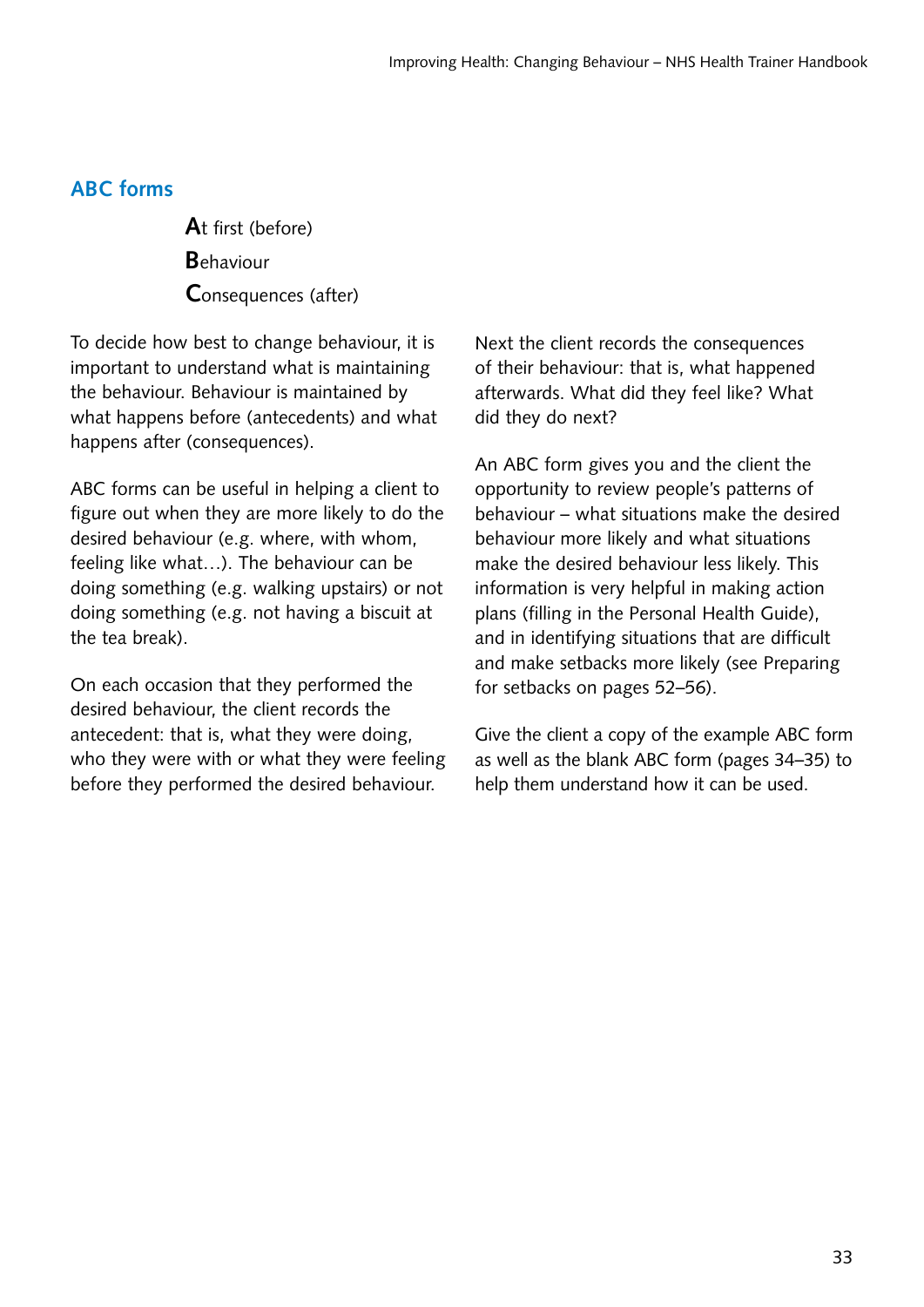# **Example ABC form**

| At first                                                     | Behaviour                                                           | Consequences                                                                                         |
|--------------------------------------------------------------|---------------------------------------------------------------------|------------------------------------------------------------------------------------------------------|
| Before you did the<br>behaviour:                             | What did you do?                                                    | What happened after this?<br>How did you feel?                                                       |
| • What were you doing?                                       |                                                                     |                                                                                                      |
| • What were you thinking?                                    |                                                                     |                                                                                                      |
| • What were you feeling?                                     |                                                                     |                                                                                                      |
| • Who were you with?                                         |                                                                     |                                                                                                      |
| I was feeling stressed because<br>I was thinking about work. | I smoked a cigarette                                                | I really enjoyed the cigarette,<br>but felt guilty afterwards.<br>Made my clothes and hair<br>smell. |
|                                                              | <b>OR</b>                                                           |                                                                                                      |
|                                                              |                                                                     |                                                                                                      |
|                                                              | I wanted a cigarette but<br>instead I took my dog out for<br>a walk | I felt happy that I didn't give<br>in, and I enjoyed spending<br>time with my dog.                   |
|                                                              |                                                                     |                                                                                                      |
|                                                              |                                                                     |                                                                                                      |
|                                                              |                                                                     |                                                                                                      |
|                                                              |                                                                     |                                                                                                      |
|                                                              |                                                                     |                                                                                                      |
|                                                              |                                                                     |                                                                                                      |
|                                                              |                                                                     |                                                                                                      |
|                                                              |                                                                     |                                                                                                      |
|                                                              |                                                                     |                                                                                                      |
|                                                              |                                                                     |                                                                                                      |
|                                                              |                                                                     |                                                                                                      |
|                                                              |                                                                     |                                                                                                      |
|                                                              |                                                                     |                                                                                                      |
|                                                              |                                                                     |                                                                                                      |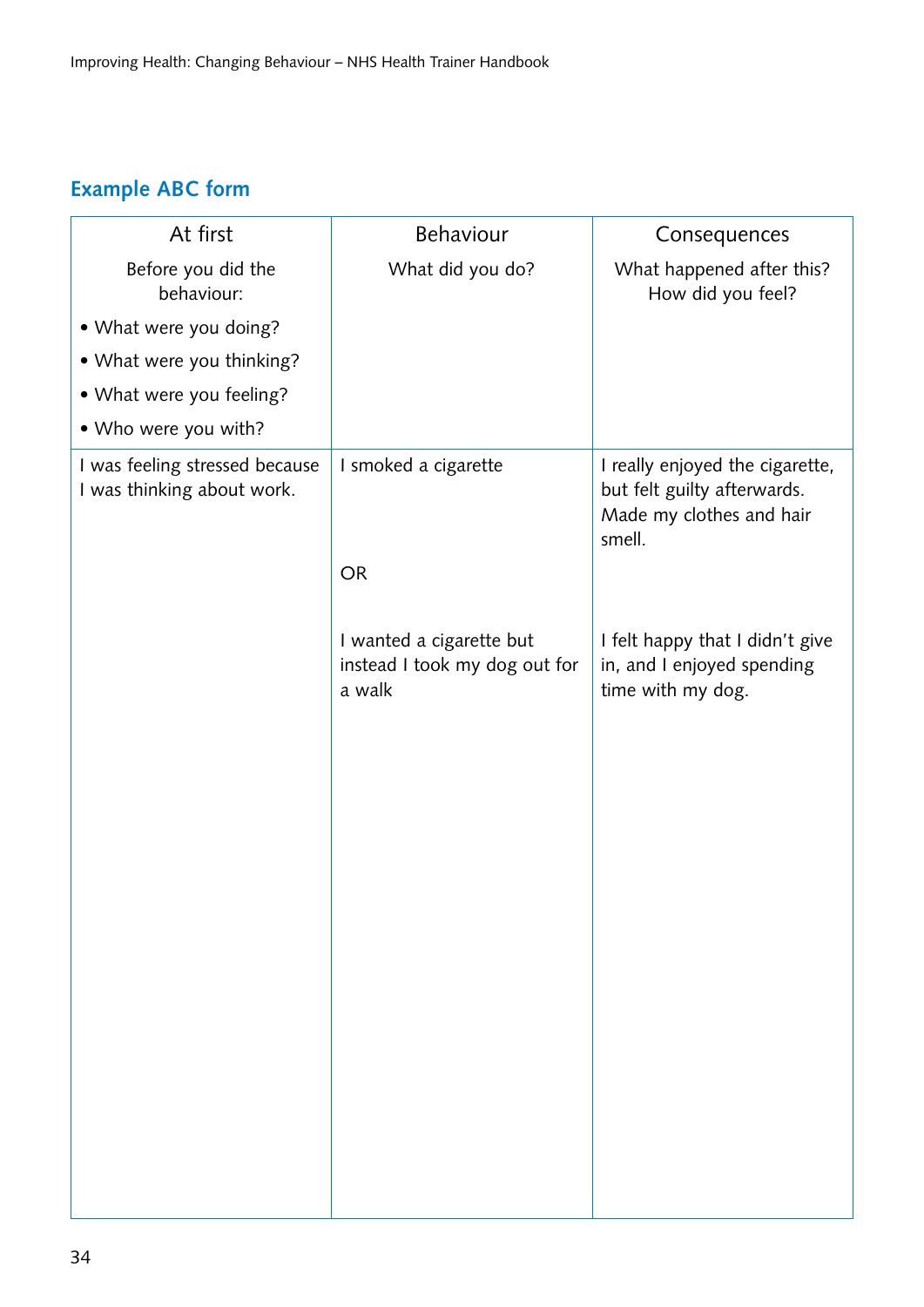# **ABC form**

| At first                         | Behaviour        | Consequences                                   |
|----------------------------------|------------------|------------------------------------------------|
| Before you did the<br>behaviour: | What did you do? | What happened after this?<br>How did you feel? |
| • What were you doing?           |                  |                                                |
| • What were you thinking?        |                  |                                                |
| • What were you feeling?         |                  |                                                |
| • Who were you with?             |                  |                                                |
|                                  |                  |                                                |
|                                  |                  |                                                |
|                                  |                  |                                                |
|                                  |                  |                                                |
|                                  |                  |                                                |
|                                  |                  |                                                |
|                                  |                  |                                                |
|                                  |                  |                                                |
|                                  |                  |                                                |
|                                  |                  |                                                |
|                                  |                  |                                                |
|                                  |                  |                                                |
|                                  |                  |                                                |
|                                  |                  |                                                |
|                                  |                  |                                                |
|                                  |                  |                                                |
|                                  |                  |                                                |
|                                  |                  |                                                |
|                                  |                  |                                                |
|                                  |                  |                                                |
|                                  |                  |                                                |
|                                  |                  |                                                |
|                                  |                  |                                                |
|                                  |                  |                                                |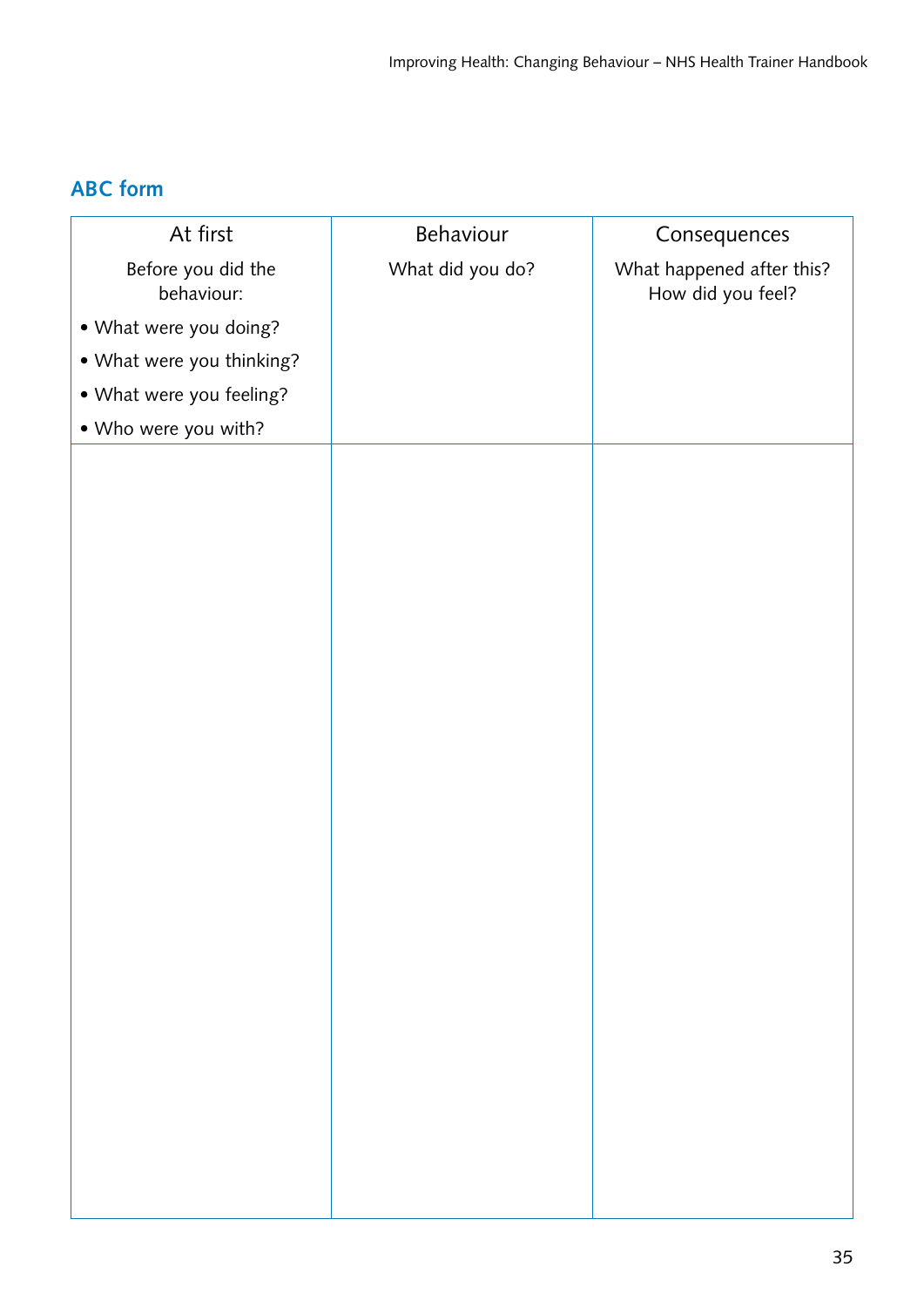# **Rewards**

People don't often think of rewarding themselves with treats, but this is an effective way of changing behaviour.<sup>18, 19</sup> Adding a system of rewards into a client's action plan can have a positive effect on their motivation to change their behaviour, and on increasing the likelihood that the behaviour will occur. You may sometimes hear rewards referred to as positive reinforcement. This term means using rewards to increase the chance that a behaviour will be performed.

Clients aren't restricted to only rewarding themselves when they achieve a goal. This is especially important if their overall goal is long term. Encourage clients to reward themselves when they achieve mini-goals too.

#### **What are rewards?**

A reward can be anything that the client would value having or doing, e.g. praise or treats. Ask the client what kinds of things they would like as rewards for achieving mini-goals and main goals, and other little successes

along the way. Rewards don't have to cost money. If the client can't think of any rewards, there are some examples in the boxes on page 37.

Clients could also 'save up' for rewards. For example, spend the money that they would've spent on cigarettes on a reward, or save £1 for every day they do some physical activity, and spend the money on a reward at the end of the week/month.

# **Warning!**

Some types of reward could be **unhealthy**.

If a client is trying to change their eating habits, a reward of a chocolate bar every time they eat three or more portions of fruit and veg in a day would not be a good idea.

Encourage the client to choose rewards that would not affect their progress towards their goal.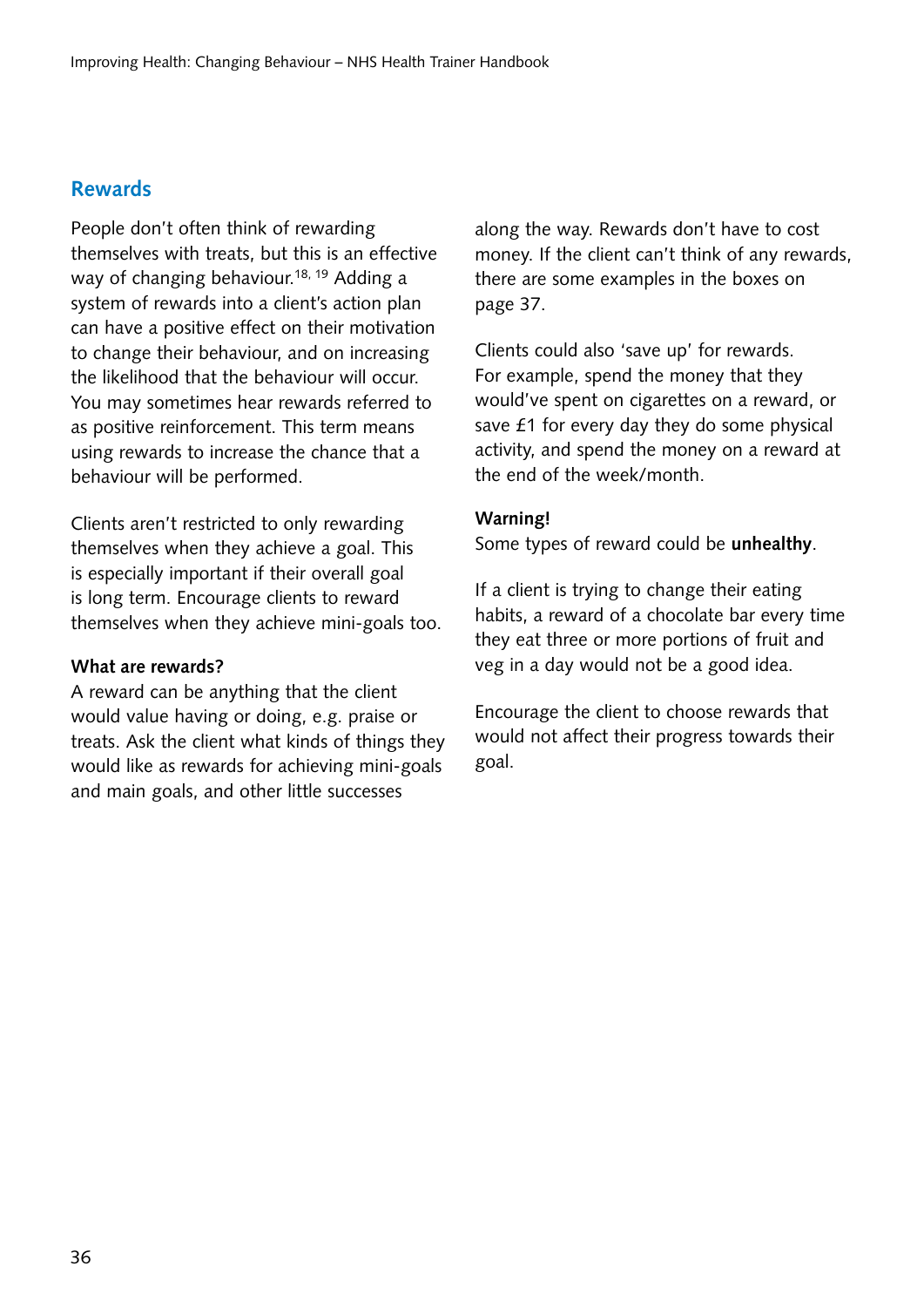

# **Rewards – reminder sheet**

Giving yourself little treats to reward yourself when you've made progress towards your goal can encourage you to keep going and make more progress. You don't have to wait until you've achieved your goal to reward yourself – remember that a big goal can be broken down into smaller mini-goals. Reward yourself for any mini-goals you reach, and any other small successes that you have along the way. Rewards don't have to cost money, but you can also 'save up' for rewards. For example, save £1 every time you do some physical activity, then at the end of the week or the month spend the money on a reward for yourself. If you can't think of many rewards, here are some examples:

# **Rewards that don't cost money**

- Having a nice relaxing bath
- Borrowing a book or magazine
- Inviting friends round
- Having some 'me' time when you can do whatever you want to
- Listening to music
- Going for a walk
- Watching your favourite TV programme
- Doing some gardening
- Asking friends or family to look after your children so you can have some time for yourself
- Asking friends or family to notice and praise you when you have achieved something.

# **Warning!**

Try not to choose rewards that are unhealthy. For example, if you are trying to eat more healthily, rewarding yourself with a bar of chocolate every time you eat five portions of fruit and vegetables is not a good idea.

# **Rewards that cost money**

- Buying yourself a CD/magazine
- Buying yourself new clothes
- Going to the cinema
- Buying yourself flowers
- Buying yourself sports equipment
- Going to a football match
- Going out for a meal
- Renting a DVD
- Booking a holiday or weekend break
- Buying yourself some perfume/ aftershave.

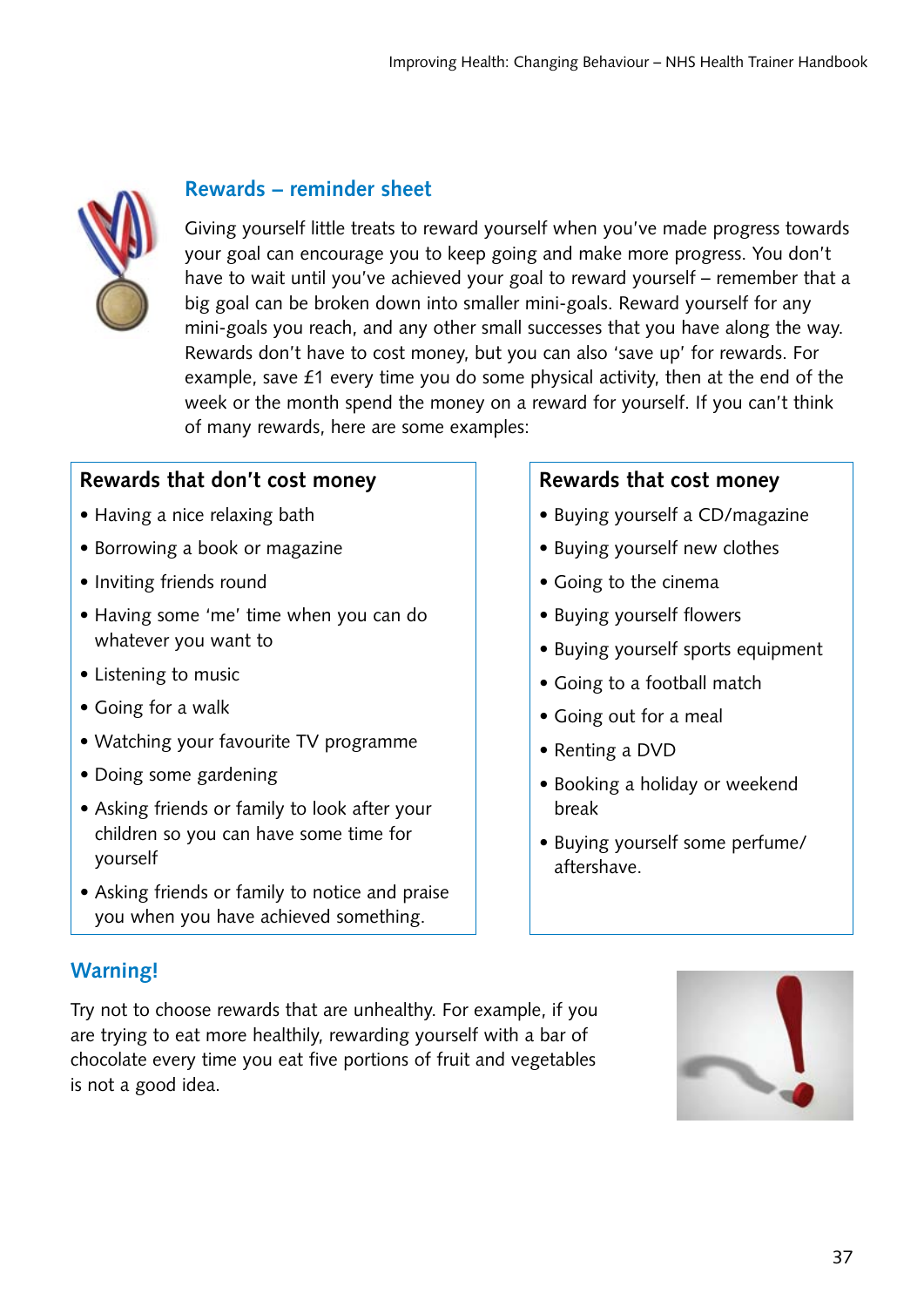# **Rewards – client worksheet**

Use the table below to make a list of things you could reward yourself for, and what those rewards could be.

| Things I will reward myself for | What will be my reward for this? |
|---------------------------------|----------------------------------|
|                                 |                                  |
|                                 |                                  |
|                                 |                                  |
|                                 |                                  |
|                                 |                                  |
|                                 |                                  |
|                                 |                                  |
|                                 |                                  |
|                                 |                                  |
|                                 |                                  |
|                                 |                                  |
|                                 |                                  |
|                                 |                                  |
|                                 |                                  |
|                                 |                                  |
|                                 |                                  |
|                                 |                                  |
|                                 |                                  |
|                                 |                                  |
|                                 |                                  |
|                                 |                                  |
|                                 |                                  |
|                                 |                                  |
|                                 |                                  |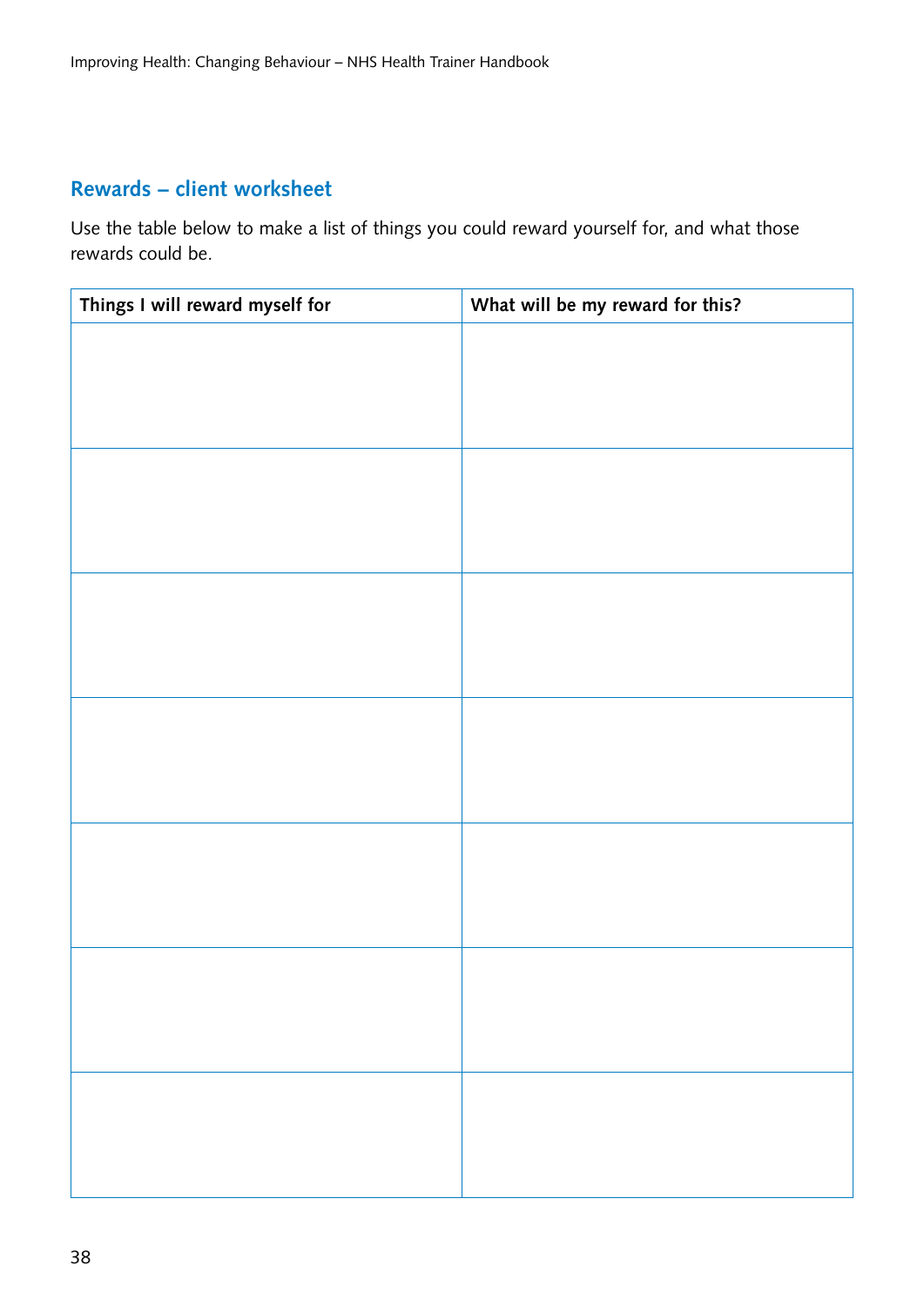# **Action planning**

Behaviour change is helped by a detailed action plan of how clients are going to change their behaviour.10

> **What** are they going to do? **Where** are they going to do it? **When** are they going to do it? **With** whom are they going to do it?

# 'If-then' rules<sup>23, 24</sup>

'If-then' rules (**if** situation *Y* arises **then** I will perform behaviour *X*) can be used to help the client remember to do their new behaviour. The situation becomes a trigger, or reminder, to perform the behaviour. For example, "**If** it is a weekday morning, **then** I will prepare a healthy lunch to take to work." It requires you to specify exactly what you are going to do and when you are going to do. The idea is that eventually the behaviour will become automatic, a habit, so that, for example, the act of getting dressed for work in the morning will prompt you to prepare a healthy lunch. Encourage the client to make a list of 'if-then' plans using the worksheet on page 54.

# **Barriers and facilitators**

In order to achieve goals, it is important to think what may make it difficult for clients to achieve their goal (barriers) and what will make it easier for them to achieve their goal (facilitators). Ask the client to fill in the barriers and facilitators worksheet which is on pages 42–43.

#### **Barriers**, for example:

- Lack of facilities/equipment
- Unsupportive friends/relatives
- Situations that make it especially difficult to perform the behaviour.

Discuss any barriers with the client and together come up with possible solutions to them. For example, a client wants to increase the amount of physical activity they do, but there is no one else available to look after their children while they exercise. However, if the type of physical activity they choose could include their children (for example, cycling together, playing in the park, walking to the shops), it is no longer a barrier. Situations that are likely to cause setbacks for the client are also barriers. For example, a person trying to give up smoking may find that when they drink alcohol it is a high-risk situation as they feel really tempted to smoke. Ask the client to think of any situations where the risk of a setback would be high, and together think of some strategies for managing them. For example, going to a place where smoking is banned, or asking friends not to smoke around you.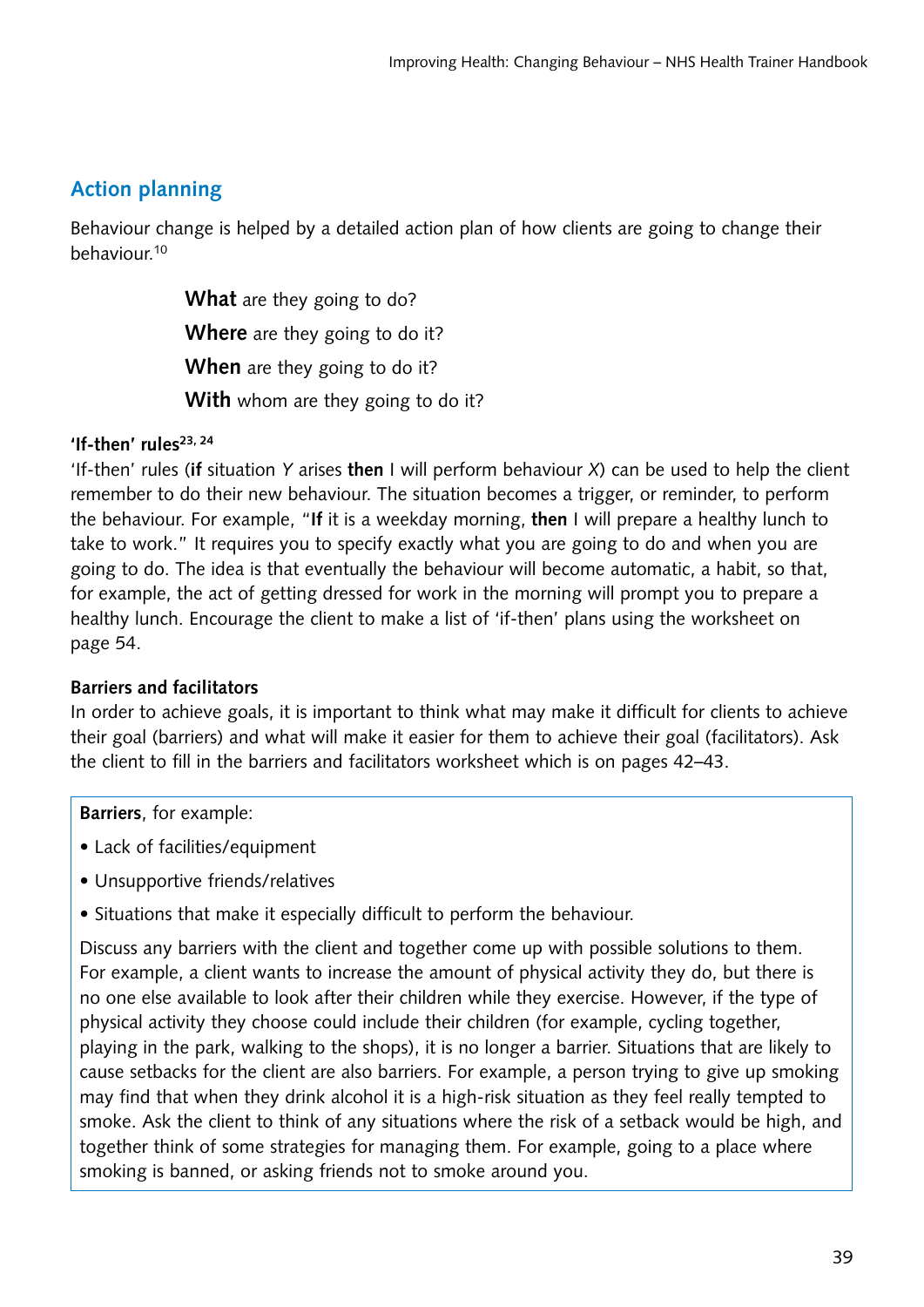**Facilitators**, for example:

- People who encourage/prompt the client
- Having access to facilities, for example, local sports centre, internet access in local library, local smoking cessation services
- Reminders or situations that can trigger the client to do the behaviour.

These include anything that makes it easier for the client to perform the behaviour. Establish with the client what is likely to encourage the behaviour. Does the client already do the behaviour? What actions, reminders or situations trigger this behaviour? What can the client do to increase these positive reminders?

# **Getting support**

Planning where the client can get support for their behaviour change is also important.<sup>13</sup> Ask the client to think of people who are likely to be supportive and encourage them to change. Together think of ways that the client can get the most benefit from these people, for example, spending more time with them, having a specific person to phone when they need encouragement. The community can also be a source of support, for example, self-help groups, exercise/sports teams, smoking cessation services. Help the client to identify any useful sources of support and encourage them to use them.

# **Contracts**

At each meeting, complete a Personal Health Guide and ask the client to complete their own copy that you both sign. This is a behaviour change 'contract' – making contracts has been shown to help people stick to their action plans and achieve their goals.<sup>26</sup>

# **Mini-goals**

Once the client has filled in their Personal Health Guide, help them to work out what their mini-goals could be. For example, if their main goal is to be able to walk to and from work three days a week, a mini-goal could be walking to and from work on one day a week. Use the client worksheet in the Rewards section to list possible mini-goals and rewards. Not having to wait until they've achieved their main goal to get a reward can encourage the client to persist with their behaviour change.

It is important to remember that the Personal Health Guide should be reviewed regularly and revised in the light of experience. Clients should be told that they won't necessarily stick to their first plan, but their experience of trying to do this will give very helpful information that can be used to revise the plan to make it work better for them.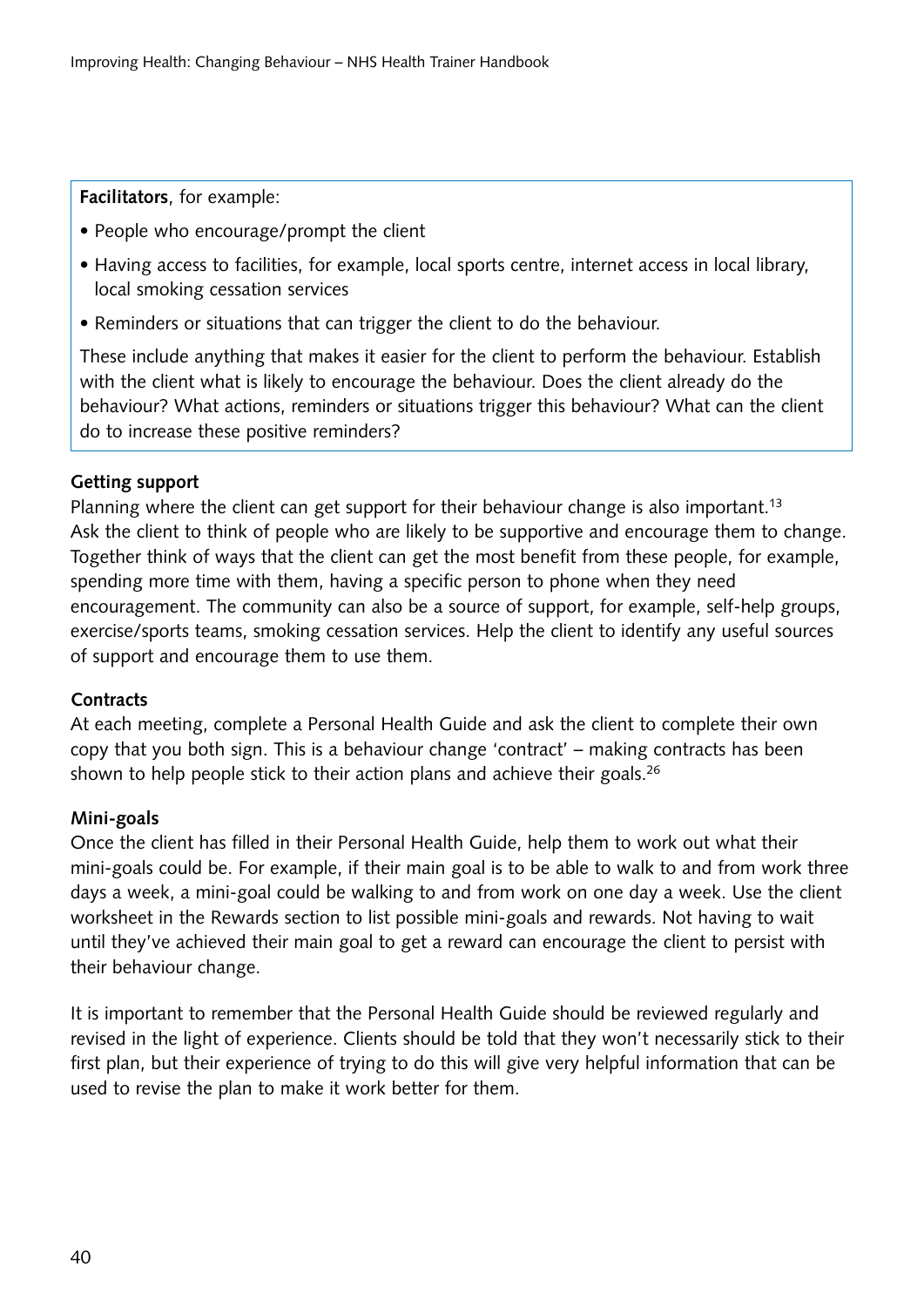# **Personal Health Guide**

|  | My specific goal |  |
|--|------------------|--|
|--|------------------|--|

| My action plan |
|----------------|
|                |
|                |

# How will I know how I'm doing?

It is important to measure and record your progress, so you can be motivated when you see that you are succeeding, and to work out what you can change if your plan is not working.

What will I record in my diary?

When will I record it?

Where will I keep my diary?

I will do the behaviour (as explained in the My specific goal section) and bring my behaviour change diary to the next meeting.

Client signature

# **Health Trainer contract**

I will discuss with you your Behaviour Change Diary and how you got on when you bring it back at the next meeting.

Health Trainer signature

Date and time of next meeting: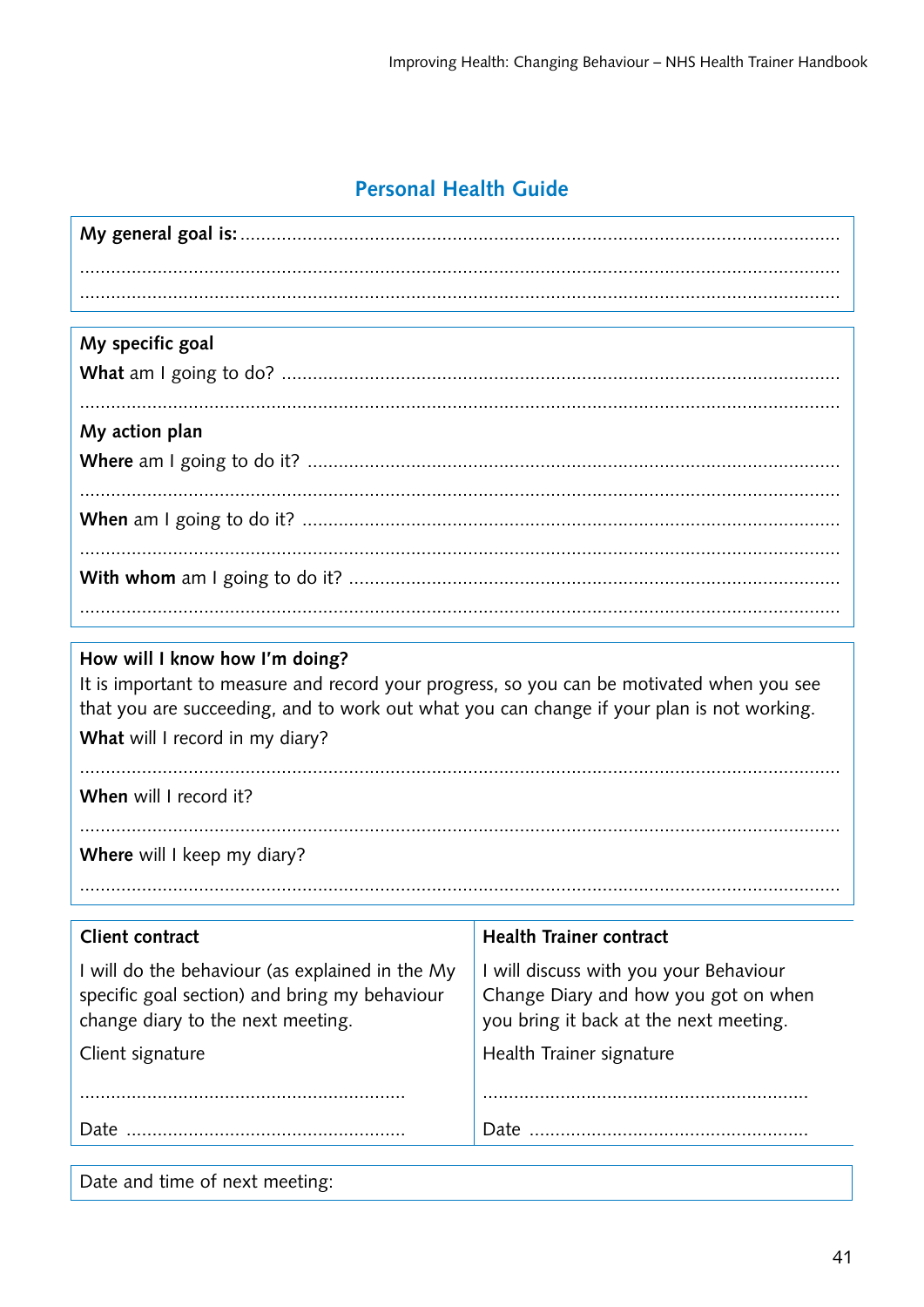# **Barriers and facilitators**

| Unhelpful things/barriers:<br>a) Places and things. Is there anything about the things around me<br>or the places I am in that makes it difficult to do this behaviour? What<br>can I do to change this? |
|----------------------------------------------------------------------------------------------------------------------------------------------------------------------------------------------------------|
|                                                                                                                                                                                                          |
|                                                                                                                                                                                                          |
| b) People. Are there any people I spend time with who make it difficult<br>to do this behaviour? What can I do to change this?                                                                           |
|                                                                                                                                                                                                          |
| c) Thoughts and feelings. Is there anything that I am thinking or feeling                                                                                                                                |
| that makes it difficult to do this behaviour? How can I overcome these<br>things?                                                                                                                        |
|                                                                                                                                                                                                          |
|                                                                                                                                                                                                          |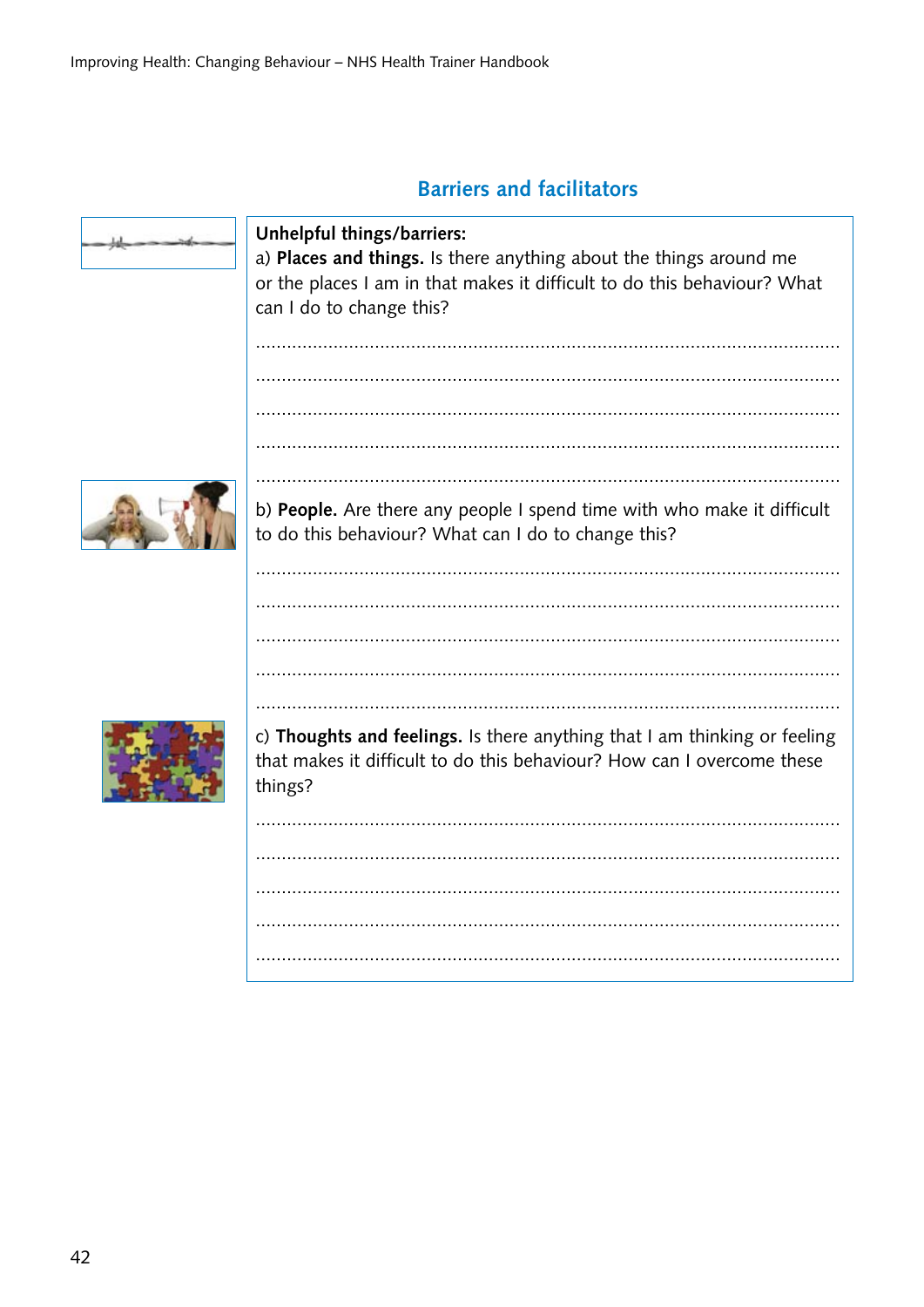Helpful things/facilitators: a) Places and things. Is there anything about my physical surroundings that makes it easier to do this behaviour? What can I do to use these helpful things?  $\ddotsc$ b) People. Are there any people I spend time with who make it easier to do this behaviour? How can I ask them to help me? c) Thoughts and feelings. Is there anything that I am thinking or feeling that makes it easier to do this behaviour? How can I encourage these thoughts and feelings? 





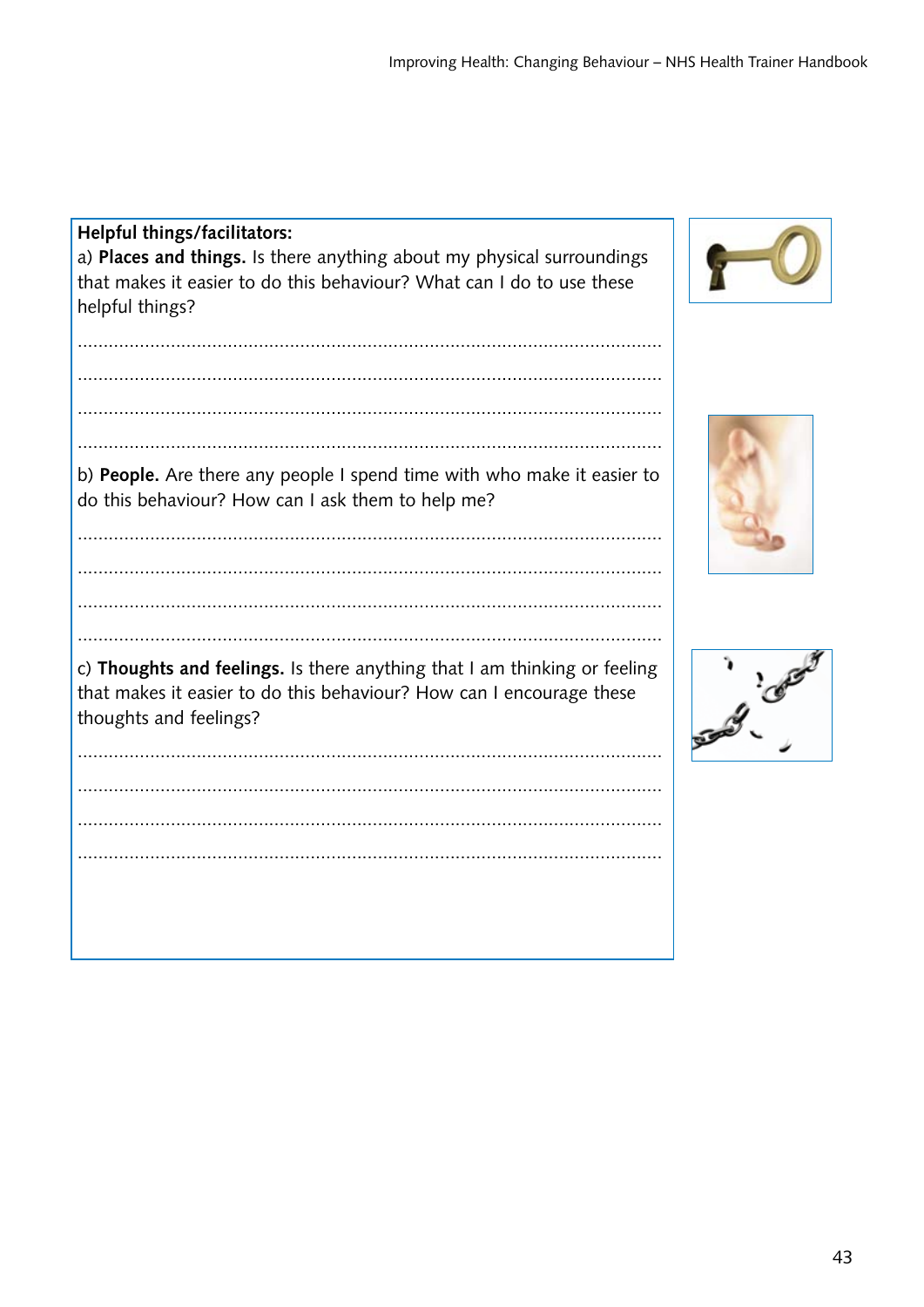# **Recording and reviewing behaviour change**

# **The Behaviour Change Diary**

# **Self-monitoring**

It is important that clients measure and record their progress.<sup>11</sup> This can motivate them when they see that they are succeeding, $12$  or tell them something may be wrong with the plan if they aren't succeeding. Examples of self-monitoring include making charts, records and diaries. People can often underestimate or overestimate how successfully they are changing their behaviour – such as underestimating the number of unhealthy foods eaten or overestimating the time they spend exercising. Self-monitoring gives people a realistic picture of their health behaviour. Behaviour change is usually 'up and down' rather than smooth progress; looking back at past records can help people keep going during any 'down' phases. The Behaviour Change Diary will help clients to monitor their behaviour.

This diary can be used for three purposes:

1. To keep a record of behaviour before change is planned. This can be useful for people who are not sure what changes to make. Just recording behaviour (for example, number of biscuits eaten a day) can help to change it in a desired direction (as a behaviour change technique, this is called self-monitoring<sup>11, 12</sup>).

- 2. When a goal has been set, the diary is used to record behaviour to see whether it is changing in the desired direction.
- 3. Using the diary can make people more aware of when they succeed, or don't succeed, in achieving their desired behaviours (for example, what situations, times of day, associated feelings etc.). This can help inform future action planning to make behaviour change easier.

An example of a behaviour change diary is provided on page 48. It is designed to help the client to keep an accurate record of their behaviour. The comments column may be a useful tool for you and the client to judge how difficult they are finding it, and what could make it easier. Develop an action plan in advance for where and when to write the diary.

# **Is the client using their diary?**

Encourage the client to bring the diary to every meeting. Emphasise to the client that if they haven't filled it in, bring it anyway, and you can fill it in together in the session and discuss ways of making it easier to fill in. During the session, explain the problems of trying to remember the past week and the types of inaccuracies that are likely, e.g. forgetting successes, especially if they are not feeling optimistic on that particular day. If the client doesn't fill it in or bring it with them, find out why. Is there a literacy problem?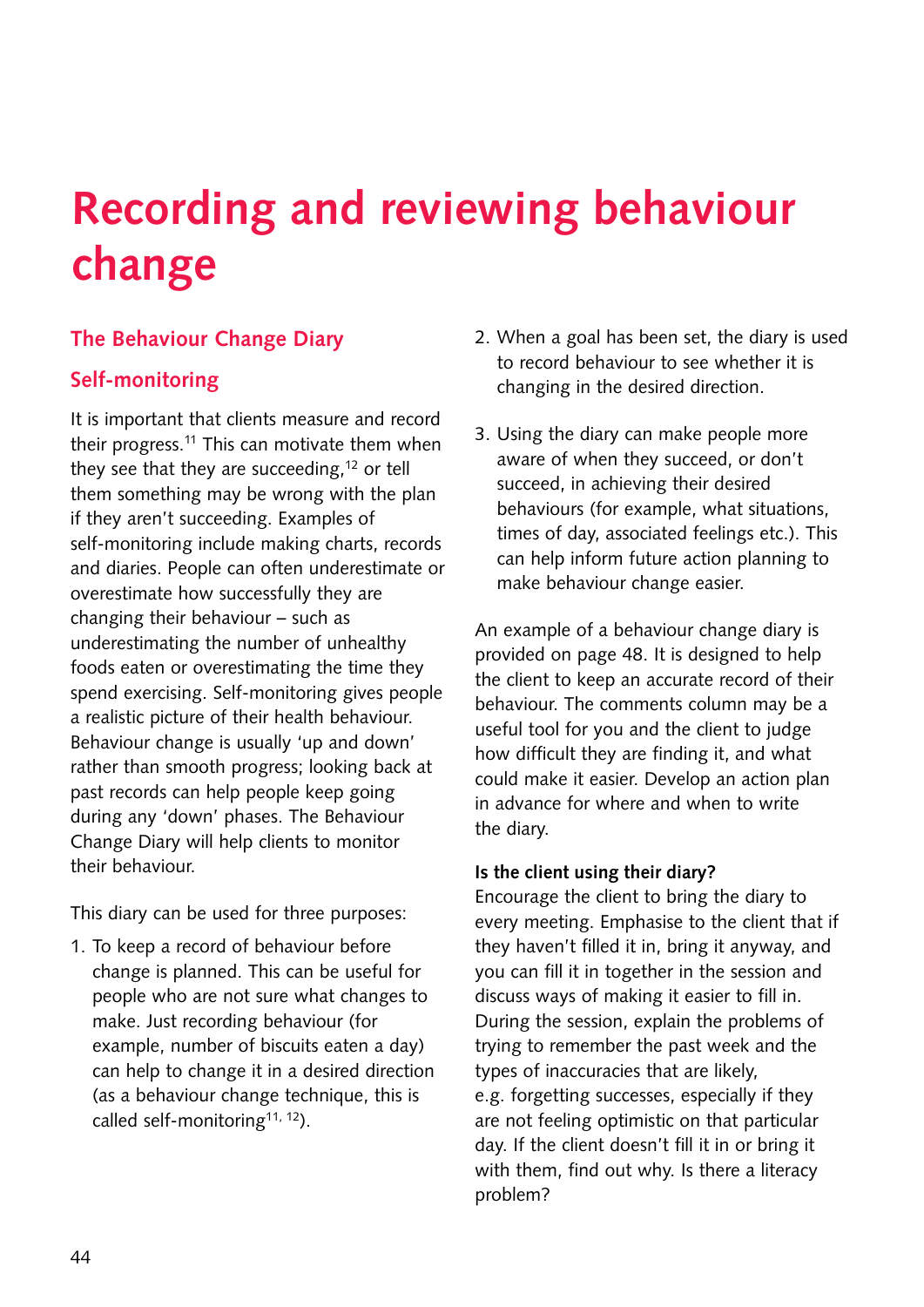Does the client feel that they don't have enough time? Does the client not like writing? Is the goal important enough to them? Did the client not have a plan for completing it? Try problem solving these issues together. Perhaps the client could record their progress on their mobile phone if they have one. Can they get family or friends to help them fill it in? Before the end of the first session, check that the client understands how and when to fill the diary in.

# **Review the diary in each session**

Review the diary at each meeting. Praise the client for filling it in and remind them why it is useful. Ask them what they think about what they did, and then look at it together. Ask the client to talk about what was recorded and make sure you praise something that they have done, however small, to boost their motivation and level of self-confidence.

# **What can the diary tell you?**

How successful the client was in achieving their goal will determine where you need to go next, and the Behaviour Change Diary is a useful indicator of this. For example, do you need to change the goal or change the Personal Health Guide? (See page 40.)

#### **Using the Food Diary, the Physical Activity Diary, the Smoking Diary and the Alcohol Diary**

If a client is uncertain whether they want or need to change their behaviour, simply recording what they eat, do, smoke or drink every day may raise the client's awareness of their current behaviour. This can be an effective behaviour change technique in itself. For example, clients who think they eat enough fruit and veg may find that recording everything they eat in a week helps them to get a more realistic picture of their eating habits. They may have been overestimating the amount of healthy food they eat, or underestimating the amount of unhealthy food they eat.

The following pages contain a Food Diary (page 47), a Physical Activity Diary (page 48), a Smoking Diary (page 49) and an Alcohol Diary (page 50). They are fairly simple and can easily be altered to help the client record the behaviour of their choice.

These diaries can be reviewed in a similar way to the Behaviour Change Diary:

- Check if the client is using their diary. If not, what is making it difficult? Brainstorm solutions
- Praise the client for filling the diary in and remind them why it is useful
- What can the diary tell you?
- What does the client think the diary can tell them about their behaviour?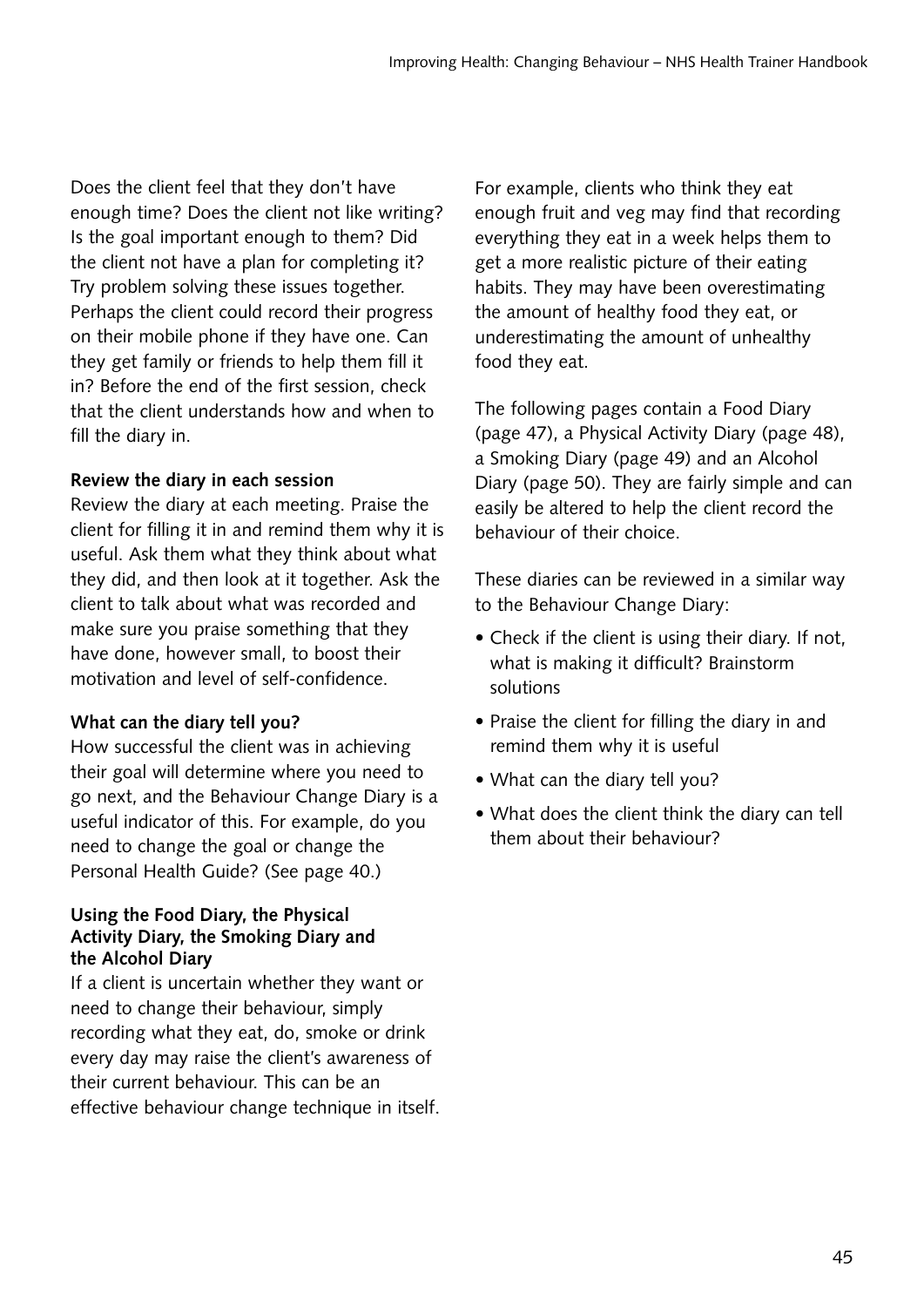**Behaviour Change Diary** 46**Behaviour Change Diary**

My goal is was an and an annual communication of the set of the set of the set of the set of the set of the set of the set of the set of the set of the set of the set of the set of the set of the set of the set of the set ,我们的人们就是一个人的人们,我们的人们就是一个人的人们,我们的人们就是一个人的人,我们的人们就是一个人的人,我们的人们就是一个人的人,我们的人们就是一个人的人, My goal is ......................................................................................................... ...........................................................................................................................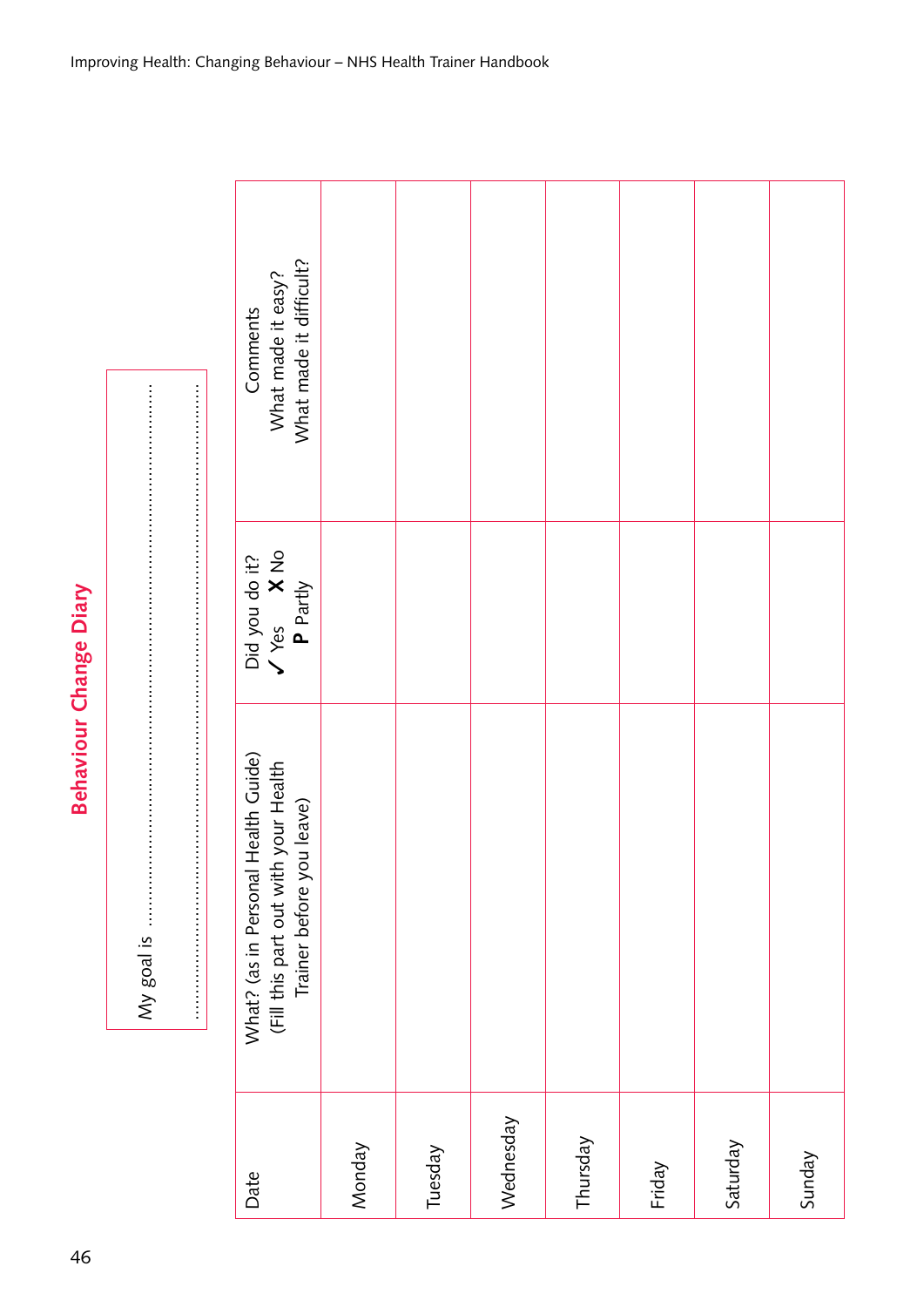| l<br>ľ      |  |
|-------------|--|
| I<br>C<br>C |  |
|             |  |
|             |  |

Use this diary to record what you have to eat and drink every day Use this diary to record what you have to eat and drink every day

| Sunday    |                  |             |       |               |              |        |
|-----------|------------------|-------------|-------|---------------|--------------|--------|
| Saturday  |                  |             |       |               |              |        |
| Friday    |                  |             |       |               |              |        |
| Thursday  |                  |             |       |               |              |        |
| Wednesday |                  |             |       |               |              |        |
| Tuesday   |                  |             |       |               |              |        |
| Monday    |                  |             |       |               |              |        |
|           | <b>Breakfast</b> | Mid-morning | Lunch | Mid-afternoon | Evening meal | Supper |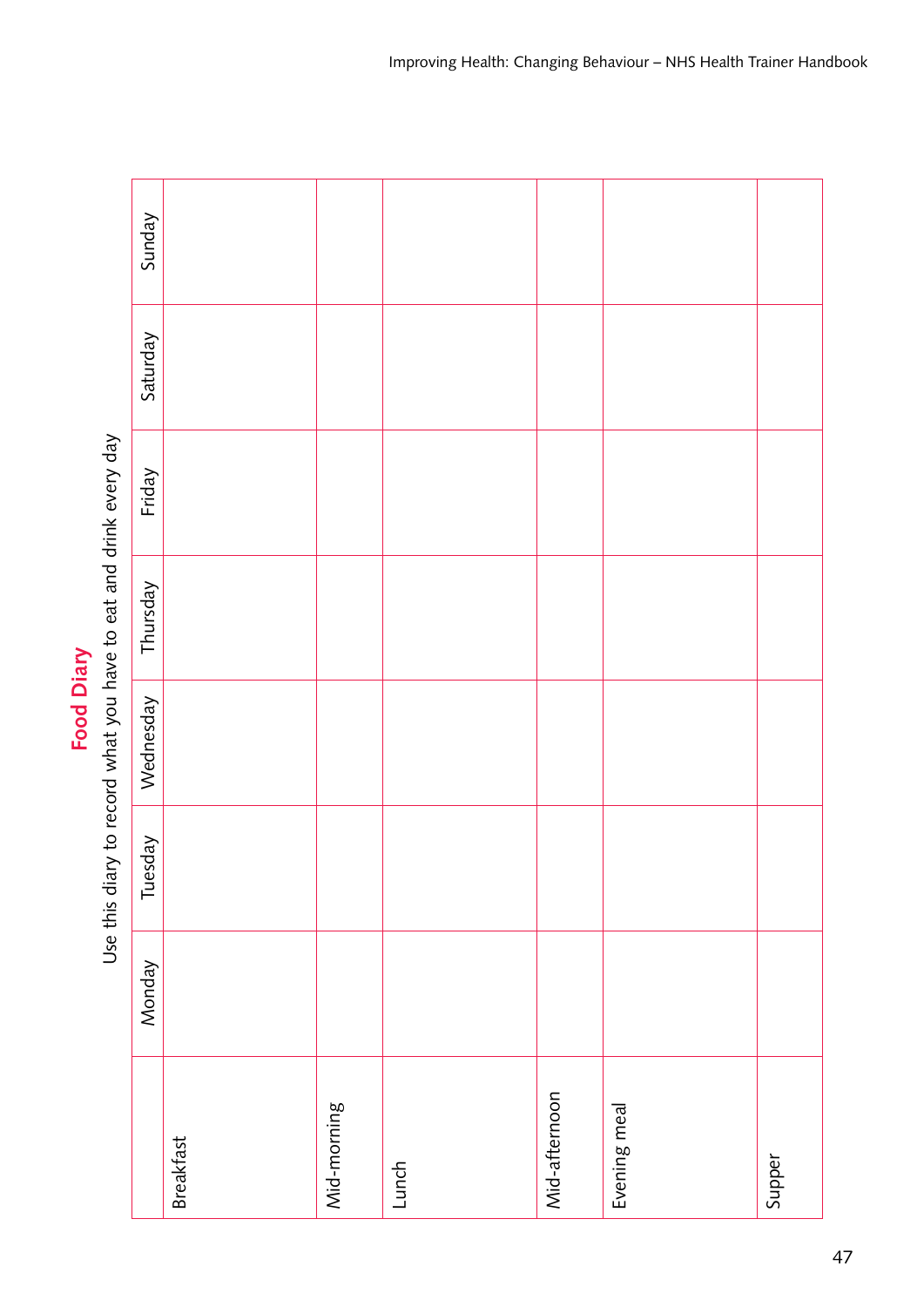Physical Activity Diary 48**Physical Activity Diary**

Use this diary to record any physical activity you do throughout the week - this includes things like walking, using the stairs Use this diary to record any physical activity you do throughout the week – this includes things like walking, using the stairs

|                                                                                                                                      | Sunday    |         |           |         |
|--------------------------------------------------------------------------------------------------------------------------------------|-----------|---------|-----------|---------|
| instead of the lift or carrying light loads as well as sports and going to the gym. Write down how long you do these activities for. | Saturday  |         |           |         |
|                                                                                                                                      | Friday    |         |           |         |
|                                                                                                                                      | Thursday  |         |           |         |
|                                                                                                                                      | Wednesday |         |           |         |
|                                                                                                                                      | Tuesday   |         |           |         |
|                                                                                                                                      | Monday    |         |           |         |
|                                                                                                                                      |           | Morning | Afternoon | Evening |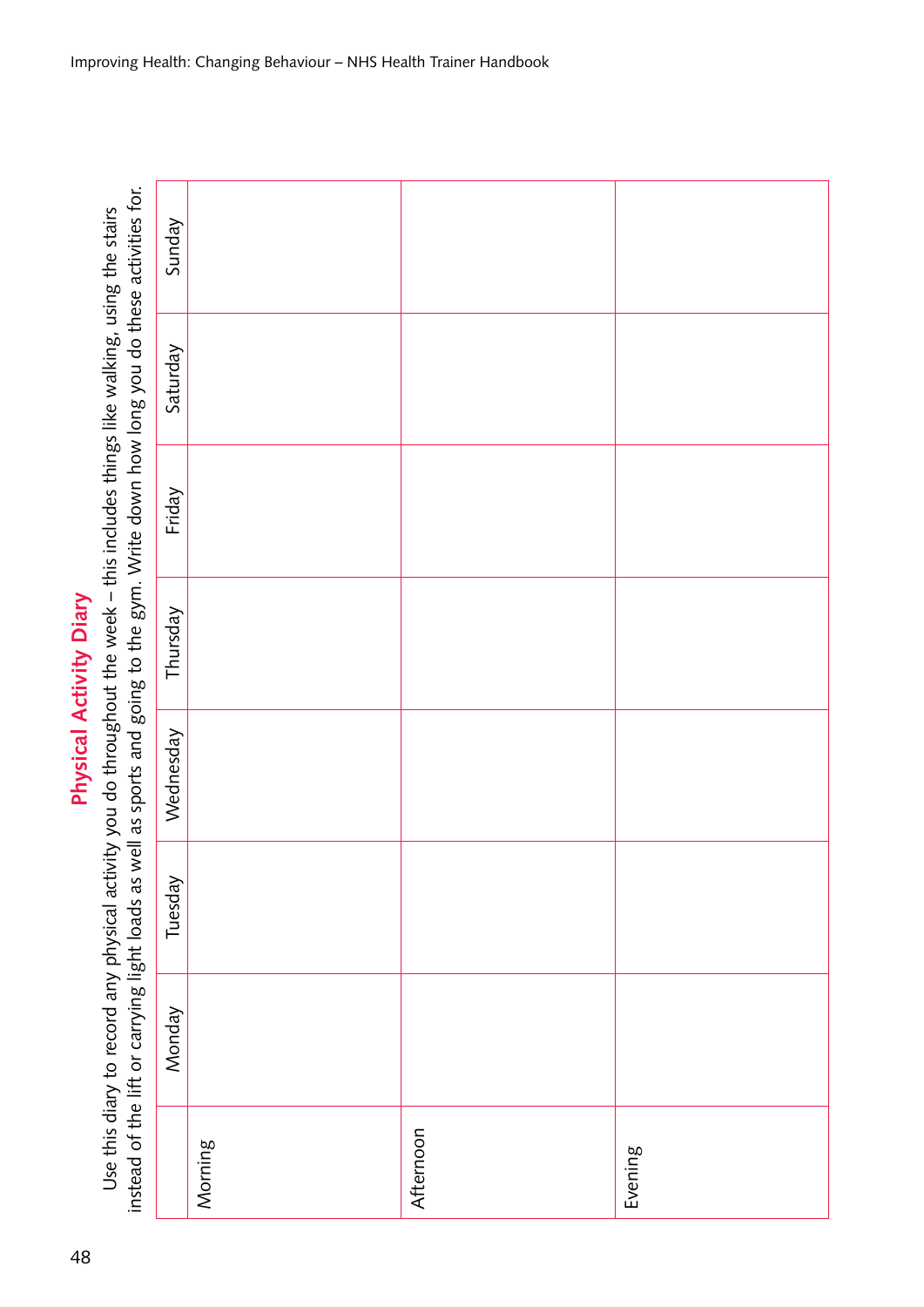| ٦<br>г |
|--------|
|        |
|        |
|        |
|        |
|        |
|        |

Use this diary to record how many cigarettes you smoke throughout the week – writing in the diary each day will be easier than<br>traing to man the man the comment of the second state and of the week Use this diary to record how many cigarettes you smoke throughout the week – writing in the diary each day will be easier than

| trying to remember how many you smoked at the end of the week. | Sunday    |         |           |         |
|----------------------------------------------------------------|-----------|---------|-----------|---------|
|                                                                | Saturday  |         |           |         |
|                                                                | Friday    |         |           |         |
|                                                                | Thursday  |         |           |         |
|                                                                | Wednesday |         |           |         |
|                                                                | Tuesday   |         |           |         |
|                                                                | Monday    |         |           |         |
|                                                                |           | Morning | Afternoon | Evening |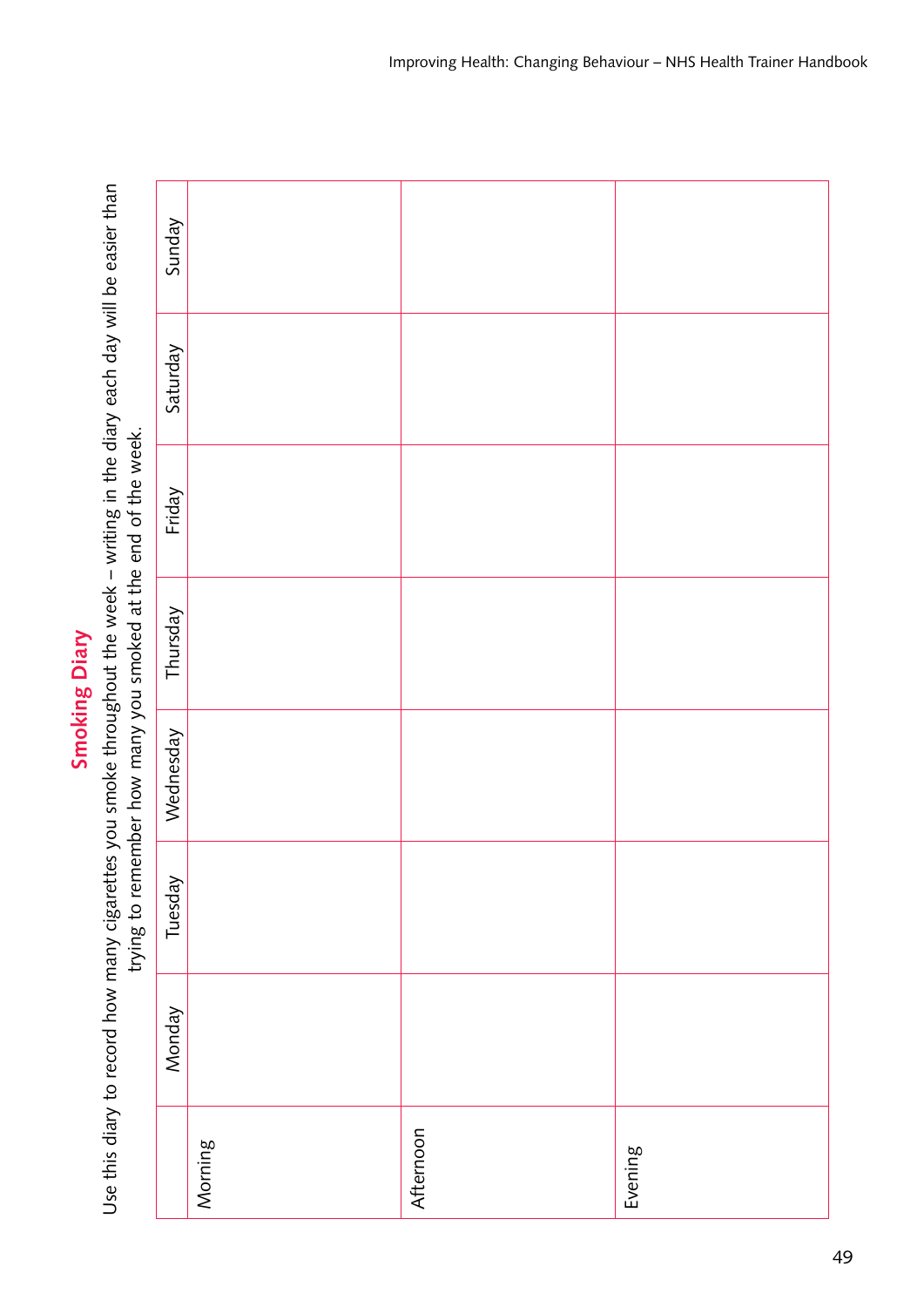in your drinks, write down what you had to drink and how much you had (for example, 2 pints of lager) and your Health Trainer in your drinks, write down what you had to drink and how much you had (for example, 2 pints of lager) and your Health Trainer Use this diary to record the alcoholic drinks you have throughout the week - don't worry if you don't know how many units are Use this diary to record the alcoholic drinks you have throughout the week – don't worry if you don't know how many units are can help you work out the number of units

| can help you work out the number of units. | Sunday    |         |           |         |
|--------------------------------------------|-----------|---------|-----------|---------|
|                                            | Saturday  |         |           |         |
|                                            | Friday    |         |           |         |
|                                            | Thursday  |         |           |         |
|                                            | Wednesday |         |           |         |
|                                            | Tuesday   |         |           |         |
|                                            | Monday    |         |           |         |
|                                            |           | Morning | Afternoon | Evening |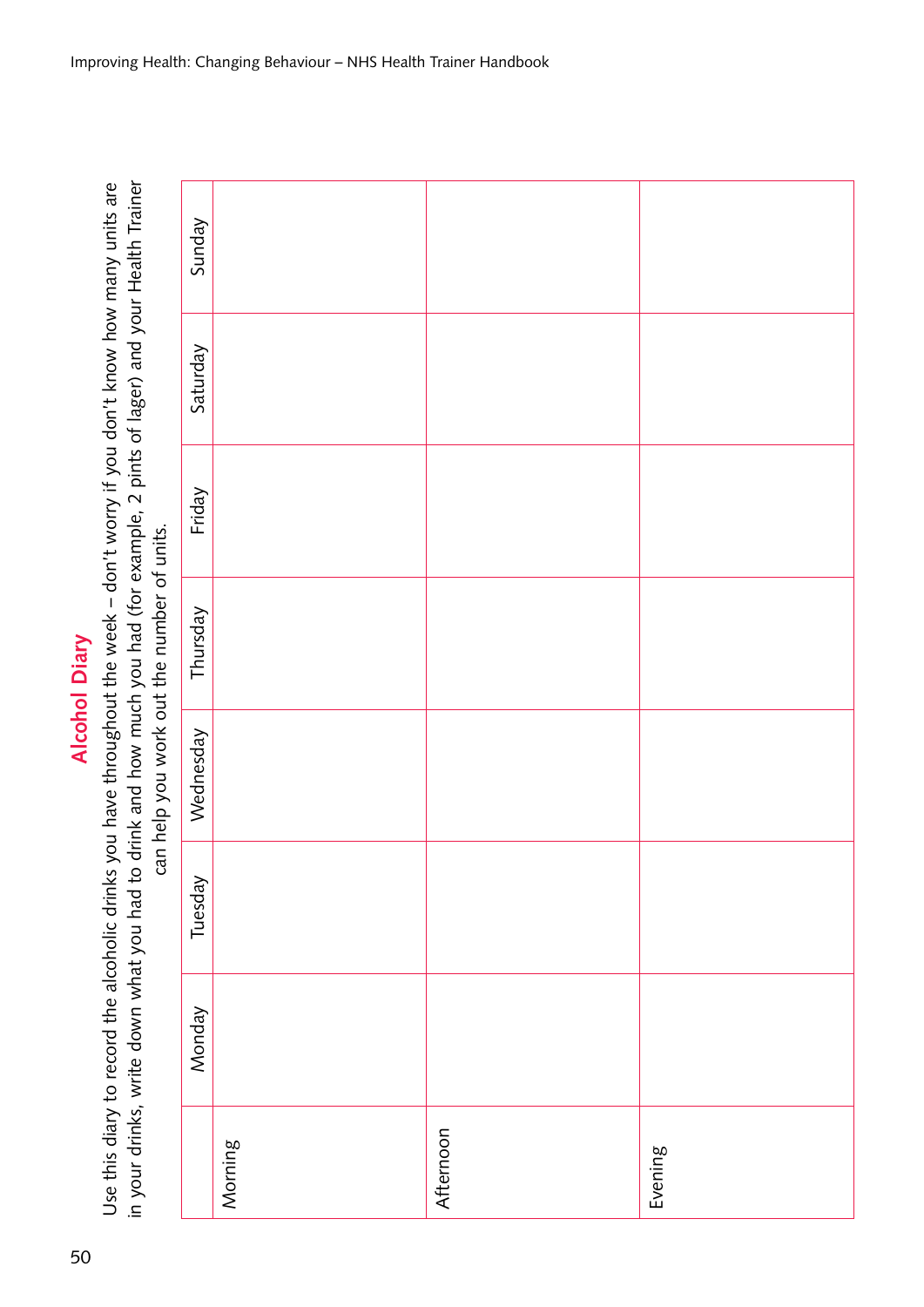# **Reviewing behaviour change**

This section provides a brief outline of the main points that need to be considered when reviewing behaviour change with a client. These points are covered in more detail in the sample meeting structure (pages 5–9) and using the Behaviour Change Diary (pages 44–45).

#### **Reviewing the Personal Health Guide and Behaviour Change Diary**

Reviewing the Personal Health Guide and the Behaviour Change Diary involves finding answers to the following questions:

- What was tried (and what was the goal)?
- With what effects (and did the client achieve any success)?
- What benefits were there?
- What difficulties were there?
- How did the client manage any difficulties?
- Were there any problems filling in the Behaviour Change Diary? How could these be solved?
- How confident is the client that they can achieve their goal?
- Is the client getting enough support?
- What have the client and the Health Trainer learnt that could be useful when filling in future Personal Health Guides and Behaviour Change Diaries?
- Does the SMART goal or Personal Health Guide need changing? (This will depend on the review.)

**NB Praise any success** – make sure you praise something that the client has done, however small, to boost their motivation and level of self-confidence. This could include any progress made towards their goal, attending the meeting, filling in their Behaviour Change Diary or learning more about what they find difficult. Praising the client may also improve your relationship with them and make communicating easier. Remind the client that successful behaviour change is a long process, and we need to build on each small success, learning from any setbacks.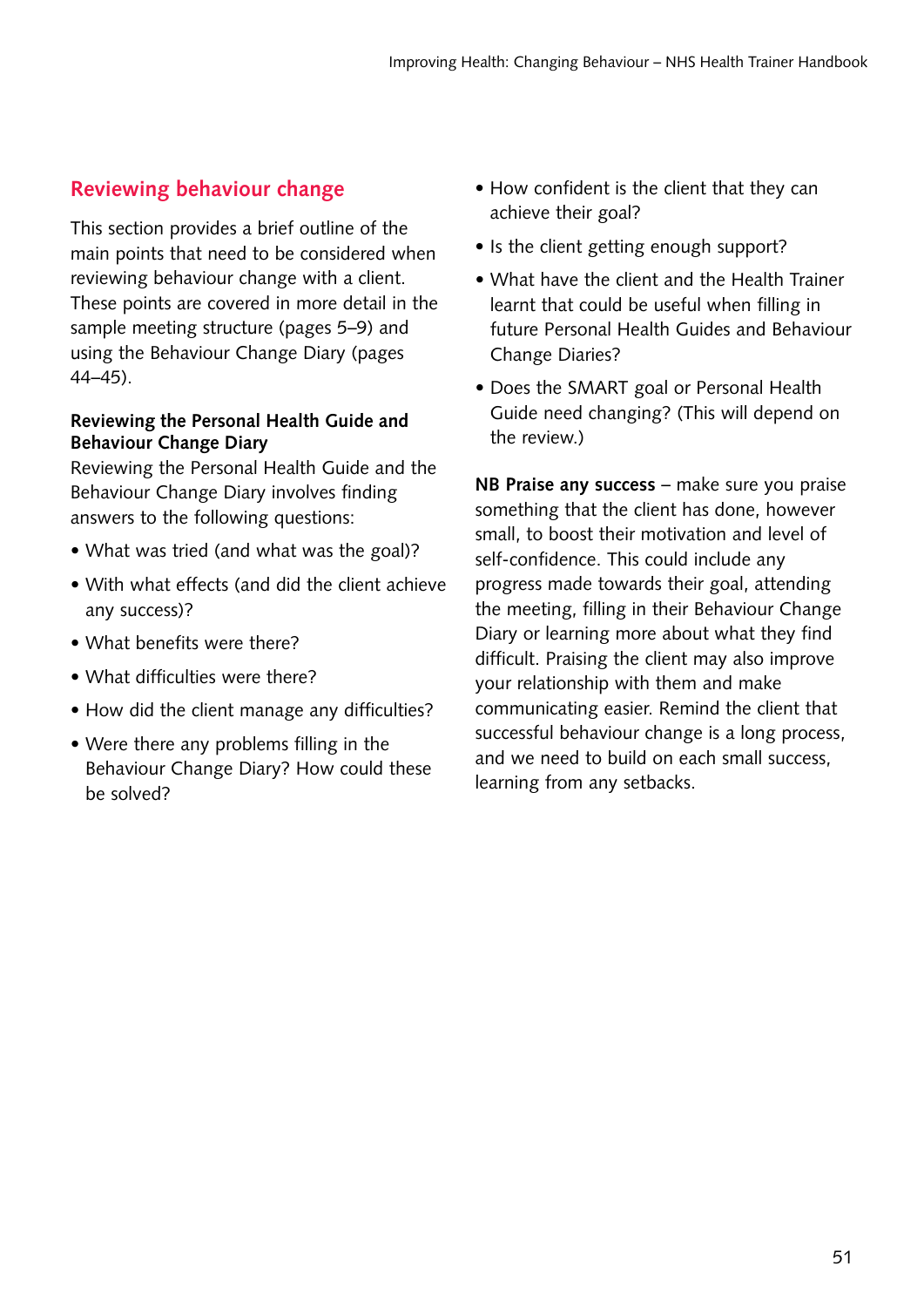# **Maintaining behaviour change**

# **Preparing for setbacks**

Changing behaviour is the first step; the next is to maintain that change.

Successful change is not a smooth process, it doesn't go in a straight line.



Successful change is more about ups and downs. People will experience setbacks along the way, but they can learn from these setbacks and this can help them to progress.



#### **Setbacks**

Everyone has setbacks from time to time, and it is important to explain this to the client early on. Encourage clients not to get disheartened when they experience setbacks, but rather to see them as an opportunity for learning.<sup>20</sup> It will help the client to find out which situations are likely to lead to setbacks and which strategies are most helpful for them. There are two main strategies for reducing setbacks.

The first is to avoid 'risky' situations, for example, going shopping when you are hungry may encourage snacking and buying unhealthy food. The second is to develop ways of 'coping' when you find yourself in a 'high-risk' situation, for example, carry a banana in your bag to eat if you are tempted by an unhealthy snack. If the client is finding it difficult to remember triggers and strategies, they could try filling out an **A**t first **B**ehaviour **C**onsequences form. ABC forms can help the client work out what triggered a behaviour by thinking about how they were feeling/what was happening *before* they had a setback (at first), what the setback was (behaviour) and what happened as a result of that setback (consequences). See pages 34–36 for an example of an ABC form and more information about how to fill this in.

#### **'High-risk' situations and 'if-then plans'**

'High-risk' situations are those in which it is especially difficult to perform the desired behaviour. By thinking in advance about what clients' 'high-risk' or difficult situations are, they can plan in advance to avoid them, or to develop coping strategies when they happen.22 For example, clients may recognise that they are more likely to smoke when they are bored or stressed. They should be encouraged to think when these times might be and work out a plan for an alternative behaviour than smoking in these situations, for example, go for a walk, phone a friend.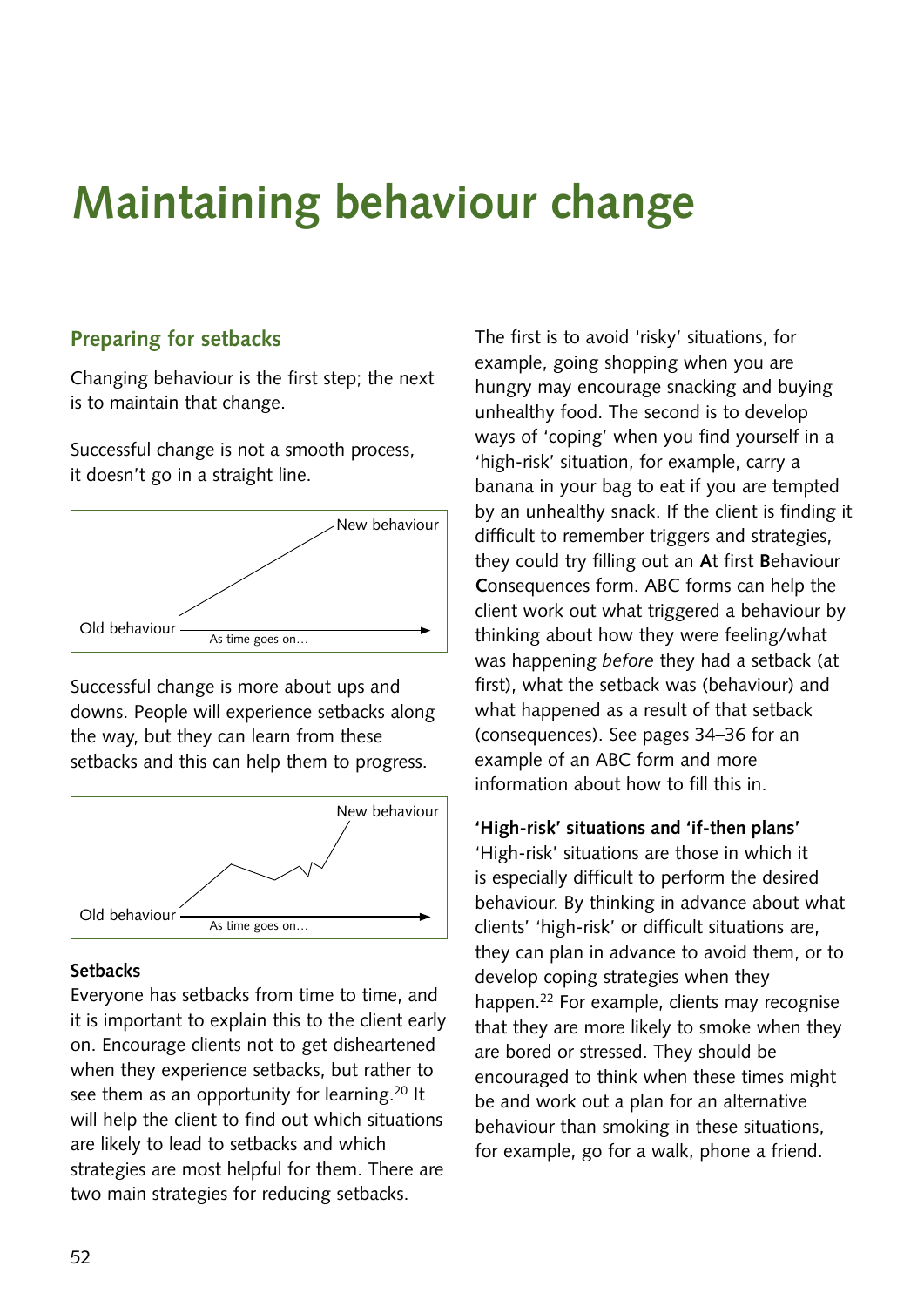Encourage the client to make 'if-then' plans.23 'If-then' plans specify when, where and how a client will perform goal-directed behaviours. Clients use 'if-then' rules. '**If** situation **y** arises **then** I will perform behaviour **x**.' 'If-then' plans are much more specific than behavioural plans.24 For example, a behavioural plan about avoiding the temptation to eat unhealthy food might be:

"I will not go to the chip shop at lunchtime."

However, an 'if-then' plan might be:

"**If** I feel tempted to go to the chip shop at lunchtime **then** I will ring my sister for some suggestions for a healthy lunch."

An 'if-then' plan requires you to specify exactly what you are going to do and when and the situation you are going to do it in. They have been shown to be very effective in changing behaviour. The worksheet on page 56 has a 'difficult situations and how I will cope with them' table. This should be reviewed regularly to check if the high-risk situations have altered or increased, and whether or not the coping strategies are successful.

# **Things you could do if your client has had a setback:**

- **Review the goal** look at the goal that was set. Was it realistic? If not, try setting another goal that the client will find easier to achieve. Agree that you set the goal too high before.
- **Barriers and facilitators** were there barriers that the client hadn't thought about? If so, the Personal Health Guide needs to be changed. Were there enough facilitators built into the Personal Health Guide?
- **ABC form** filling out an ABC form can help the client to work out what triggers and underpins setbacks.
- **Self-monitoring** is the client still recording their behaviour? If they've stopped, it's easy for them not to realise why the setback has happened. Talk about what is making it difficult for the client to record their behaviour, and together come up with ideas that could help.
- **Difficult situations** review or fill in the difficult situations table (page 56). Use the statement 'if I come across **x** (risky situation) I will do **y** (coping strategy)' to help the client think of alternative coping strategies (anything they can do or think to help them stay on track).
- **Support** check that your client is receiving enough support from friends, family and community. Talk about ways of getting more support, and provide information on the types of support available from the community.
- **Being realistic**21 as well as having realistic goals, it's important that your client has realistic ideas about how their life will be different if they change their behaviour. If the real life results of changing their behaviour don't meet their original expectations, clients can become disappointed and feel like all their hard work has not been worth it, and give up their new behaviour.
- **Rewards!** it is important that your client rewards themselves when they achieve things like mini-goals. These rewards can give clients something to aim for, and can boost their motivation – encouraging them to keep going.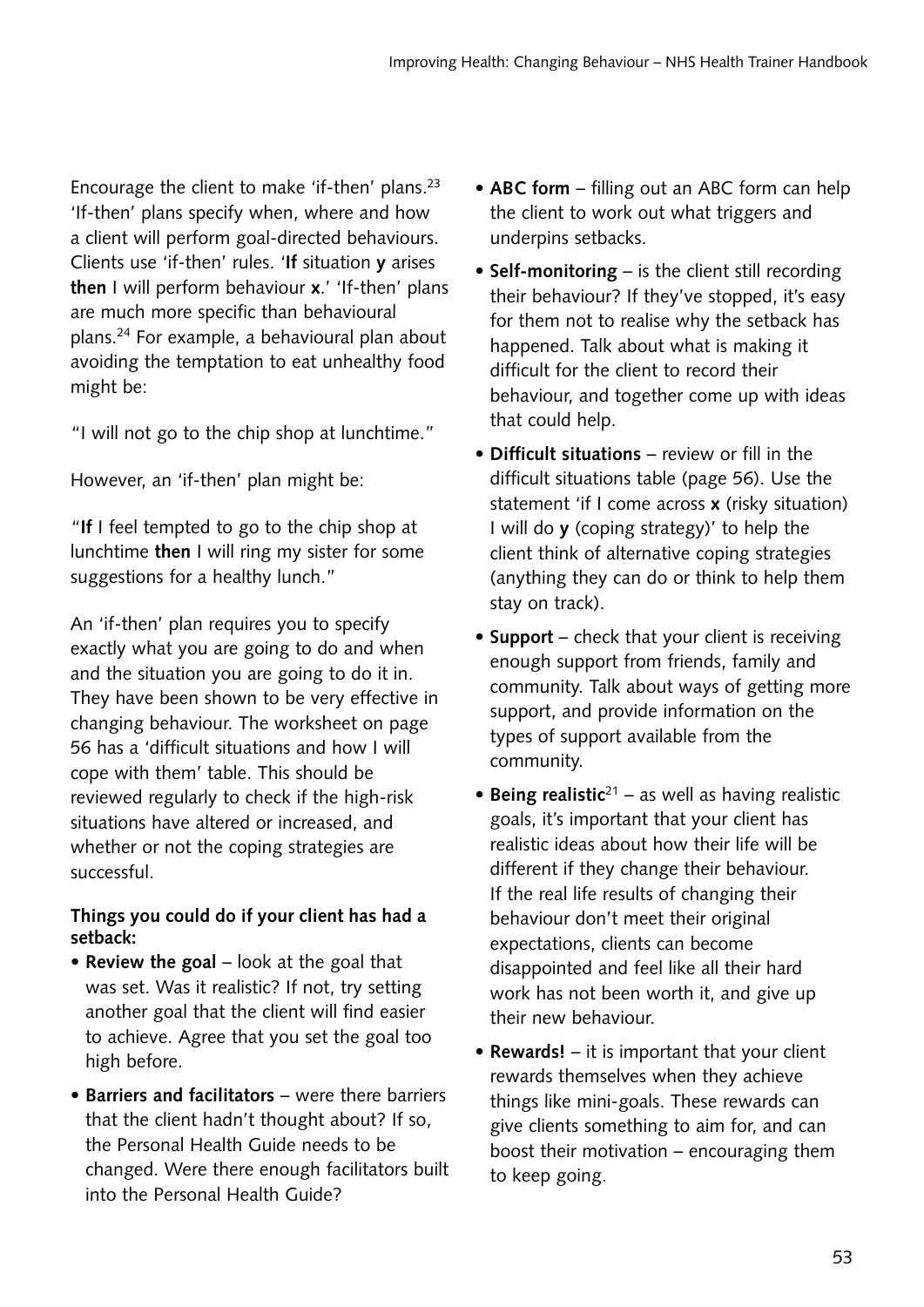# **Difficult situations and 'if-then' plans**

#### **Difficult situations**

• Are there any situations that you can think of that could make it especially difficult for you to perform the behaviour? A time or a place or a feeling that might tempt you to go back to your old behaviour?

For example: on a Sunday night I get really stressed thinking about work on Monday, and I *really* want a cigarette.

Make a list of your difficult situations:

................................................................................................................................................... ................................................................................................................................................... ................................................................................................................................................... ................................................................................................................................................... ................................................................................................................................................... ................................................................................................................................................... ...................................................................................................................................................

Now make some plans for how to avoid these situations or make them more manageable. For each difficult situation, think of something you could do that would lower the chance of it interfering with your planned behaviour.

For example, **if** on a Sunday night I'm feeling stressed, **then** I will have a nice long bath and listen to some relaxing music instead of having a cigarette.

Fill in the table below with your difficult situations, and for each one, make an 'if-then' plan for coping with it.

| <b>Difficult situations</b><br>If | How I will avoid or cope with them<br>Then |
|-----------------------------------|--------------------------------------------|
|                                   |                                            |
|                                   |                                            |
|                                   |                                            |
|                                   |                                            |
|                                   |                                            |
|                                   |                                            |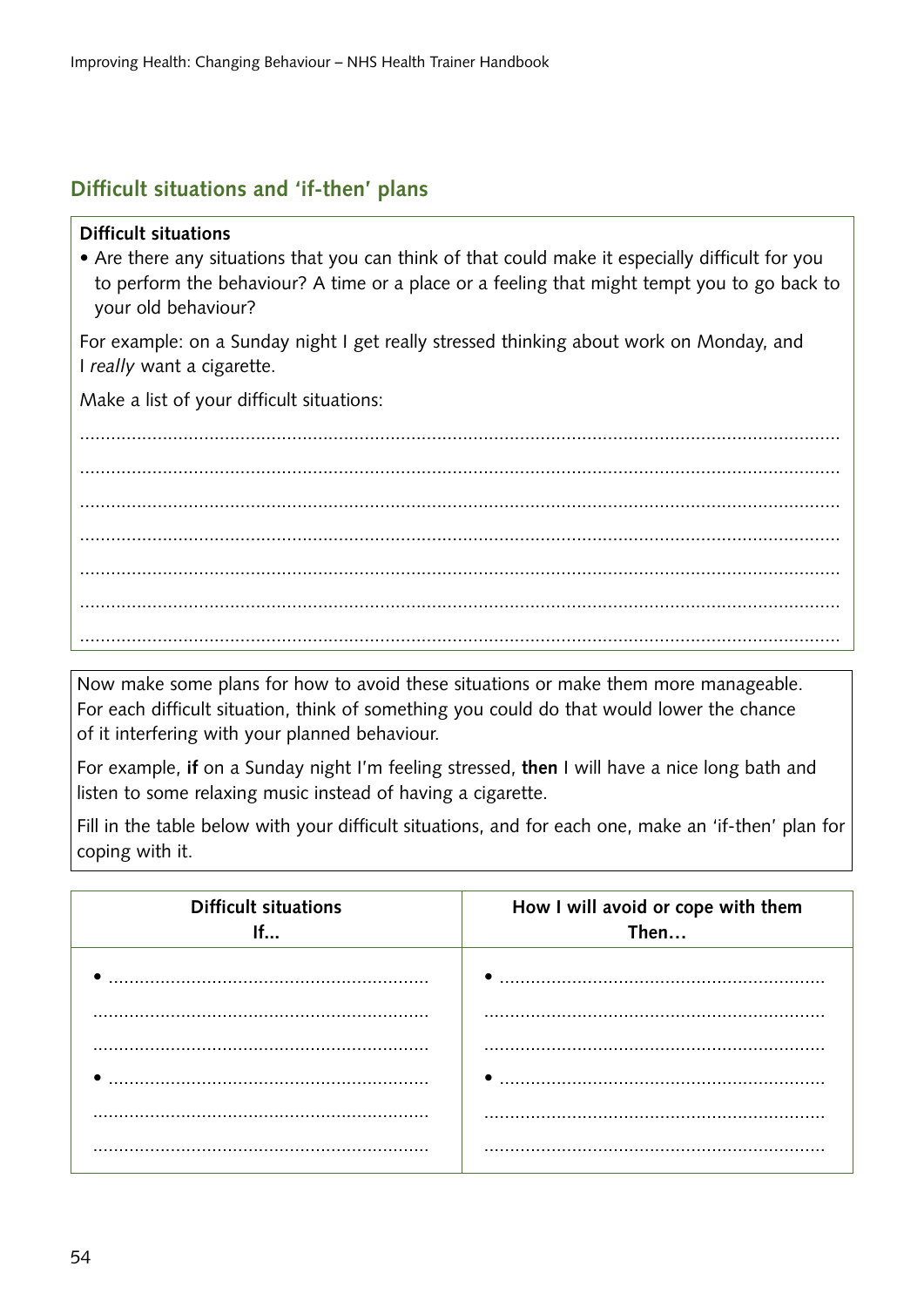# **Dealing with setbacks**

# **Everyone makes mistakes**

Don't be too hard on yourself. It's not the end of the world. It's unlikely that you've forgotten everything you learnt while you were changing your behaviour. Look at this as a warning sign.

Organise a session with your Health Trainer to review your goals and Personal Health Guide. It will help you to work out where things were going wrong and what you could change. You might think of some new ideas that can help you keep on track.

# **Are you still recording your behaviour?**

If you stopped recording how often you do or don't do your new behaviour, it's easy not to realise that you're slipping away from your goal.

Think about what is making it difficult for you to record your behaviour. Can you or your Health Trainer think of things that could make it easier for you?

# **Difficult situations and triggers**

Are there certain

- times or
- places, or
- or people in whose company

you feel the temptation to perform your old behaviour? It might help you to look back at the list of high-risk situations that you made in your action plan. Have any of the situations changed? Are there more now? Do some coping plans work better than others?

For example: a difficult situation if you are trying to eat healthily could be:

• When I watch TV, I feel tempted to snack on crisps and chocolate.

Instead of snacking on crisps and chocolate you could:

- Have a snack of fruit or raw chopped veg
- Switch the TV off and go for a walk/have a bath etc.

# **Support – are you getting enough?**

Are you getting enough support from your friends, family and your community? If the answer is **no**, think about the following questions:

- Are there certain people who are good at helping me to keep up my new behaviour? If yes, can I spend more time with them/ speak to them more often?
- How can the community help? Do you have any local support groups that you can go to? Does your local library have any information that you need? Is there an online chat room (these are message boards on the internet) where you could go for support?

# **Am I being realistic?**

If you expected the results of changing your behaviour to be too fantastic, when the real results didn't match your expectations, you may have become disappointed and decided that all the effort of changing your behaviour wasn't really worth it. Having realistic expectations of what changing your behaviour will do for you means that you will be much more satisfied with the results. And remember, one step at a time!

Being realistic = more satisfaction = more likely to keep up new behaviour.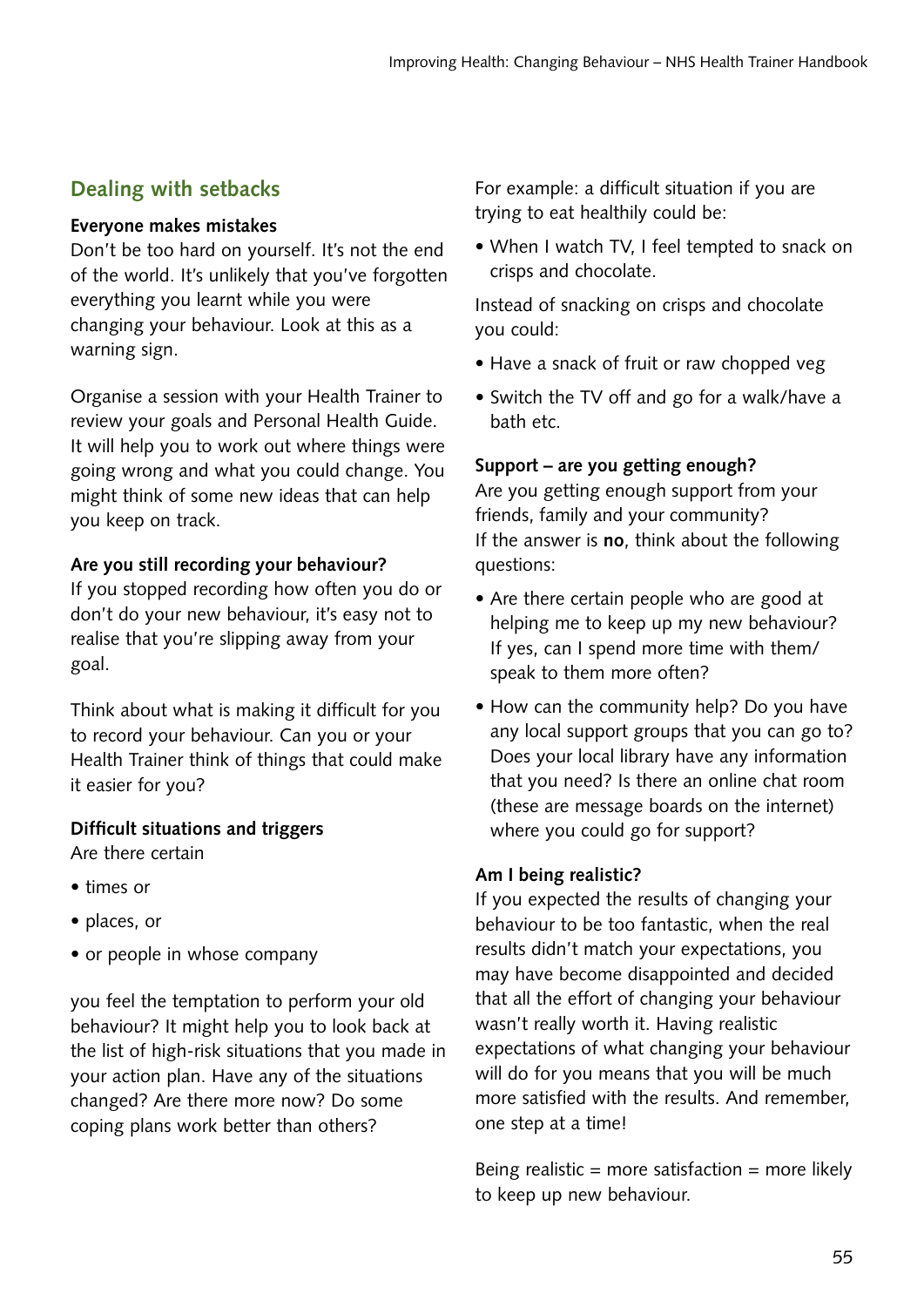#### **Rewards!**

Remember, giving yourself little treats to reward yourself when you've made progress can encourage you to keep going. Make a big deal of it when you achieve any mini-goals, you've worked hard, you deserve it!

• Rewards don't have to cost money.

You could make a list of rewards that you would really like, so that you've got some ideas ready for when you achieve your mini-goals/have worked really hard.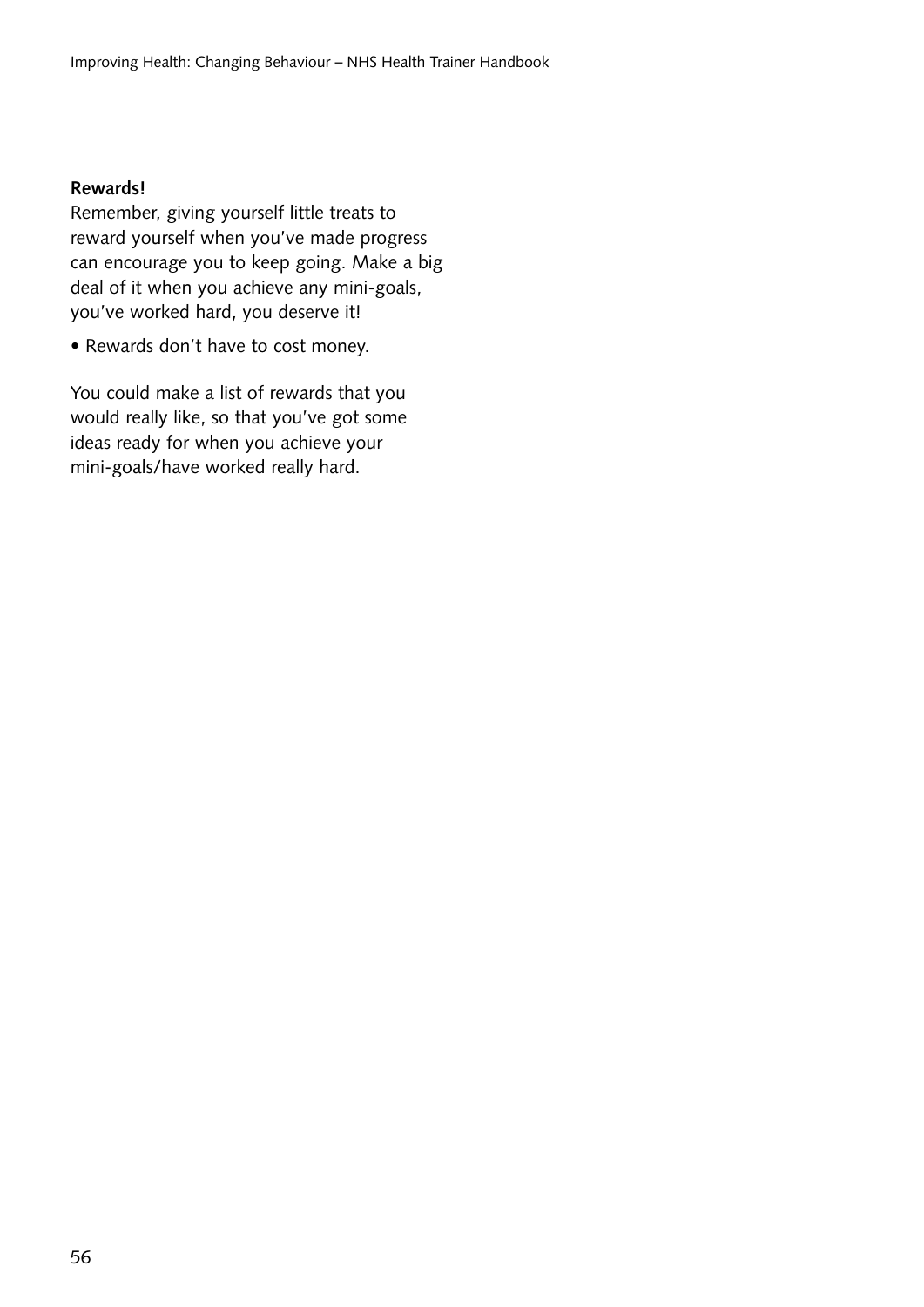# **Building habits**

Once a client has successfully changed a behaviour, the next stage is to maintain this behaviour and continue it into the foreseeable future. The new behaviour needs to become part of their lifestyle, an automatic habit that doesn't require effort or thinking.25

# **'If-then' rules**

As well as helping the client to avoid and cope with difficult situations, 'if-then' rules (**if** situation **y** arises **then** I will perform behaviour **x**) can be used to help the client remember to do their new behaviour. The situation becomes a trigger or reminder to perform the behaviour. For example, "**If** it is a weekday morning, **then** I will prepare a healthy lunch to take to work." It requires you to specify exactly what you are going to do and when. The idea is that eventually the behaviour will become automatic, a habit, so that, for example, the act of getting dressed for work in the morning will prompt you to prepare a healthy lunch. Encourage the client to make a list of 'if-then' plans using the worksheet on page 58.

# **Support**

Check that the client is continuing to use the support they can get from friends, family and the community. Positive support and encouragement can act as a reward and increase the frequency with which the behaviour is performed.

#### **Repetition**

Simply by repeating their new behaviour over and over it is more likely to become a habit. The more frequently a client performs the behaviour, the less time they spend deciding whether or not to do it and thinking about why they are doing it. As the client repeats the behaviour many times, it takes less conscious effort and attention, and then becomes a habit.

# **Rewards**

If the client continues to reward themselves for achieving their goals and mini-goals, this will act as positive reinforcement and encourage them to continue repeating their new behaviour. The strength of their habit will be increased.

# **Reviewing progress, benefits and outcomes**

Encourage the client to look back at what they have already achieved. Reinforce the benefits that changing their behaviour has had or will have. Remind the client of the skills they have acquired. The fact that they have achieved behaviour change before should increase their confidence that they can do it again.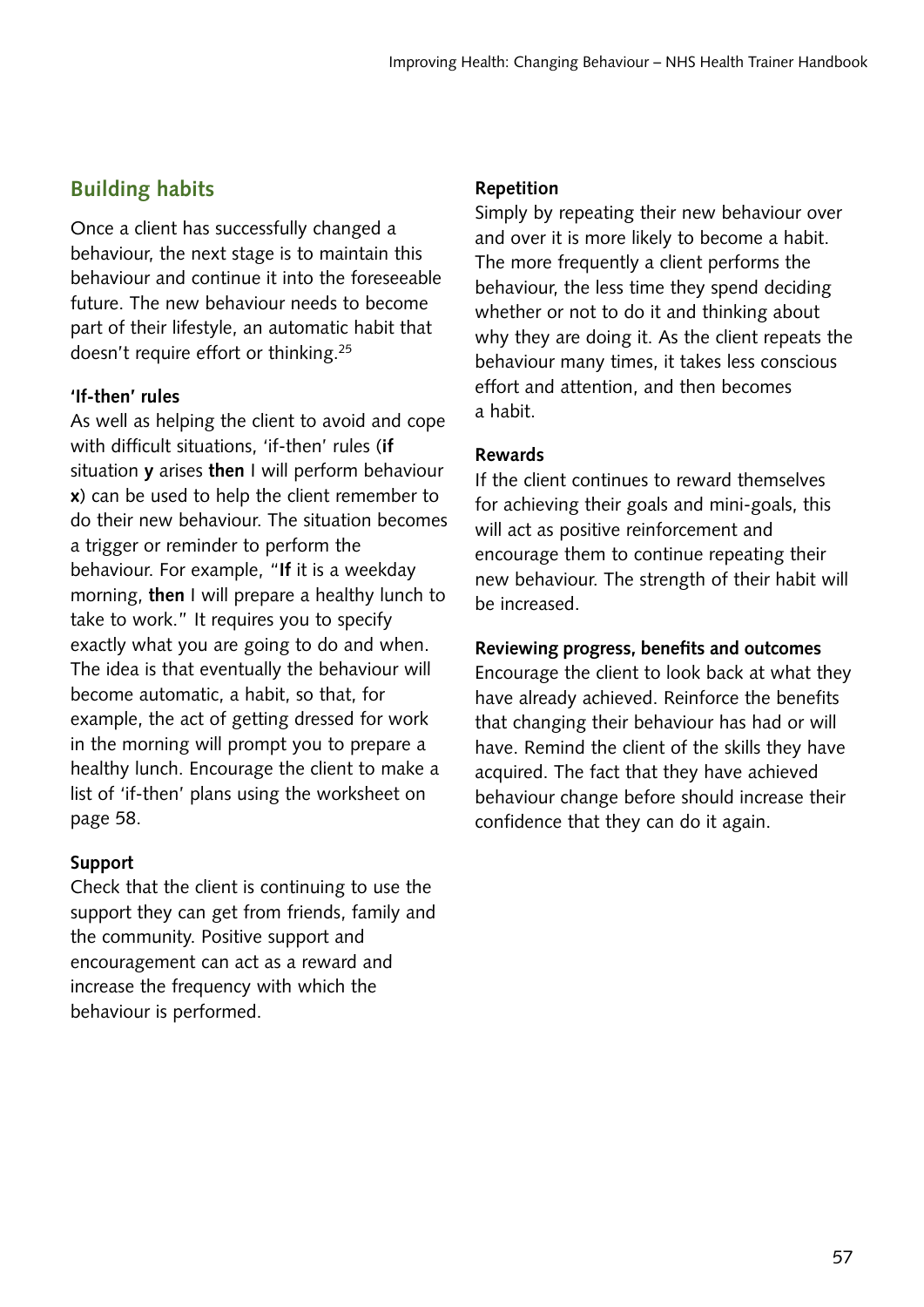# Building habits: 'if-then' plans

#### Doing the behaviour

Your Health Trainer will have explained 'if-then' planning to you (if situation y arises then I will do x). Make a list of some 'if-then' rules that could help you and remind you to do your new behaviour.

For example, if I am buying a sandwich at work then I will also buy a piece of fruit.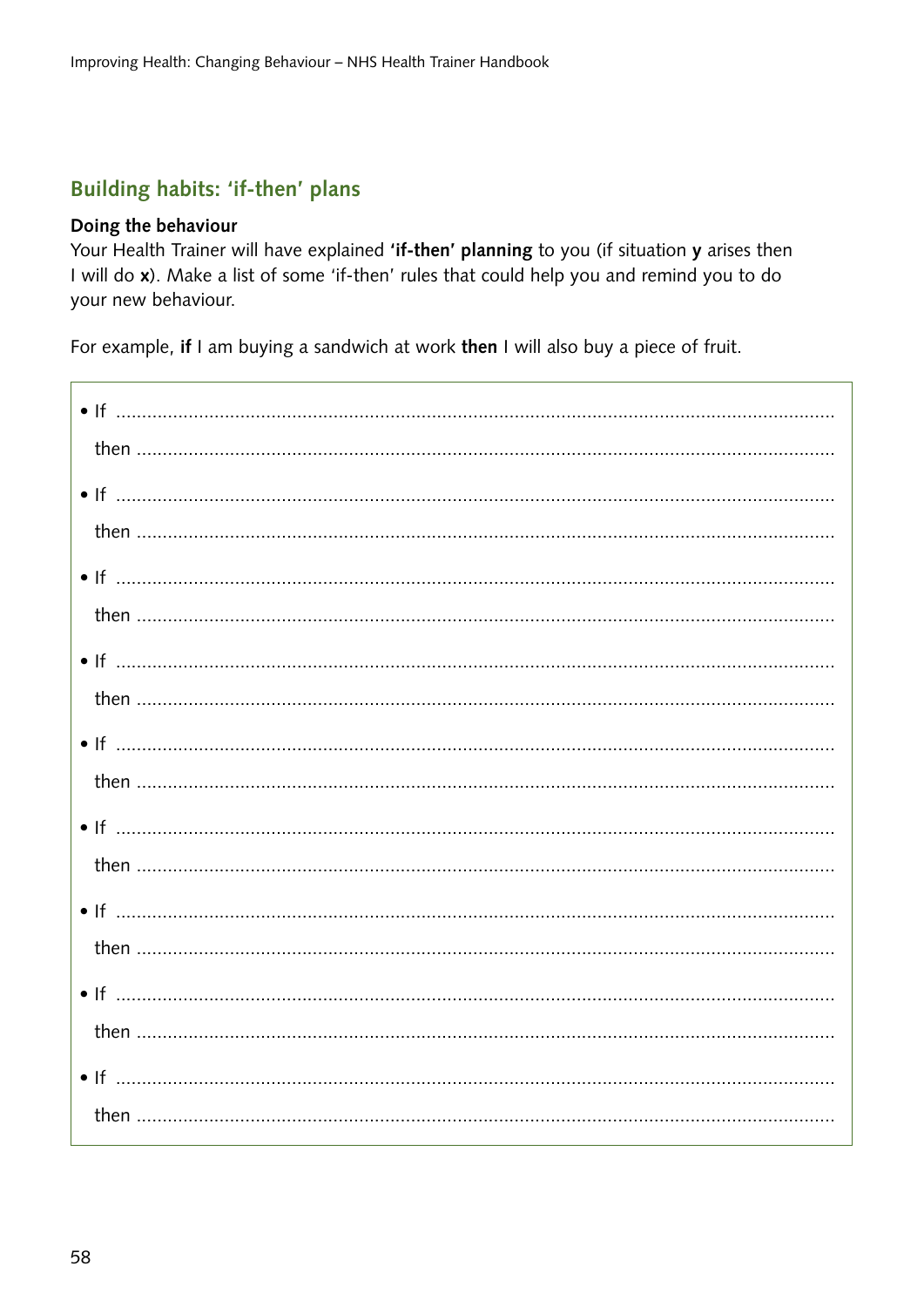# **Becoming your own Health Trainer**

For those clients who have successfully changed and maintained a behaviour, the next stage is taking the skills they have acquired and applying them to other areas of their lives and other behaviours they want to change.

The Health Trainer's role at this point is to persuade the client that they are capable of becoming their own Health Trainer. The client now has the appropriate skills and experience to change a behaviour and to maintain the change successfully.

Together with the client, summarise what the client has achieved and what they have learnt.

Give the client a few copies of relevant worksheets. These should include a Health Behaviour Check, a SMART goal worksheet, the Personal Health Guide, the Behaviour Change Diary and the Becoming your own Health Trainer sheet, together with any other worksheets you think they would find useful (or that the client wants).

The main points a client needs to know to become their own Health Trainer are:

- How to decide on a behaviour to change and weigh up how important it is to them (cost-benefit analysis, confidence ruler)
- How to set a SMART goal and fill in a Personal Health Guide
- How to keep and review a Behaviour Change Diary
- How to revise a Personal Health Guide
- Reminders about rewards, support, barriers and facilitators.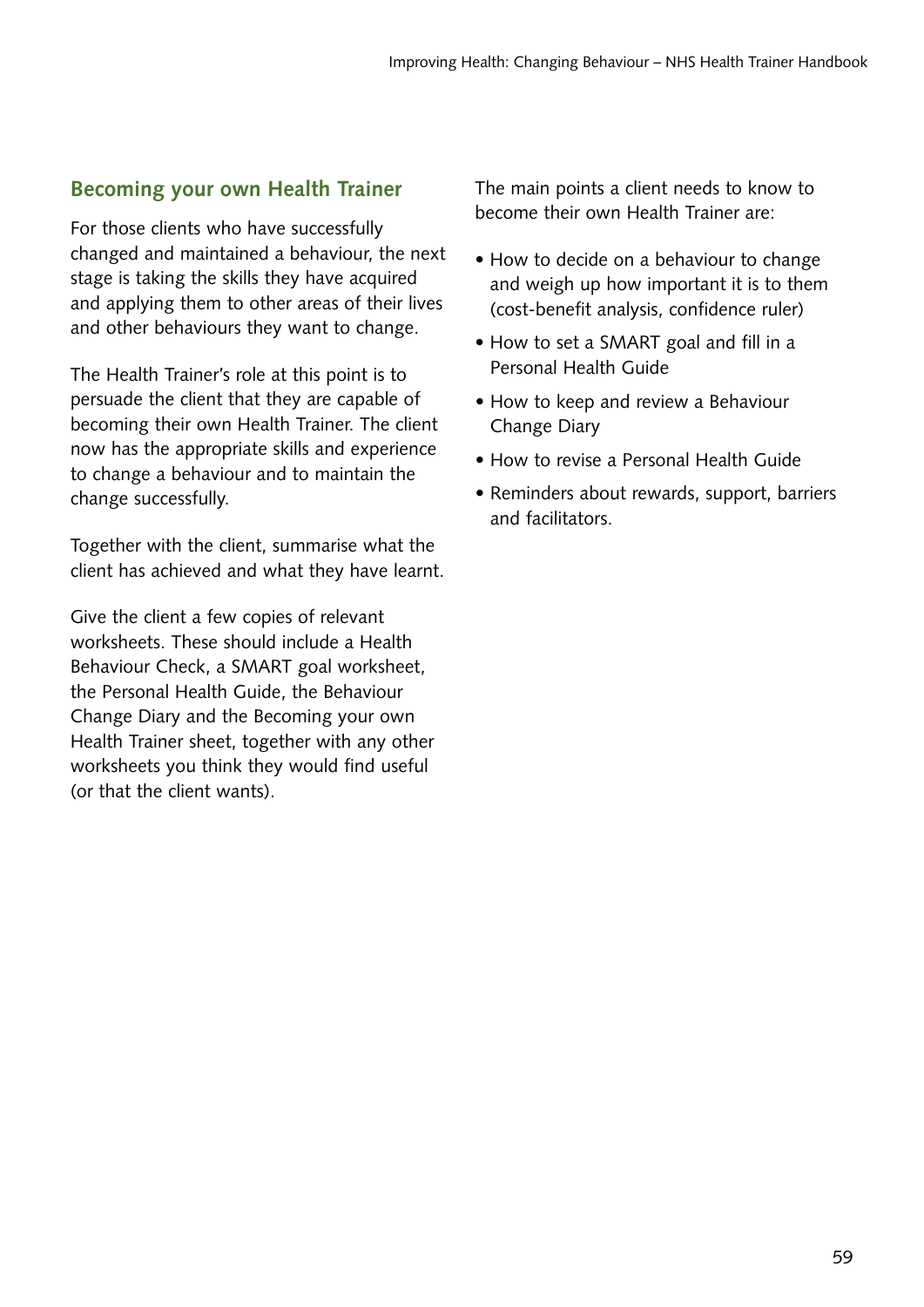# **Becoming your own Health Trainer**

You have successfully changed and maintained a new behaviour. The next stage is to take the skills that you have learnt and apply them to other areas of your life and other behaviours that you want to change. This sheet is a summary of the main points of behaviour change to help you remember all the skills you have learnt so far.

# **Deciding on a behaviour to change**

You could fill in the Health Behaviour Check again. If you can't decide whether or not you want to change a particular behaviour, it may be helpful to think about the benefits (good things that will happen) if you change your behaviour and the costs (less good things that will happen) if you change your behaviour (you could use a table like the one below).

| If I DON'T change my behaviour |                      |            | If I DO change my behaviour |
|--------------------------------|----------------------|------------|-----------------------------|
| Advantages                     | <b>Disadvantages</b> | Advantages | Disadvantage                |
|                                |                      |            |                             |
|                                |                      |            |                             |
|                                |                      |            |                             |

| I DON'T change my behaviour        |  | If I DO change my behaviour |                      |  |
|------------------------------------|--|-----------------------------|----------------------|--|
| <b>Disadvantages</b><br>Advantages |  | Advantages                  | <b>Disadvantages</b> |  |
|                                    |  |                             |                      |  |
|                                    |  |                             |                      |  |
|                                    |  |                             |                      |  |

# **Setting yourself a goal and filling in a Personal Health Guide**

Your goal needs to be **SMART**, not vague. For example, a vague goal would be "I'm going to drink less," a specific goal and plan would be "**If** I go to the pub on a weekday **then** I'm only going to drink one pint of lager."

Use the **SMART** goal sheet to check whether your goal is:

**S**pecific, **M**easurable, **A**chievable, **R**ealistic and **T**imely.

To check how confident you are that you can achieve this goal, use the confidence ruler to score your confidence out of 10:

**Not confident at all 1----2----3----4----5----6----7----8----9----10 Very confident**

If you score **7 or more**, fill in your Personal Health Guide.

If you score **less than 7**, you might need to think about what things may be making it difficult for you to do this behaviour, and how you can solve these problems. Ask yourself the questions in the box on the next page.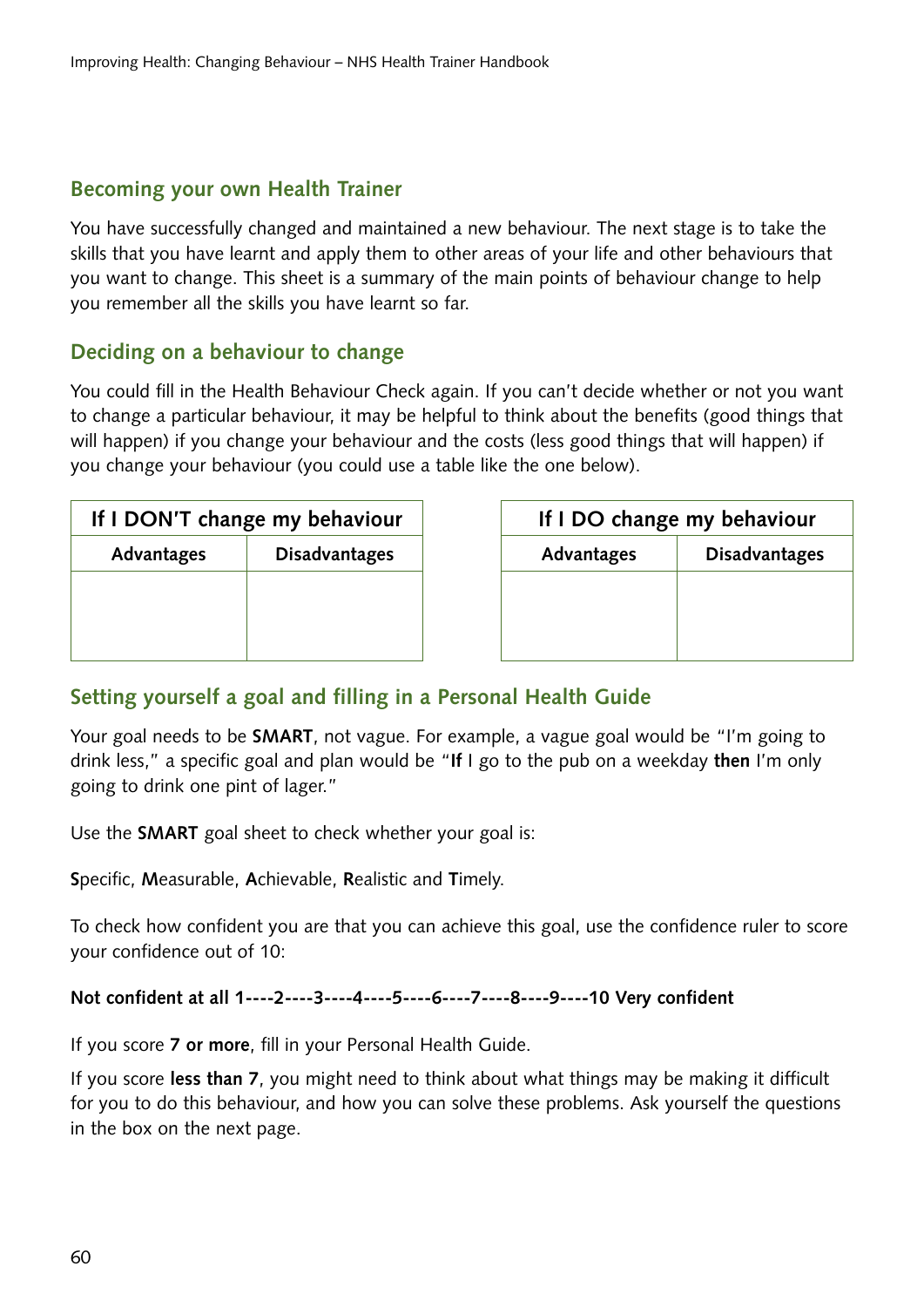# **Unhelpful things/barriers**

a) **Places and things.** Is there anything about where I am or what is around me that makes it difficult to do this behaviour? What can I do to change this?

....................................................................

....................................................................

.................................................................... b) **People.** Are there any people I spend time with who make it difficult to do this behaviour? What can I do to change this?

....................................................................

....................................................................

....................................................................

c) **Thoughts and feelings.** Is there anything I am thinking or feeling that makes it difficult to do this behaviour? How can I overcome these things?

.................................................................... ....................................................................

....................................................................

Once you have answered those questions, check your confidence level on the ruler again. If you score 7 or more, fill in your Personal Health Guide. If you score less than 7, think about setting yourself a slightly easier SMART goal.

# **Reviewing progress**

If you have not arranged another appointment with your Health Trainer, make sure you set yourself a time limit for when you are going to review your progress.

- Make sure you have a plan of where and when you are going to fill in your Behaviour Change Diary.
- Regularly review your Behaviour Change Diary and Personal Health Guide: look back at your diary and think about what you have achieved.

If you were successful on every occasion, you could either continue with the same goal again next week, or set yourself a new, slightly harder SMART goal, and fill out a new Personal Health Guide.

Even if you didn't achieve your goal on every occasion, you will probably still find examples of when you were successful. Look at the times when you made some progress towards your goal – did you do anything differently or did you feel different compared with those times when you weren't as successful? Were there any people/places/things/feelings that made it easier to do your goal behaviour? Is there any way you can make more use of these helpful things?

If you are finding it too difficult to do your goal behaviour, think about what people/ things/places/feelings are making it difficult for you. Can you change any of these to make it easier? If not, try setting yourself a slightly easier SMART goal, and fill out a new Personal Health Guide.

# **Remember:**

- Reward yourself when you achieve parts of your goal as well as all of your goal.
- Make sure you are getting enough support and you are using it.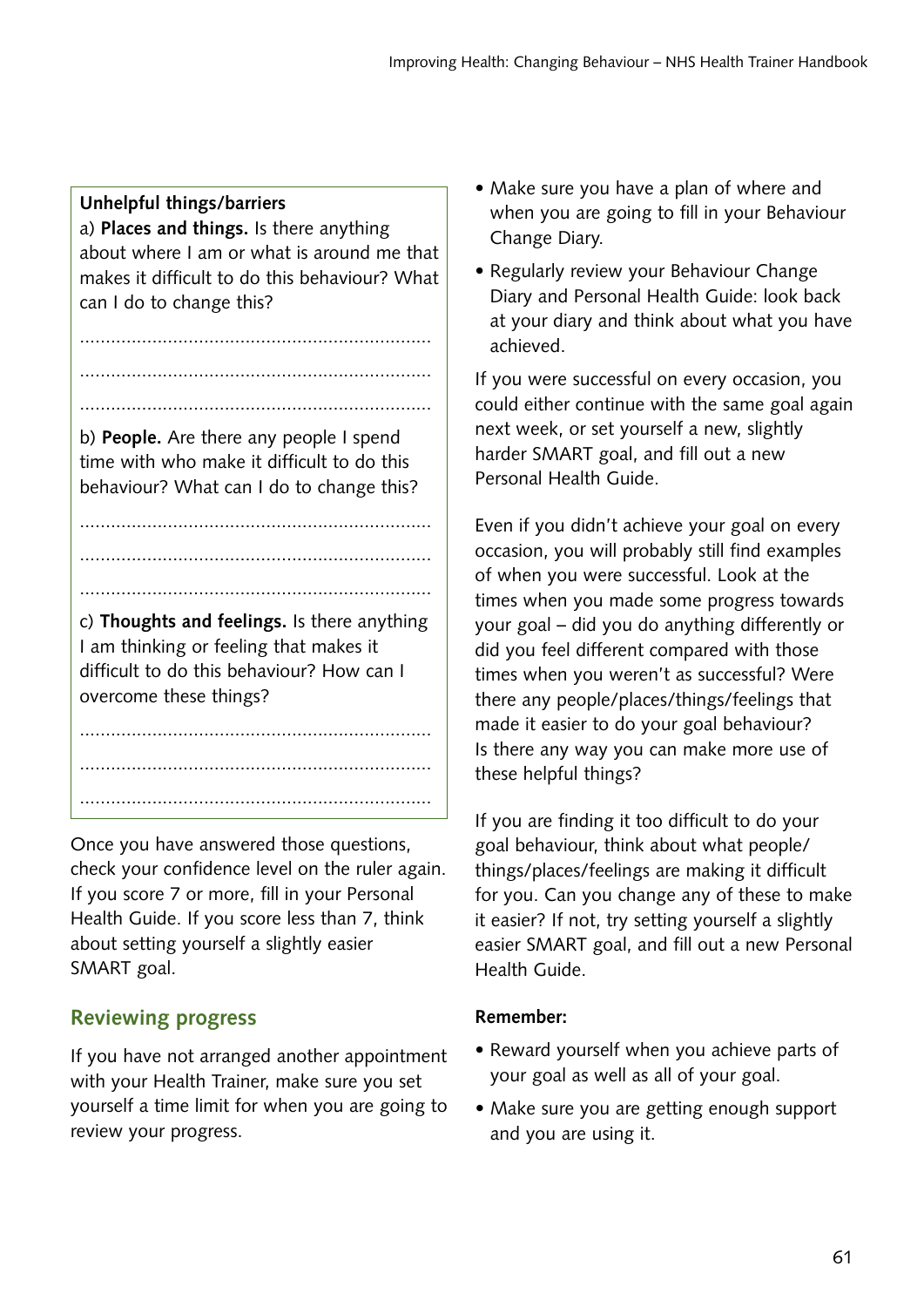# **Summary sheet**

- Stage 1: Choose a behaviour to change (do a Health Behaviour Check) Make a costs and benefits table if this is difficult
- Stage 2: Set a SMART goal

Check how confident you are that you can achieve it (use confidence ruler)

| If you score 7 or above:    | If you score below 7:                                   |
|-----------------------------|---------------------------------------------------------|
| • Fill in a Personal Health | • What might make it difficult?                         |
| Guide (stage 3)             | • How can you overcome this?                            |
|                             | • If you can't, set yourself an easier SMART goal       |
|                             | • If you can, fill in a Personal Health Guide (stage 3) |

- Stage 3: Fill in a Personal Health Guide
- Stage 4: Make an action plan for when and where you will fill in your Behaviour Change Diary
- Stage 5: Set a time limit when are you going to review your diary?

# Stage 6: Review your Behaviour Change Diary

| Successful                                                                    | Partly successful                                                                                                                              | Less successful                                                                                                |
|-------------------------------------------------------------------------------|------------------------------------------------------------------------------------------------------------------------------------------------|----------------------------------------------------------------------------------------------------------------|
| • Try the same goal again<br>• Or set yourself a more<br>difficult SMART goal | • What was different on<br>days when you made<br>some progress?<br>• How can you make use<br>of this information?<br>• Try the same goal again | • What's making it<br>difficult?<br>• How can you make it<br>easier?<br>• Set yourself an easier<br>SMART goal |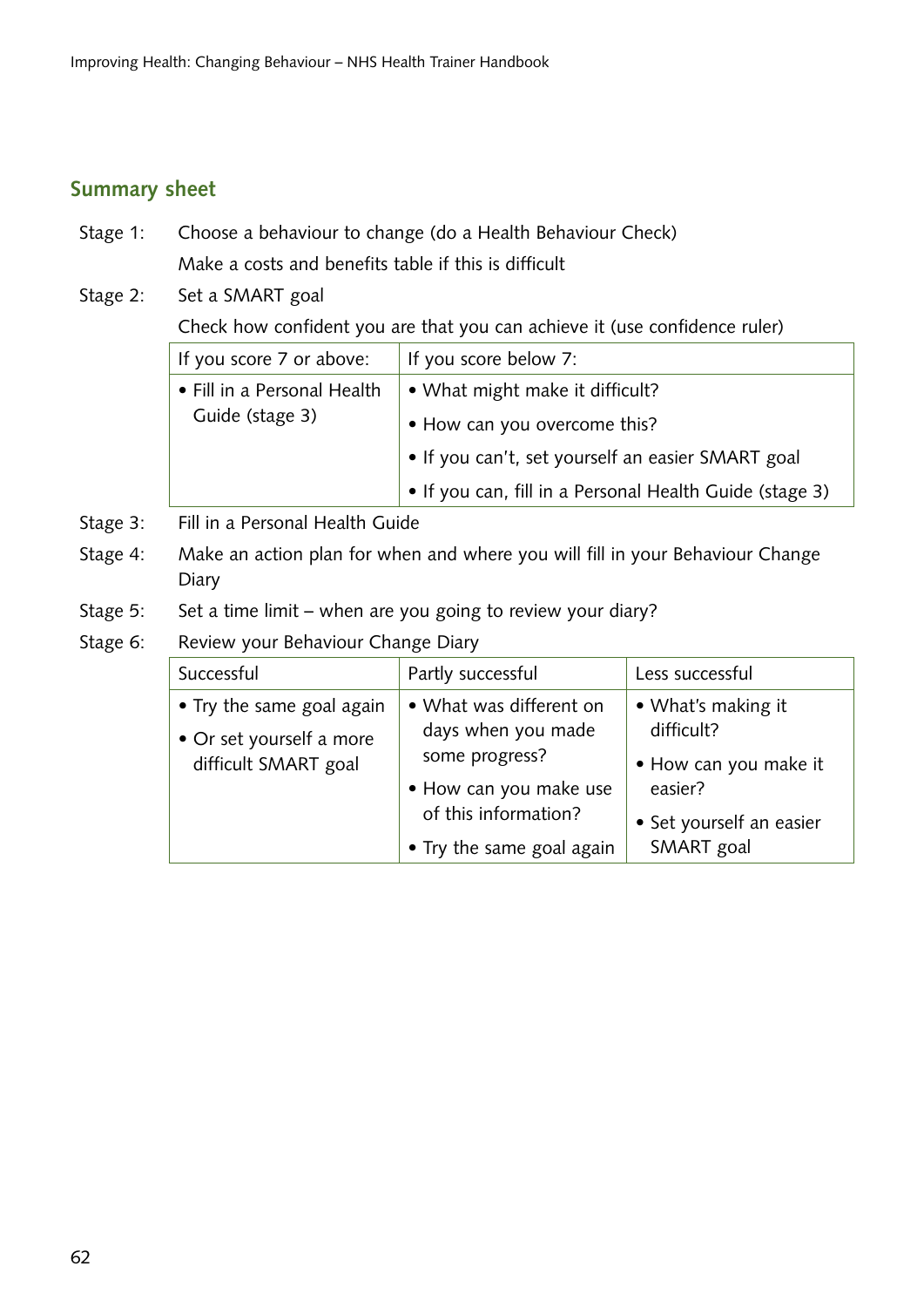# **References and theoretical explanations**

This section contains the references from the main text in the handbook. You do not have to read everything in this section. However, if you are interested in a particular topic, or want more information on the research that supports the handbook, the references and further explanations are included here.

#### **Introduction**

**<sup>1</sup>** Mokdad, A.H., Marks, J.S., Stroup, D.F. and Gerberding, J.L. (2004). Actual Causes of Death in the United States, 2000, *Journal of the American Medical Association,* 291: 1238–1245

**<sup>2</sup>**Bandura, A. (1997). *Self-efficacy: The exercise of control.* New York: Freeman

**<sup>3</sup>**Department of Health (2004). *Choosing Health: Making healthy choices easier*

**<sup>4</sup>**Department of Health (2006). *Our health, our care, our say: A new direction for community services*

 $27$  Michie, S. and Abraham, C. (2004) (eds). *Health Psychology in Practice*. London: BPS Blackwells

28 Durantini, M.R., Albarracin, D., Mitchell, A.L., Earl, A.N. and Gillette, J.C. (2006) Conceptualizing the influence of social agents of behaviour change: A meta-analysis of the effectiveness of HIV-prevention interventionists for different groups. *Psychological Bulletin*, 132(2), 212–248

Durantini et al conducted a meta-analysis to test theoretical predictions about the effects of experts, lay community members, and similar and dissimilar others as agents of change.

"These findings support the hypothesis that unempowered populations are more sensitive to characteristics of the interventionists who can facilitate access to various resources. In addition, they suggest the need to ensure the availability of health professionals from diverse demographic and behavioural backgrounds."

#### **How to assess clients and encouraging people to change**

**<sup>5</sup>**Rollnick, S. and Miller, W.R. (1995). What is Motivational Interviewing? *Behavioural and Cognitive Psychotherapy*, 23, 325–334

Motivational interviewing is a concept that was developed by William Miller and Stephen Rollnick, and as such is best defined in their own words:

"Motivational interviewing is a directive, client-centred counseling style for eliciting behaviour change by helping clients to explore and resolve ambivalence."

The main points of motivational interviewing are summarised below (adapted from Rollnick and Miller)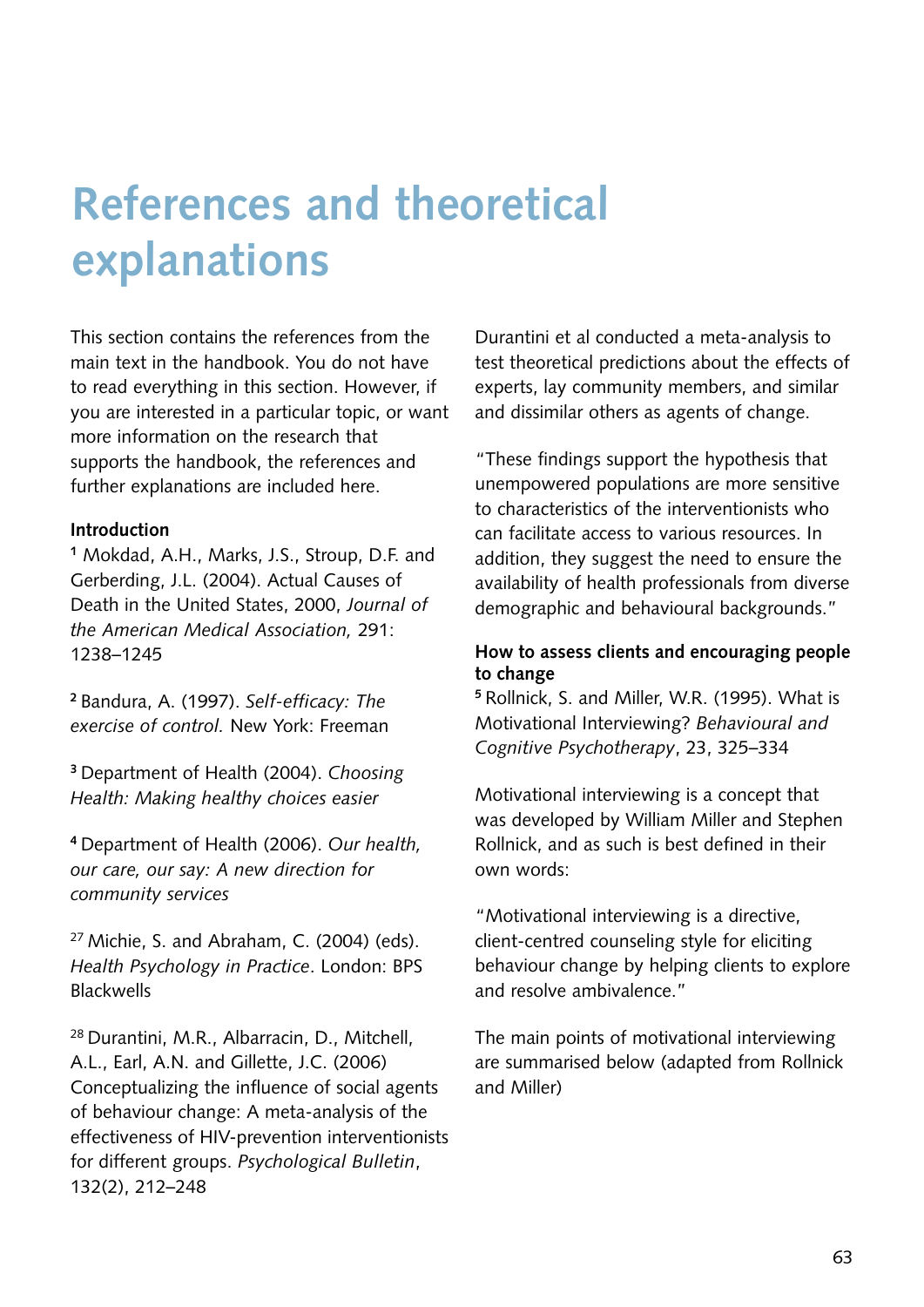- *Motivation to change is elicited from the client, and not imposed by the Health Trainer.* The spirit of motivational interviewing is not to coerce the client into changing by threatening or confronting them. The Health Trainer helps the client to identify what their goals are, rather than telling them what they should be.
- *It is the client's task, not the Health Trainer's, to explain and resolve his or her ambivalence (uncertainty).* The client may be uncertain whether they want to change their behaviour or not, their current behaviour has advantages and disadvantages to it as does a change in their behaviour. The client may not have had the chance to express these conflicting thoughts and emotions before, and the Health Trainer's role is to help them to express them, and guide the client towards a resolution that may trigger change.
- *Direct persuasion is not an effective method for resolving ambivalence.* It is tempting to try to be 'helpful' by persuading the client of the urgency of the problem and about the benefits of change. It is fairly clear, however, that these tactics generally increase client resistance and diminish the probability of change (Miller, Benefield and Tonigan, 1993, Miller and Rollnick, 1991).
- *The counselling style is generally a quiet and eliciting one.* Direct persuasion, aggressive confrontation and argumentation are the opposite of motivational interviewing. It can appear to be a slow and passive process, but the proof is in the outcome. More aggressive strategies, sometimes guided by a desire to 'confront client denial', easily slip into pushing clients to make changes for which they are not ready.
- *The counsellor is directive in helping the client to examine and resolve ambivalence.* The main assumption in motivational interviewing is that ambivalence or lack of resolve is the main problem to be dealt with in triggering change. Once that has been accomplished, there may or may not be a need for further intervention such as skill training. The specific strategies of motivational interviewing are designed to elicit, clarify and resolve ambivalence in a client-centred and respectful counselling atmosphere.
- *Readiness to change is not a client trait, but a fluctuating product of interpersonal interaction.* The Health Trainer is therefore highly attentive and responsive to the client's motivational signs. Resistance and 'denial' are seen not as client traits, but as feedback regarding Trainer behaviour. Client resistance is often a signal that the Health Trainer is assuming greater readiness to change than is the case, and it is a cue that the Trainer needs to modify motivational strategies.
- *The therapeutic relationship is more like a partnership or companionship than expert/ recipient roles.* The Health Trainer respects the client's independence and freedom of choice (and consequences) regarding his or her own behaviour.

For more information on motivational interviewing, the following book is recommended:

Miller, W.R. and Rollnick, S. (1991). *Motivational interviewing: Preparing people to change addictive behaviour*. London: The Guildford Press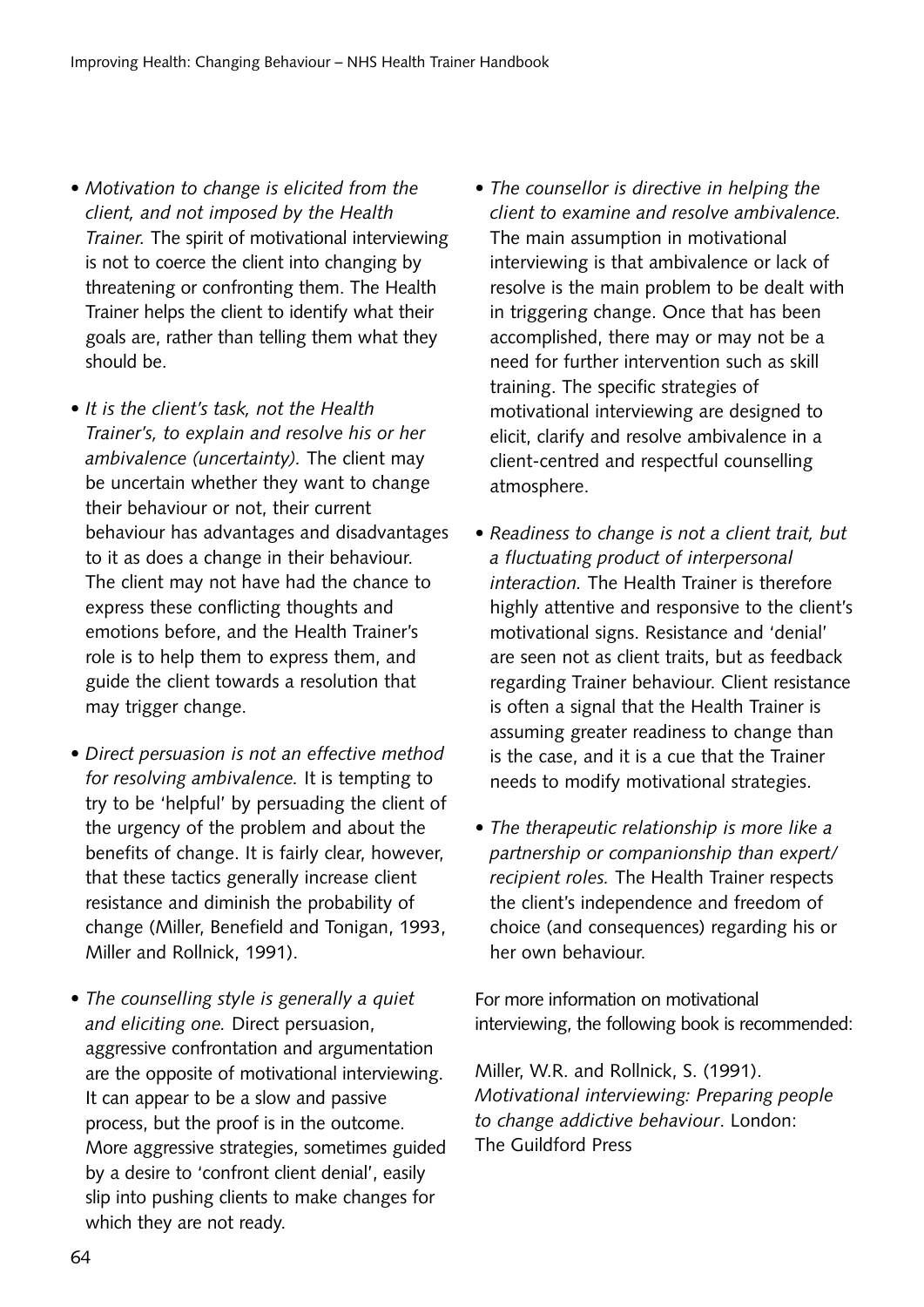**Finding out about your client – active listening**

**NB Sentences in " .." are direct quotes. This handbook uses the word** *clients* **instead of**  *patients*

**<sup>6</sup>**Rollnick, S., Mason, P. and Butler, C. (1999). *Health behaviour change: A guide for practitioners.* London: Churchill Livingstone

"Active listening involves searching for an understanding of the underlying meaning beneath the words used by the patient."

"However, if the pursuit of patient concerns and meaning is left behind, communication breakdown will follow, usually in the form of resistance from the patient."

Here is an example of how giving advice can generate resistance:

"Practitioner: *You need to reduce the fat in your diet. You should try to avoid fried food for a start.*

Patient: *But the kids won't eat anything if it doesn't come with chips.*

Practitioner: *Well chips aren't very good for them either, perhaps you could all eat more rice or pasta dishes.*

Patient: *Yes, but we're a very conservative family when it comes to eating. I can't afford to put food on the table that won't get eaten.*

Practitioner: *Well, perhaps you could start by eating more fruit and veg yourself to set a good example.*

Patient: *Well I know I should do that but…"*

# **Deciding to change**

**<sup>7</sup>**Rollnick, S., Mason, P. and Butler, C. (1999). *Health behaviour change: A guide for practitioners.* London: Churchill Livingstone

Rollnick et al cover cost-benefit analysis in their book.

The advantages and disadvantages of the current behaviour.

"Your role is to provide structure, listen carefully and then summarize at the end. The patient's role is to explain to you how he or she really feels."

They also mention some open-ended questions which are useful for eliciting more information from the client when analysing the current behaviour:

"What are the good things about [the behaviour]?"

"Why is this? In what way? How does this affect you?"

"What are the less good things about [the behaviour]?"

"What don't you like about …? How does this affect you?"

And open-ended questions for when analysing the possibility of change:

"What are the good things about change?"

"What are the less good things about change?"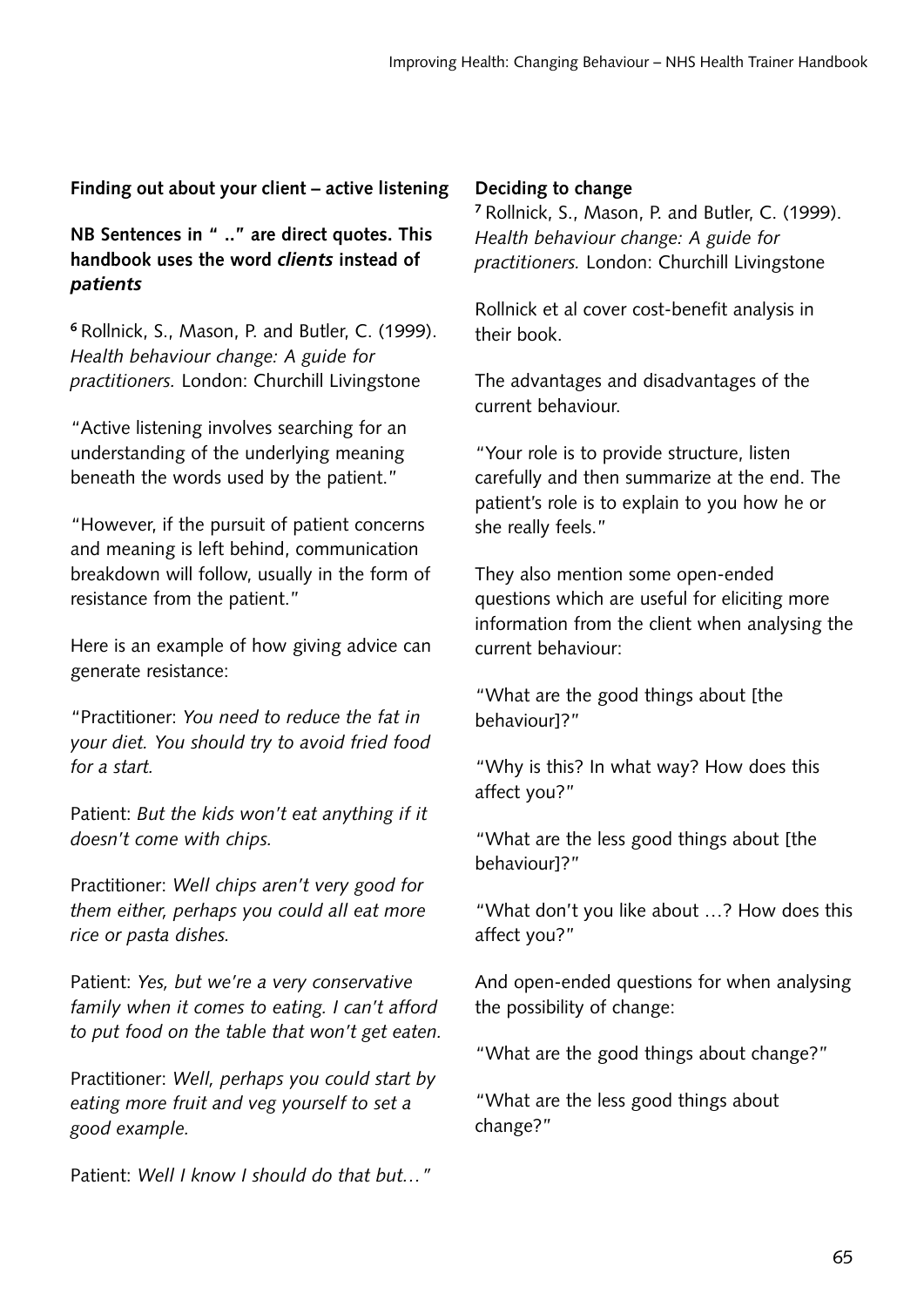#### **Goal setting**

**<sup>8</sup>** Carver, C.S. and Scheier, M.F. (1998). *On the self-regulation of behaviour.* New York: Cambridge University Press

Padesky, C.A. and Greenberger, D. (1995). *Clinician's guide to mind over mood.* London: The Guildford Press

The theoretical basis of these ideas comes from Carver and Scheier's Control Theory. They defined these levels within the goal hierarchy as system concepts (abstract goal), principles (action goal) and programmes (courses of action).

Padesky and Greenberger also discuss the importance of having specific goals: "General goals help establish the areas of a client's life that need improvement. Specific goals itemize observable and reasonable changes so both therapist and client can regularly monitor whether or not progress is being made."

**<sup>9</sup>**Rollnick, S., Mason, P. and Butler, C. (1999). *Health behaviour change: A guide for practitioners.* London: Churchill Livingstone

"Anything a patient does to enhance his or her sense of either importance or confidence will increase his or her motivation to change."

Other relevant literature:

Stretcher, V.J., Seijts, G.H., Kok, G.J., Latham, G.P., Glasgow, R., DeVellis, B., Meertens, R.M. and Bulger, D.W. (1995). Goal setting as a strategy for health behaviour change. *Health Education Quarterly,* 22, 190–200

Dodge, J.A., Janz, A.K. and Clark, N.M. (2002). The evolution of an innovative heart disease management programme for older women: integrating quantitative and qualitative methods in practice. *Health Promotion Practice,* 3, 30–42

#### **Action planning**

**<sup>10</sup>**Sniehotta, F.F., Scholz, U. and Schwarzer, R. (2005). Bridging the intention-behaviour gap: Planning, self-efficacy, and action control in the adoption and maintenance of physical exercise. *Psychology & Health,* 20(2): 143–160

"In the volitional phase, the intended behaviour must be planned, initiated and maintained, and relapses must be managed. Thereby, action planning, self-efficacy, and action control play a crucial role."

#### **Contracts**

**<sup>26</sup>**Kanfer, F.H. and Goldstein, A.P. (1991) (eds). *Helping people change: A textbook of methods,*  pp. 329–330. London: Allyn and Bacon

"Contracting provides both the helper and the client with a record of what has been agreed on and an opportunity to evaluate progress by comparison against the terms of the agreement. It also provides the client with a set of rules that govern the change process and with practice the process of clearly defining goals and instrumental acts to reach them."

Other relevant literature:

Cone, J.D. (1997). Issue in functional analysis in behavioural assessment. *Behaviour Research and Therapy*, 35, 259–275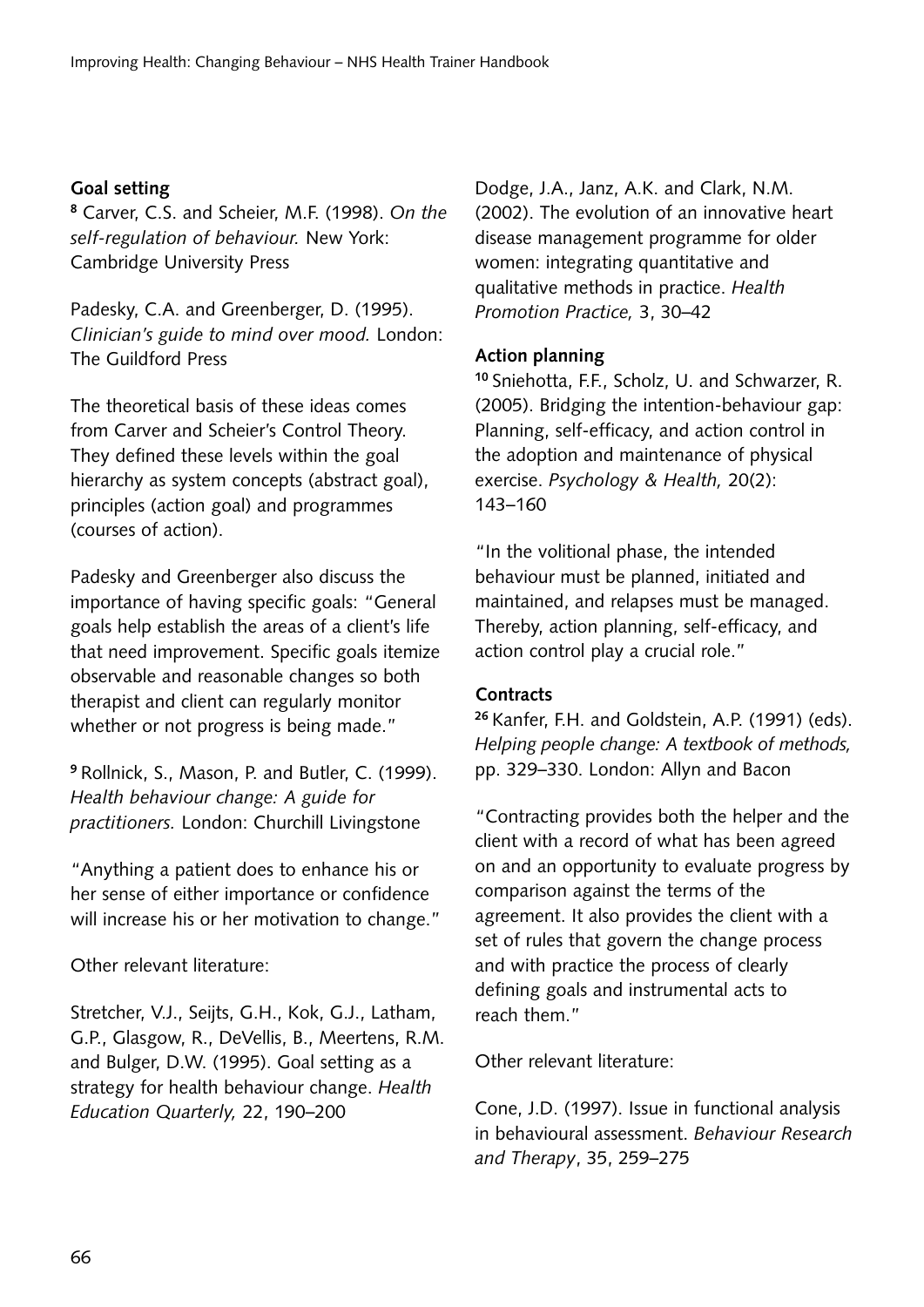Haynes, S.N. and O'Brien, W.H. (1990). Functional analysis in behaviour therapy. *Clinical Psychology Review,* 10, 649–668

# **Self-monitoring**

**<sup>11</sup>**Bandura, A. (1998). Health promotion from the perspective of Social Cognition Theory. *Psychology & Health*, 13, 623–649

Bandura explains the importance of selfmonitoring thus: "People cannot influence their own motivation and actions very well if they do not pay adequate attention to their own performances… When people attend closely to their performances they are inclined to set themselves goals of progressive improvement." The importance of setting mini-goals is that achieving them can improve your sense of self-efficacy, your perceived level of behavioural control – "Subgoal attainments provide markers of increasing mastery that enhance belief of self-regulatory efficacy."

**<sup>12</sup>**Korotitsch, W.J. and Nelson-Gray, R.O. (1999). An overview of self-monitoring research in assessment and treatment. *Psychological Assessment*, 11(4), 415–425

"Although fairly small and transient, reactive effects have the advantage of being fairly immediate. These small but immediate improvements may help to maintain the client's initial investment in therapy."

# **Getting support**

**<sup>13</sup>**Wing, R. and Jeffrey. R. (1999). Benefits of recruiting participants with friends and increasing social support for weight loss and maintenance, *J Consult & Clin Psychol*, 1, 132–138.

Wing and Jeffrey studied the effect of attending a weight loss intervention with a team of friends compared with attending the intervention alone. They found that "Participants recruited with friends had a 33% greater weight loss at month 10 than those recruited alone." Also, the drop-out rate for those recruited with friends was lower than those recruited alone, suggesting that social support played a part in maintenance.

Other relevant papers:

McLean, N. et al (2003). Family involvement in weight control, weight maintenance and weight-loss interventions: A systematic review. *International Journal of Obesity,* 27, 987–1005

Burke, V. et al. (2002). An innovative program for changing health behaviours. *Asia Pacific Journal of Clinical Nutrition,* 11: S586–S597

Dishman, R.K. and Sallis, J.F. (1994) Determinants and Interventions for Physical Activity and Exercise. In: Bouchard, C., Shepherd, R.J. and Stephens, T. (eds). *Physical activity, fitness and health: International proceedings and consensus statement.*  Champaign, III.: Human Kinetics

**Increasing confidence to change (self-efficacy)** <sup>14</sup> The Bandura<sup>11</sup> quotes below define selfefficacy and explain why it is a crucial element of behaviour change.

"Perceived self-efficacy refers to beliefs in one's capabilities to organize and execute the courses of action required to produce given levels of attainments."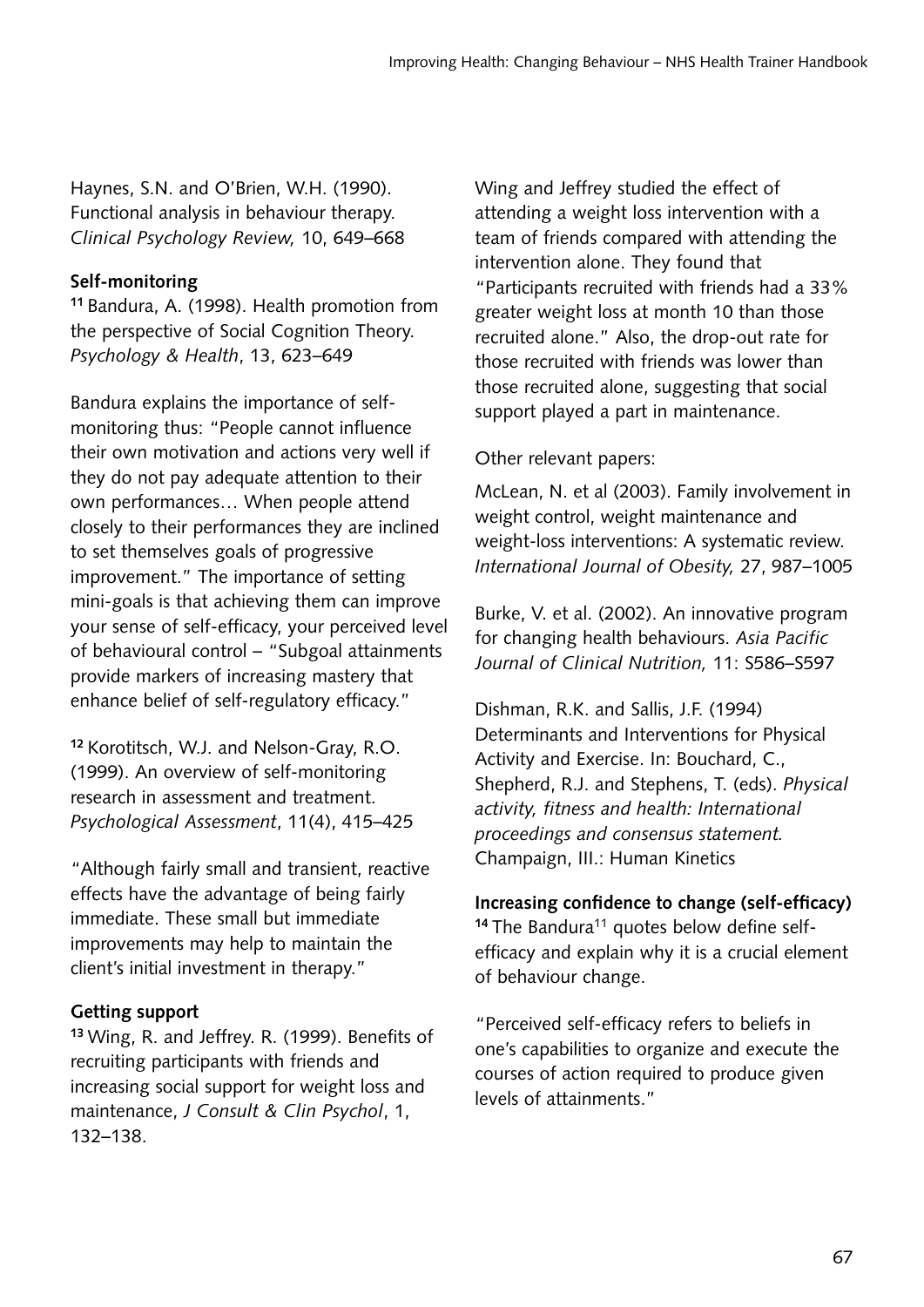"The beliefs that people hold about their capabilities, therefore, affect whether they make good or poor use of the skills they possess. Self-doubts can easily overrule the best of skills."

"Once an action has been taken, high selfefficacious persons invest more effort and persist longer than those with low self-efficacy. When set-backs occur, the former recover more quickly and maintain the commitment to their goals."

**15** Schwarzer, M. and Fuchs, R. (1995). Selfefficacy and health behaviours. In Connor, M. and Norman, P. (eds) *Predicting Health Behaviour.* Buckingham: Open University Press

"People with an optimistic sense of selfefficacy, however, visualize success scenarios that guide the action and let them persevere in the face of obstacles."

**<sup>16</sup>** Rollnick, Mason and Butler (1999) give an example of how not to use scaling questions: "Having obtained a numerical judgment from the patient about confidence to change, show no curiosity about how things could change. You could assume that you know what the patient should do, and proceed accordingly. Try some simple advice!

*So you gave yourself a score of 3/10 for confidence to actually change your diet. What about cutting out those snacks between meals from now on?"* (see <sup>9</sup> for source)

<sup>17</sup> The following quotes are from Bandura<sup>11</sup> and summarise the strategies that can be used to increase a client's confidence.

#### *Previous successes*

"The most effective way of creating a strong sense of efficacy is through mastery experiences. Successes build a robust belief in one's personal efficacy."

#### *Role models*

"Seeing people similar to oneself succeed by sustained effort raises observers' beliefs that they too possess the capabilities to master comparable activities… competent models transmit knowledge and teach observers effective skills and strategies for managing environmental demands."

#### *Encouragement from others*

"People who are persuaded verbally that they possess the capabilities to master given activities are likely to mobilize greater effort and sustain it than if they harbor self-doubts and dwell on personal deficiencies when problems arise."

#### *Increase positive mood*

"People also rely partly on their somatic and emotional states in judging their capabilities… The fourth way of modifying self-beliefs of efficacy is to reduce people's stress reactions, alter their negative emotional proclivities and correct misinterpretations of their physical state."

#### **Rewards**

**<sup>18</sup>** Skinner, B.F. (1969). *Science and Human Behaviour*. London: Collier-MacMillan

B.F. Skinner is one of the most famous names in research on behaviour and rewards.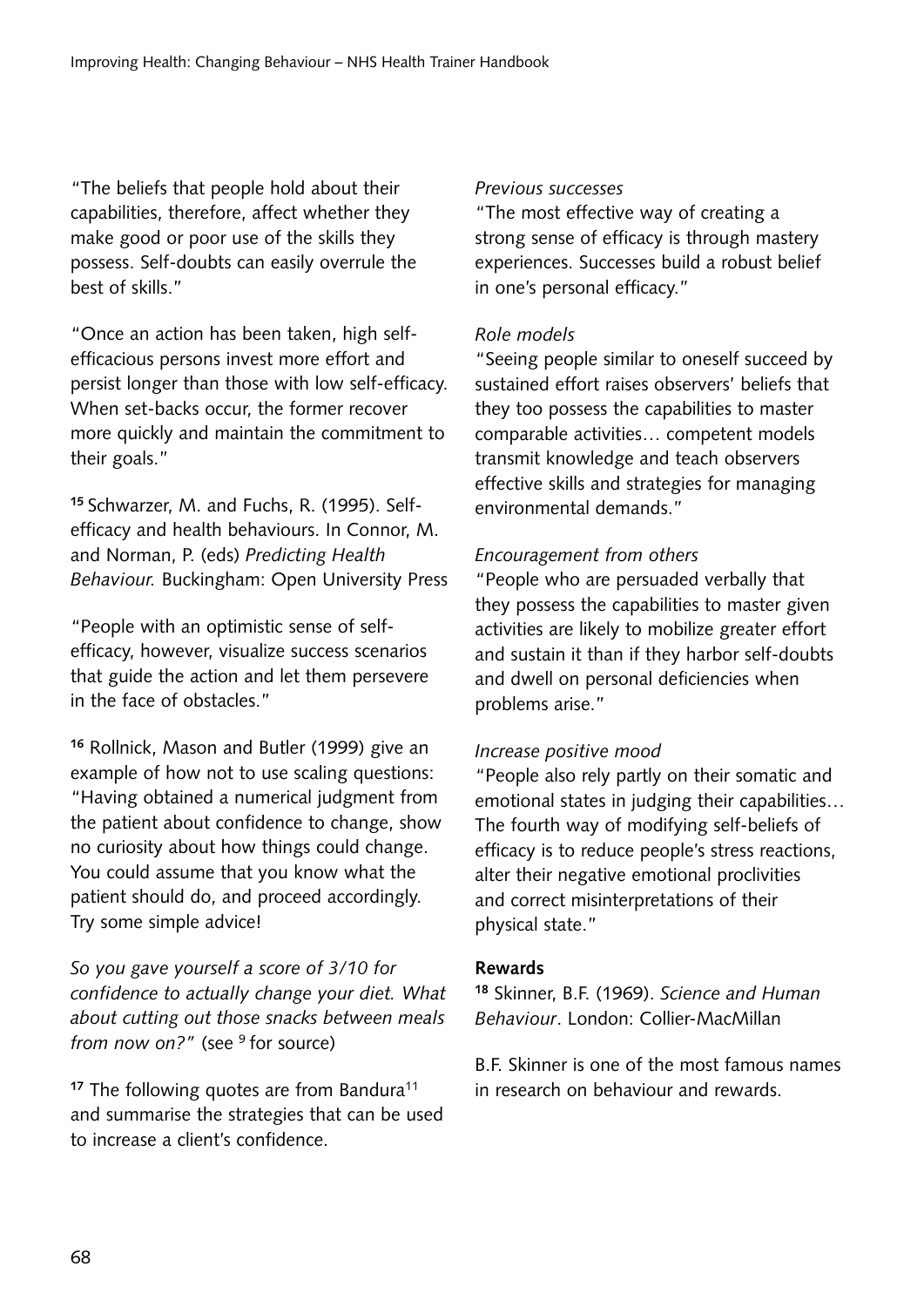"The consequences of behaviour may 'feed back' into the organism. When they do so, they may change the probability that the behaviour which produced them will occur again."

**<sup>19</sup>**Nemeroff, C.J. and Karoly, P. (1991). Operant methods. In Kanfer, F.H. and Goldstein, A.P. (eds) *Helping people change: A textbook of methods (4th ed).* London: Allyn and Bacon

"The most obvious way to accomplish this goal is to apply positive reinforcement each time the target behaviour occurs."

#### **Setbacks**

**<sup>20</sup>**Prochaska, J.O., Norcross, J.C. and Diclemente, C.C. (1994). *Changing for Good*. New York: Avon Books

Prochaska et al refer to relapse as recycle, and thus "Recycling gives us opportunities to learn. Action followed by relapse is far better than no action at all."

#### **Realistic outcome expectancies**

**21** Rothman, A.J. (2000). Toward a theorybased analysis of behavioural maintenance. *Health Psychology* 19, 64–69.

Rothman points out that, as many interventions are not successful in maintaining behaviour change in the long term, there must be important differences in the psychological processes that govern behavioural initiation and maintenance. He proposed that it is people's perceived satisfaction with received outcomes that governs maintenance.

"However, when people's experiences fail to meet their expectations, they will be dissatisfied with the change in their behaviour and less motivated to sustain it… interventions that heighten people's expectations about a new pattern of behaviour may encourage them to initiate change, but over time may lead people to be less satisfied with the outcomes they actually obtain, thus undermining maintenance."

#### **Coping with difficult situations and 'if-then' plans**

**<sup>22</sup>** Marlatt, G.A. (1996). Taxonomy of high-risk situations for alcohol relapse: evolution and development of a cognitive behavioural model. *Addiction*, 91 (supplement), S37–S49

Marlatt posits that failure to exercise an adaptive alternative coping response when confronted by stressful situations will result in a return to the dominant, habitual response, e.g. drinking alcohol. This cognitive behavioural model of relapse is useful for consumption behaviours which are being voluntarily abstained from.

**<sup>23</sup>**Gollwitzer, P.M. (1999). Implementation Intentions. Strong effects of simple plans. *American Psychologis*t, 54, 493–505

**<sup>24</sup>**Webb, T.L. and Sheeran, P. (in press). Does changing behavioural intentions engender behaviour change? A meta-analysis of the experimental evidence. *Psychological Bulletin (in press)*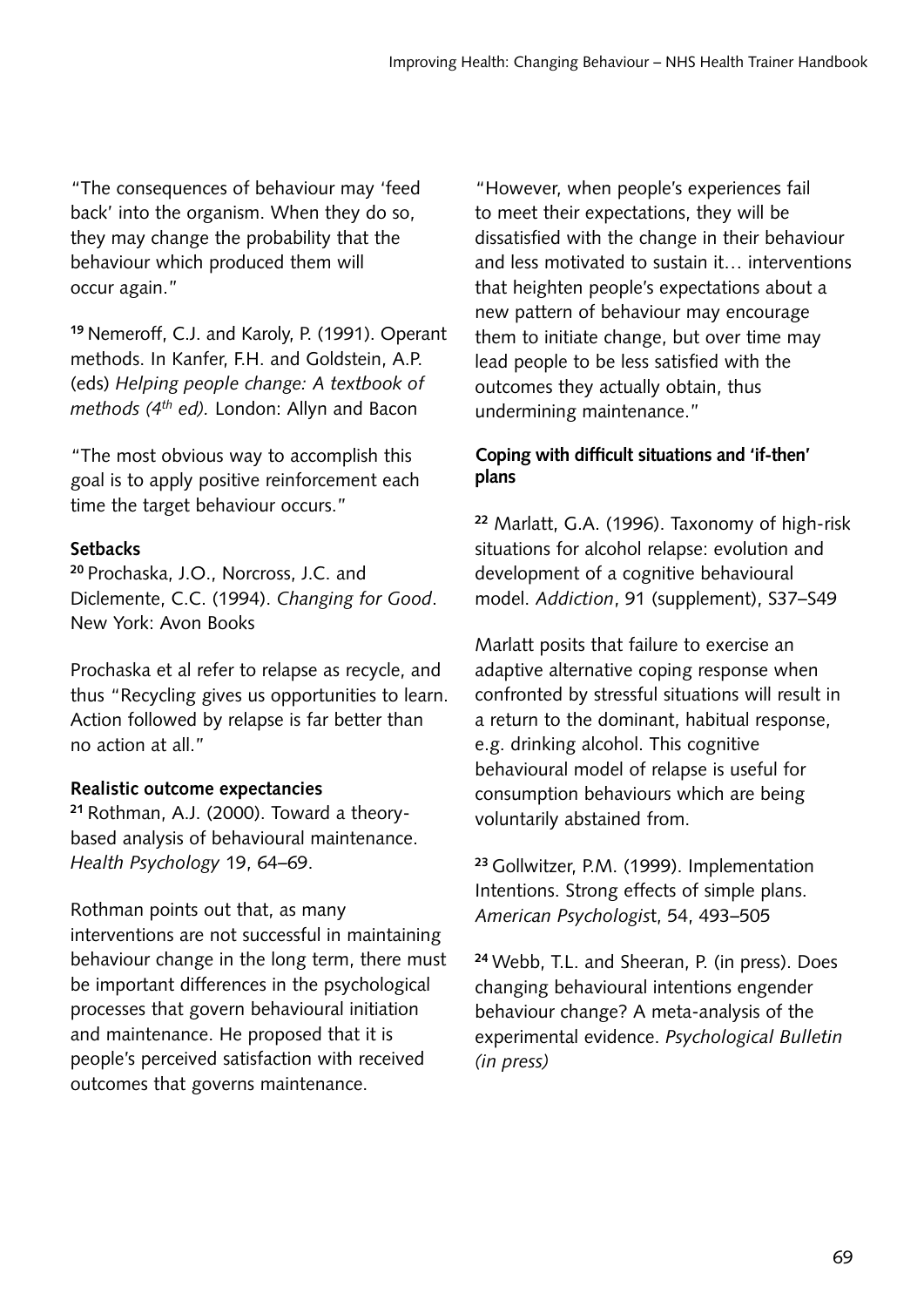The theoretical ideas underlying implementation intentions come from Peter Gollwitzer, and are based on the idea of automatic action initiation, that is, the situational cue (after I have had my shower in the morning) is easily remembered and detected, and with repetition the action (making a healthy lunch) becomes an almost automatic response to the cue.

Webb and Sheeran's research found support for the efficacy of implementation intentions: "Meta-analysis indicates that forming an implementation intention improves rates of behavioural enactment and goal attainment compared to formation of a behavioural intention on its own."

Other relevant papers:

Sheeran, P. (2002). Intention-behaviour relations: A conceptual and empirical review. In: Hewstone, M. and Stroebe, W. (eds) *European Review of Social Psychology,* 11. Chichester, England: Wiley

Sheeran, P. (2005). Implementation Intentions and Health Behaviours. In: Conner, M. and Norman, P. (eds) *Predicting health behaviour: Research and practice with social cognition models* (2nd ed.) Buckingham: Open University Press

Leventhal, H., Singer, R. and Jones, S. (1965). Effects of fear and specificity of recommendation upon attitudes and behaviour. *Journal of Personality and Social Psychology,* 2, 20–29

Leventhal, H., Watts, J.C. and Pagano, F. (1967). Effects of fear and instructions on how to cope with danger. *Journal of Personality and Social Psychology,* 6, 313–321

#### **Building habits**

**<sup>25</sup>**Aarts, H., Paulussen, T., and Schaalma, H. (1997). Physical exercise habit: On the conceptualization and formation of habitual health behaviours. *Health Education Research* 12(3): 363–374

Aarts et al discuss the role of habit in exercise behaviour, and also more widely in general health behaviours. In this article they propose a theoretical model of habit formation. They argue that it is possible for health behaviours to become automatically activated by triggers or everyday situations. Habits can become strengthened by repetition and positive reinforcement, and don't require as much thinking time and effort to initiate as they did when they were new.

"… when behaviour is performed many times, one does not need to weigh the advantages and disadvantages or to check up one's attitudes and behavioural control in order to arrive at a choice. When habits are formed, subsequent behaviour may be associated with, and automatically triggered by, the specific situational cues that normally precede it."

"… any type of repetitive behaviour requires less and less mental effort and conscious attention, and thus may eventually become habitual."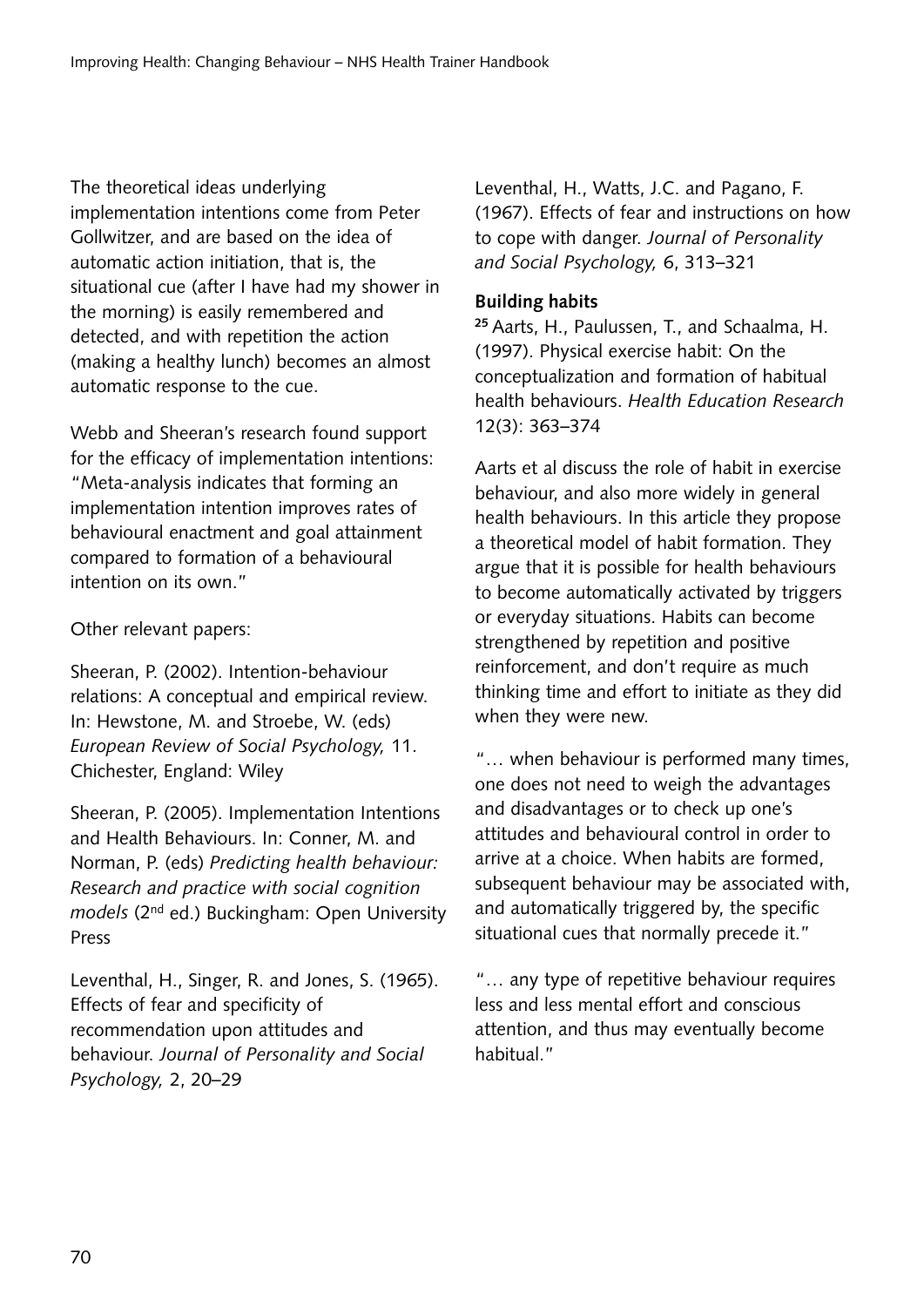# **Appendix**

# **1. Evaluation of contacts: first meeting**

|                                           | To be completed by NHS Health Trainer for each person seen after the first meeting.     |
|-------------------------------------------|-----------------------------------------------------------------------------------------|
|                                           | (Questions with $\Box$ next to them require a tick response)                            |
|                                           |                                                                                         |
|                                           |                                                                                         |
|                                           |                                                                                         |
| Gender:<br>Male $\Box$                    | Female                                                                                  |
| Ethnic group                              | White<br>Black - Caribbean<br>Black - African<br>Asian                                  |
|                                           |                                                                                         |
|                                           |                                                                                         |
|                                           |                                                                                         |
|                                           | Did you complete a Health Behaviour Check with the client?                              |
| Yes $\Box$ Partially $\Box$ No $\Box$     |                                                                                         |
| Was a behavioural goal set? Yes $\Box$    | $No \Box$                                                                               |
|                                           |                                                                                         |
|                                           |                                                                                         |
| Was a target behaviour chosen? Yes $\Box$ | No <sub>1</sub>                                                                         |
|                                           |                                                                                         |
|                                           |                                                                                         |
|                                           | Yes $\Box$<br>Did the client complete a Personal Health Guide?<br>No l                  |
| If the client did not attend (DNA):       |                                                                                         |
|                                           | Was a reason given for not attending? $\,$ Yes $\,\Box$<br>$\overline{N_{\mathcal{O}}}$ |
|                                           |                                                                                         |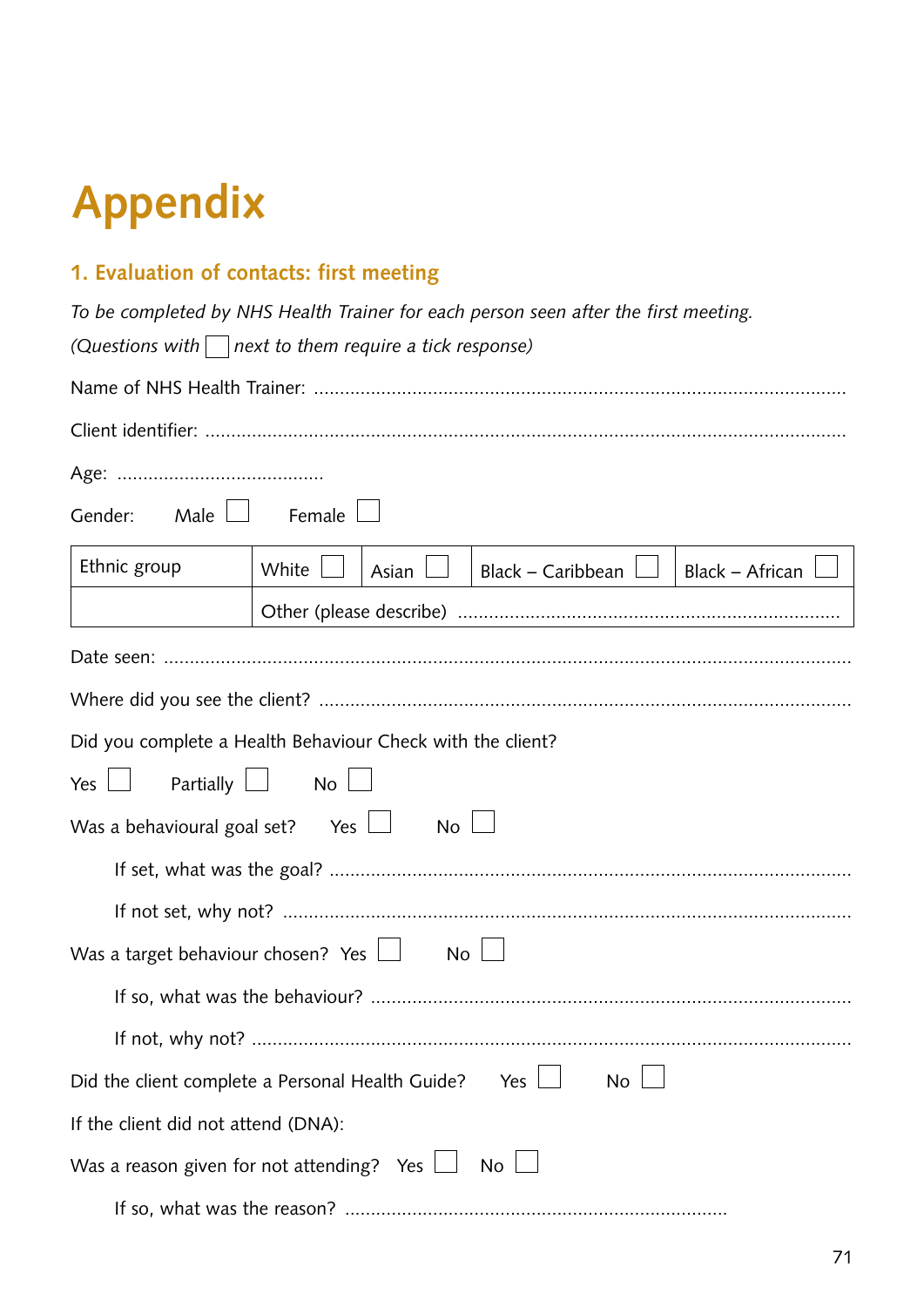# **2. Evaluation of contacts: subsequent meetings**

*To be completed by NHS Health Trainer for each person seen on subsequent meetings.*

| Meeting number:                                                          | Second $\Box$                      | Third $\Box$ | Fourth $\Box$                                    | If more than 4,<br>then put meeting<br>number ____ |  |  |
|--------------------------------------------------------------------------|------------------------------------|--------------|--------------------------------------------------|----------------------------------------------------|--|--|
|                                                                          |                                    |              |                                                  |                                                    |  |  |
|                                                                          |                                    |              |                                                  |                                                    |  |  |
| 1. Did the client achieve any behaviour change?                          |                                    |              |                                                  |                                                    |  |  |
|                                                                          | None at all <b>A</b> little change |              | Some change                                      | Lots of change                                     |  |  |
|                                                                          |                                    |              |                                                  |                                                    |  |  |
|                                                                          |                                    |              |                                                  |                                                    |  |  |
| 2. Did the client make any progress towards the behavioural change goal? |                                    |              |                                                  |                                                    |  |  |
| No progress                                                              |                                    |              | A little progress Some progress Lots of progress | Achieved                                           |  |  |
| towards goal towards goal towards goal towards goal                      |                                    |              |                                                  | goal                                               |  |  |
|                                                                          |                                    |              |                                                  |                                                    |  |  |
|                                                                          |                                    |              |                                                  |                                                    |  |  |
| 3. Did the client use self-monitoring techniques?                        |                                    |              |                                                  |                                                    |  |  |
|                                                                          | Not at all <b>A</b> little         |              |                                                  | A lot                                              |  |  |
|                                                                          |                                    |              |                                                  |                                                    |  |  |
|                                                                          |                                    |              |                                                  |                                                    |  |  |
| 4. Did you and the client review the Personal Health Guide?              |                                    |              | Yes                                              | No                                                 |  |  |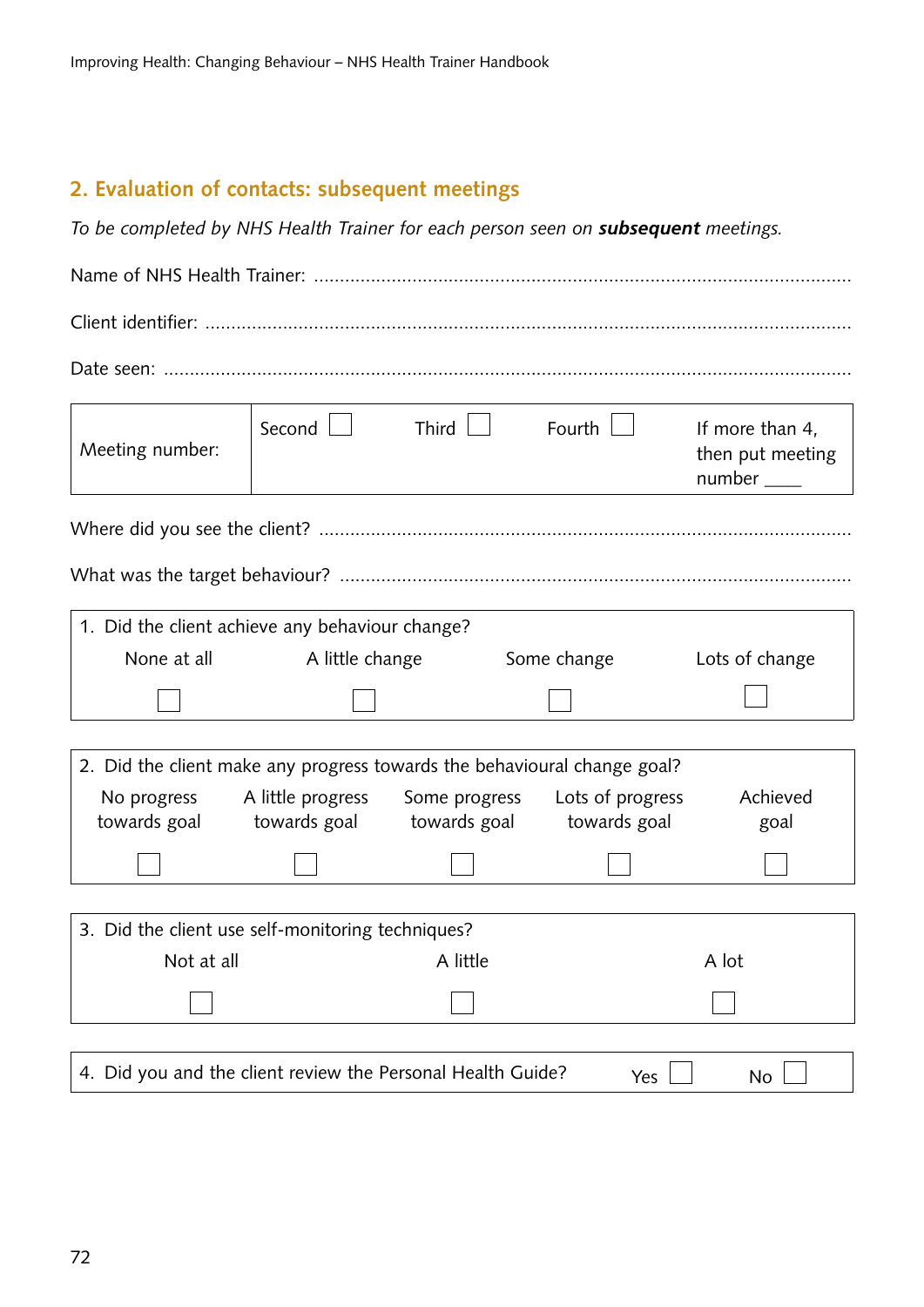| 5. Did you and the client review the behaviour change goal? |            |                        |  |  |  |  |  |
|-------------------------------------------------------------|------------|------------------------|--|--|--|--|--|
| <b>No</b>                                                   | Yes        | N/A (not necessary)    |  |  |  |  |  |
|                                                             |            |                        |  |  |  |  |  |
|                                                             |            |                        |  |  |  |  |  |
| 6. Did you arrange another meeting?                         |            |                        |  |  |  |  |  |
| <b>No</b>                                                   | Yes        | This was final session |  |  |  |  |  |
|                                                             |            |                        |  |  |  |  |  |
| If the client did not attend (DNA):                         |            |                        |  |  |  |  |  |
| Was a reason given for not attending?                       | Yes $\Box$ | <b>No</b>              |  |  |  |  |  |
|                                                             |            |                        |  |  |  |  |  |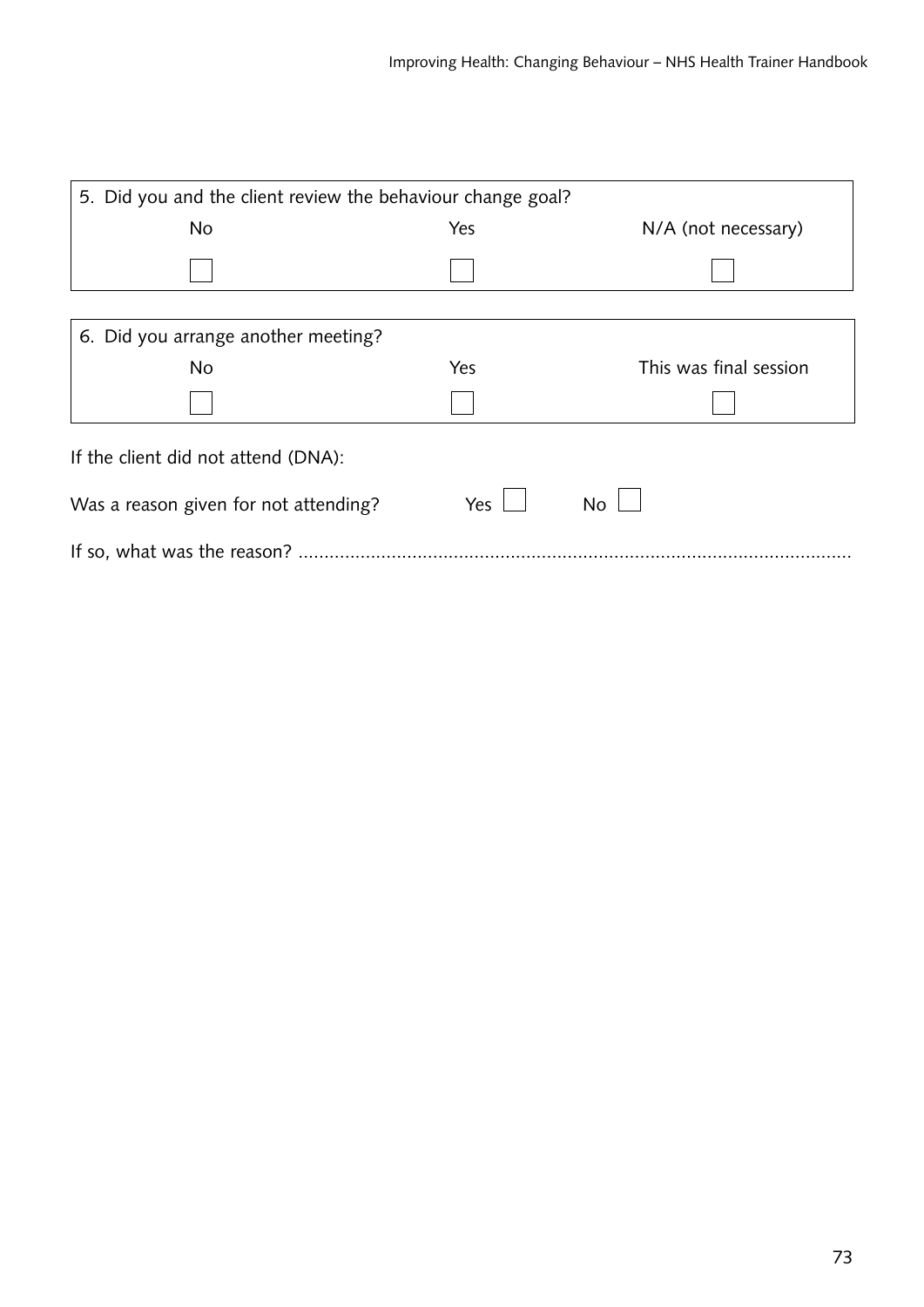# **3. Evaluation of training**

*To be completed by NHS Health Trainers at the end of the pilot phase.*

Did your training cover these aspects of the role?

|                                                               | Comprehensive<br>coverage | Adequate<br>coverage | Some<br>coverage | <b>No</b><br>coverage |
|---------------------------------------------------------------|---------------------------|----------------------|------------------|-----------------------|
| 1. Health behaviour change                                    |                           |                      |                  |                       |
| 2. Goal setting                                               |                           |                      |                  |                       |
| 3. Action planning                                            |                           |                      |                  |                       |
| 4. Self-monitoring                                            |                           |                      |                  |                       |
| 5. Goal review                                                |                           |                      |                  |                       |
| 6. Communication skills                                       |                           |                      |                  |                       |
| What would you like more training on?                         |                           |                      |                  |                       |
|                                                               |                           |                      |                  |                       |
|                                                               |                           |                      |                  |                       |
|                                                               |                           |                      |                  |                       |
| How confident are you in your ability to help the clients to: |                           |                      |                  |                       |
|                                                               | Very                      | Quite                | Not very         | Not at all            |

|                                                                    | confident | confident | confident | confident |
|--------------------------------------------------------------------|-----------|-----------|-----------|-----------|
| 1. Assess their health and behaviour<br>(Health Behaviour Checks)? |           |           |           |           |
| 2. Set behavioural goals?                                          |           |           |           |           |
| 3. Develop a Personal Health Guide?                                |           |           |           |           |
| 4. Carry out self-monitoring?                                      |           |           |           |           |
| 5. Review goals?                                                   |           |           |           |           |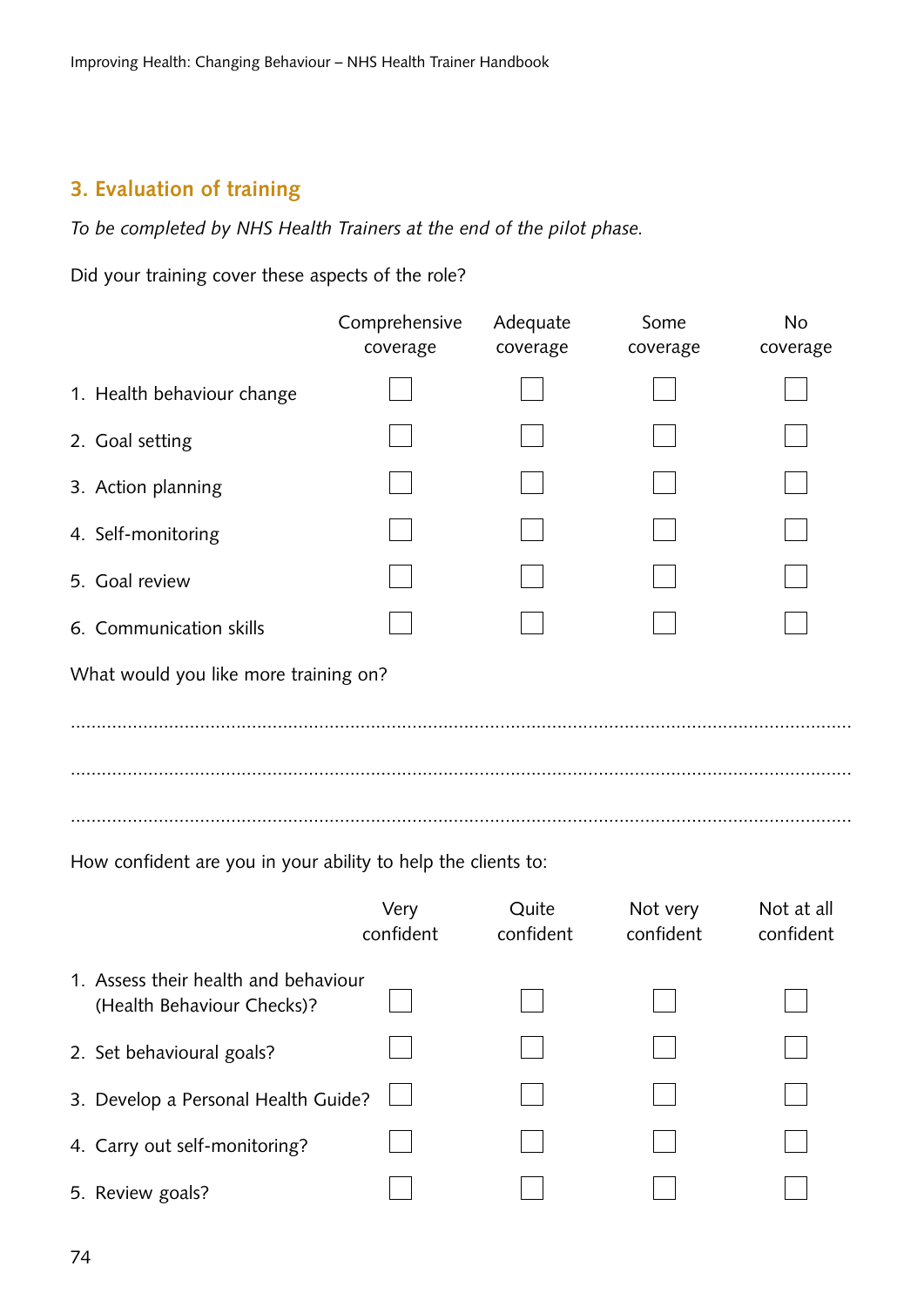# **4. Client questionnaire**

*To be completed by clients at or after final session with NHS Health Trainer.*

|                                                                       |     |            |                 |  | Yes,                        |                                                                |        |                                     | No,           |
|-----------------------------------------------------------------------|-----|------------|-----------------|--|-----------------------------|----------------------------------------------------------------|--------|-------------------------------------|---------------|
|                                                                       |     |            |                 |  | completely                  | Mostly                                                         | Partly |                                     | not at all    |
| 3. Did you achieve the behaviour change<br>you wanted?                |     |            |                 |  |                             |                                                                |        |                                     |               |
| 4.                                                                    |     | Did you do |                 |  | Was it helpful?             | How confident<br>are you in your<br>ability in future<br>to do |        | Will you use this in<br>the future? |               |
|                                                                       | Yes | <b>No</b>  | Don't<br>know   |  | $0 = not at all$<br>helpful | $0 = not at all$<br>confident                                  |        | Yes Maybe No                        | Don't<br>know |
|                                                                       |     |            |                 |  |                             | $10 =$ very helpful  $10 =$ very confident                     |        |                                     |               |
| Health<br><b>Behaviour Check</b>                                      |     |            |                 |  |                             |                                                                |        |                                     |               |
| Set behaviour<br>change goal(s)                                       |     |            |                 |  |                             |                                                                |        |                                     |               |
| Personal Health<br>Guide                                              |     |            |                 |  |                             |                                                                |        |                                     |               |
| <b>Behaviour</b><br>Change Diary                                      |     |            |                 |  |                             |                                                                |        |                                     |               |
| Goal review                                                           |     |            |                 |  |                             |                                                                |        |                                     |               |
| 5. How do you feel about what you have achieved?                      |     |            |                 |  |                             |                                                                |        |                                     |               |
| Very satisfied                                                        |     |            | Quite satisfied |  | Not sure                    | Quite dissatisfied  Very dissatisfied                          |        |                                     |               |
| 6. Is there anything you would like further help with?                |     |            |                 |  |                             |                                                                |        |                                     |               |
|                                                                       |     |            |                 |  |                             |                                                                |        |                                     |               |
| 7. Do you have any comments on your sessions with the Health Trainer? |     |            |                 |  |                             |                                                                |        |                                     |               |
|                                                                       |     |            |                 |  |                             |                                                                |        |                                     |               |
|                                                                       |     |            |                 |  |                             |                                                                |        |                                     |               |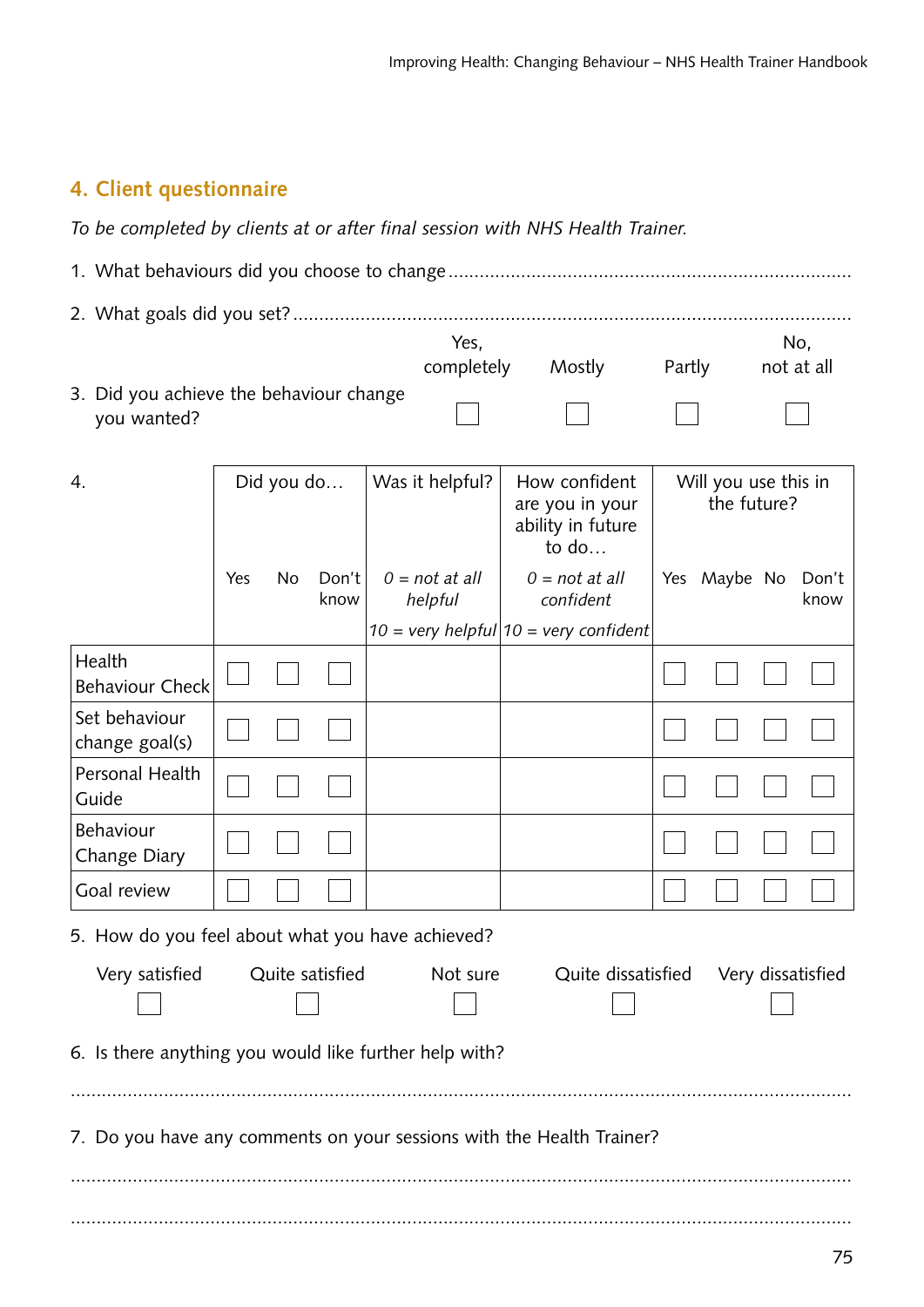# **5. Service summary sheet**

| Additional information that should be collected by pilot sites for each NHS Health Trainer.                                                                                                                                                               |
|-----------------------------------------------------------------------------------------------------------------------------------------------------------------------------------------------------------------------------------------------------------|
|                                                                                                                                                                                                                                                           |
|                                                                                                                                                                                                                                                           |
|                                                                                                                                                                                                                                                           |
|                                                                                                                                                                                                                                                           |
|                                                                                                                                                                                                                                                           |
| Summary of demographics/details of those seen (e.g. percentages of male/female, ethnic                                                                                                                                                                    |
|                                                                                                                                                                                                                                                           |
| Summary of the target behaviours chosen (which behaviours were most frequently chosen by                                                                                                                                                                  |
|                                                                                                                                                                                                                                                           |
|                                                                                                                                                                                                                                                           |
|                                                                                                                                                                                                                                                           |
| How many sessions did the clients attend?                                                                                                                                                                                                                 |
| $\begin{array}{cccc} \begin{array}{cccc} \ \ \ \end{array} & \begin{array}{cc} \ \ \ 5 \end{array} & \begin{array}{cc} \ \ \ 6 \end{array} & \begin{array}{ccc} \ \ \end{array} \end{array}$<br>4<br>More than 6<br>$\overline{2}$<br>$\overline{3}$<br>1 |
|                                                                                                                                                                                                                                                           |
|                                                                                                                                                                                                                                                           |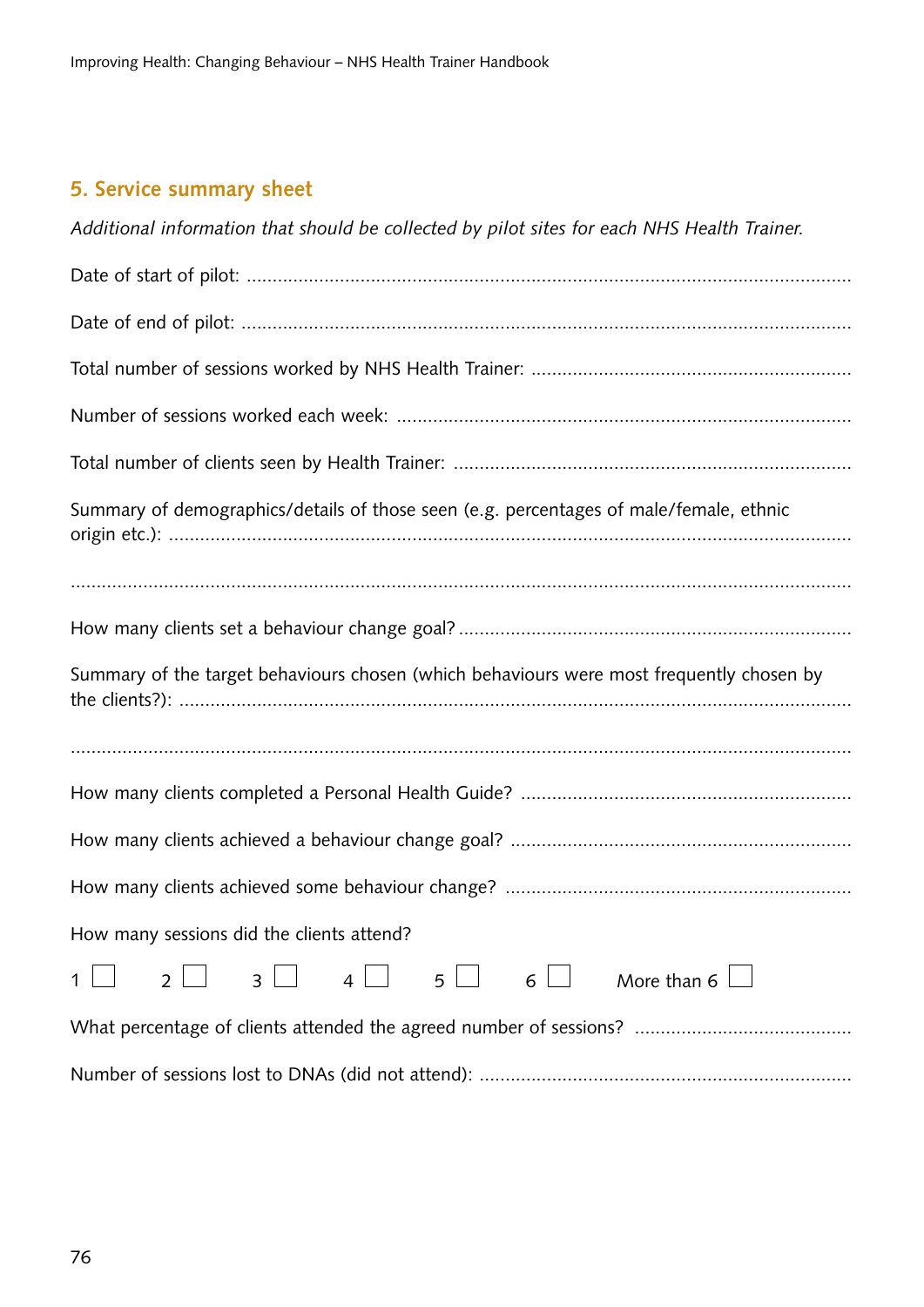#### **Feedback form**

If you have any comments or suggestions about this handbook, please fill in this form and send it to:

Professor S. Michie/Professor N. Rumsey Centre for Outcomes Research and Effectiveness Department of Psychology University College London 1–19 Torrington Place London WC1E 7HB

Are there any parts of the handbook that you think need revising or expansion **or were unclear**?

Are there any topics/issues/questions/materials that are not in the handbook **that you think should be included**?

**Do you have any other comments?**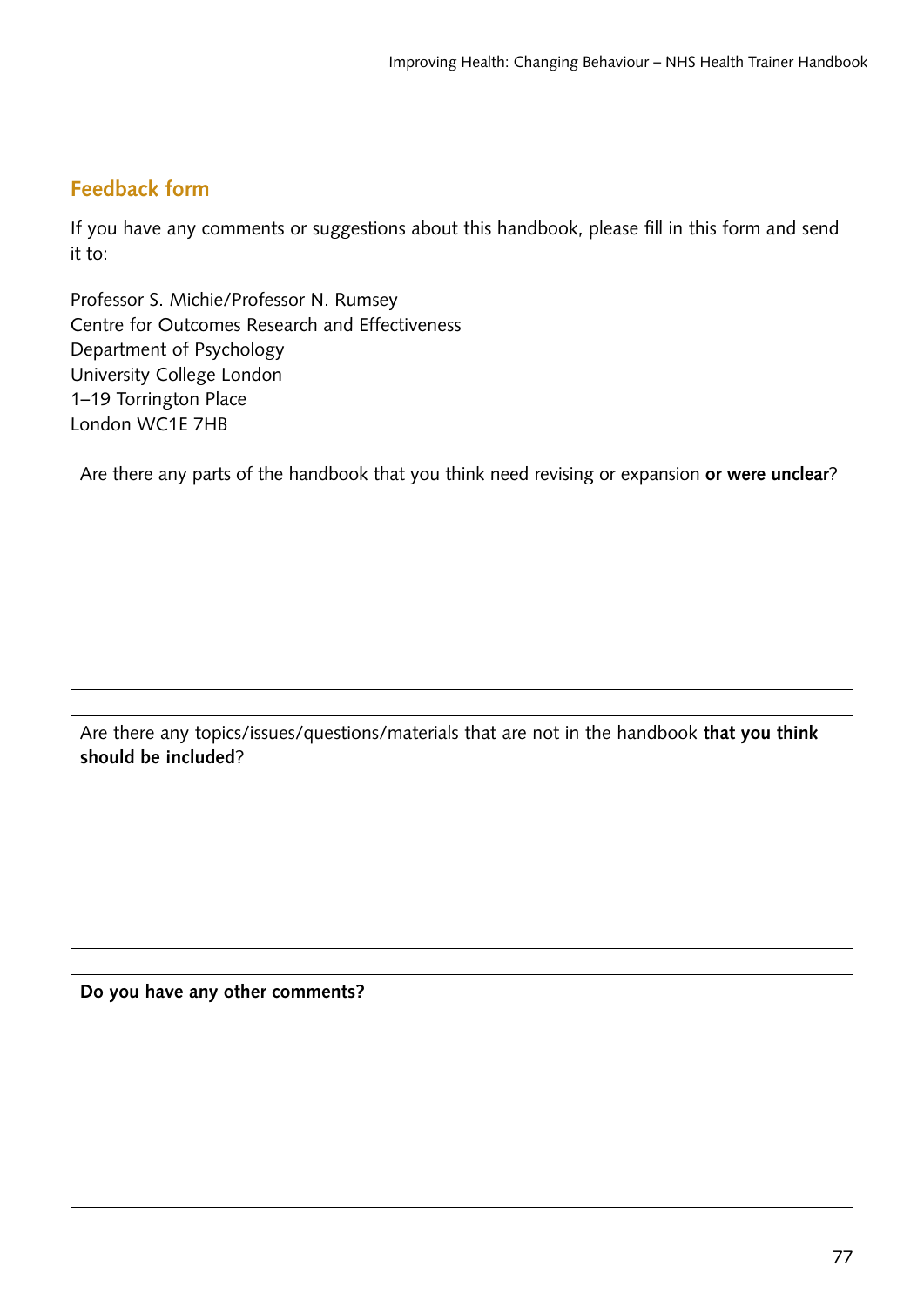Improving Health: Changing Behaviour – NHS Health Trainer Handbook

# **Notes:**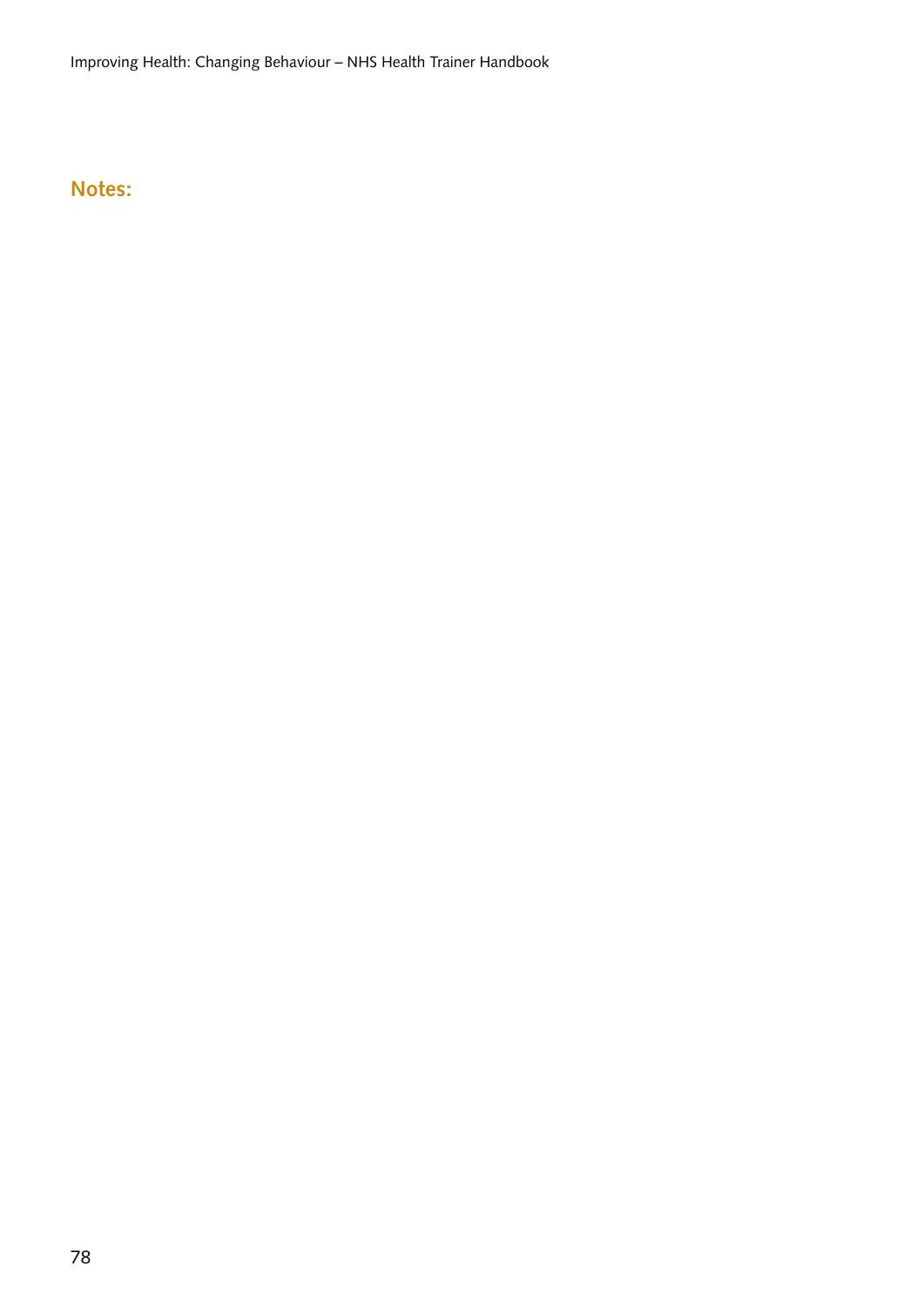#### **Notes:**